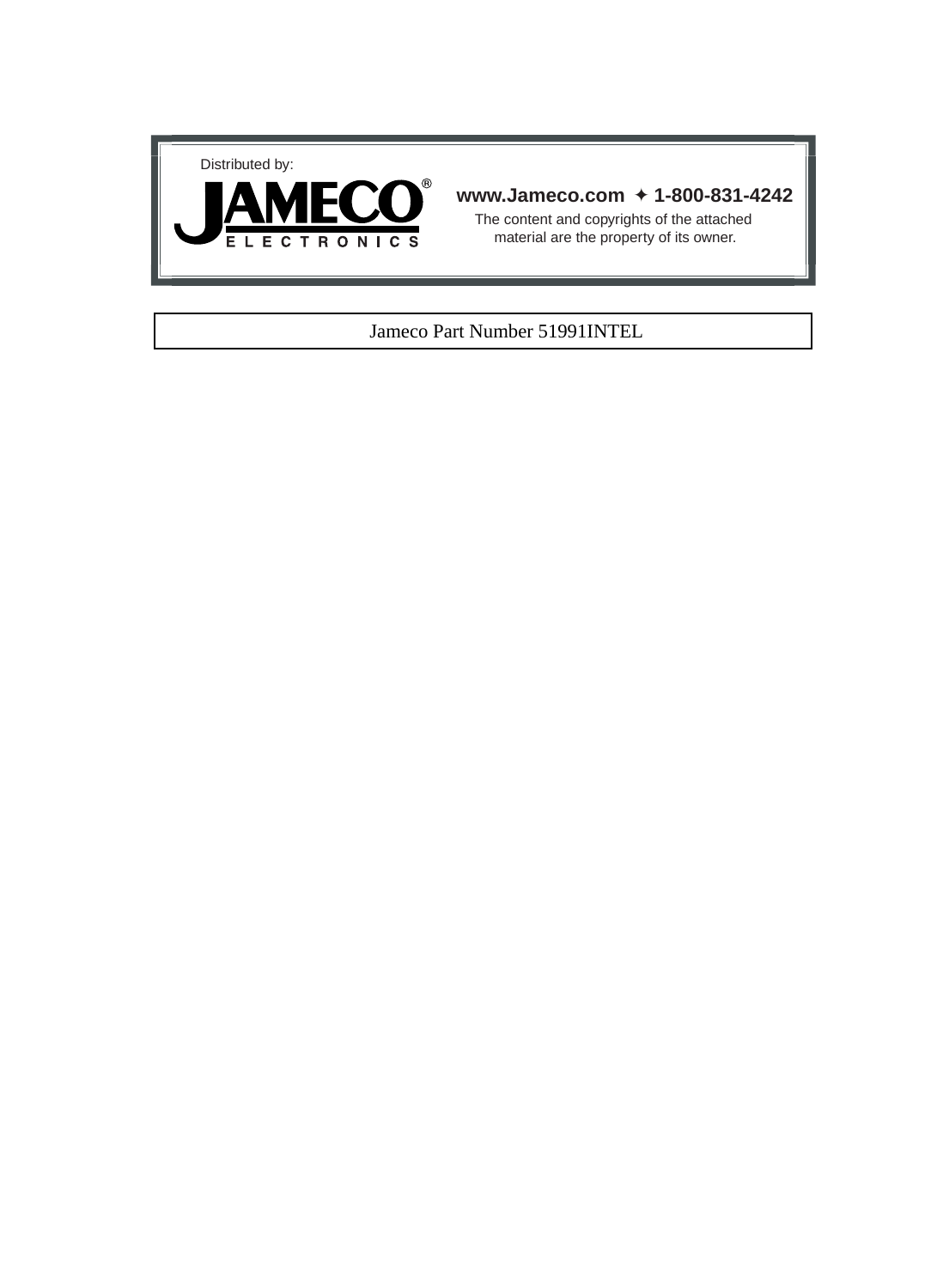# int<sub>el</sub>

# 8051, 8052 and 80C51 Hardware Description

December 1992

COPYRIGHT © ITEL CORPORATION, 1996

Order Number: 270252-006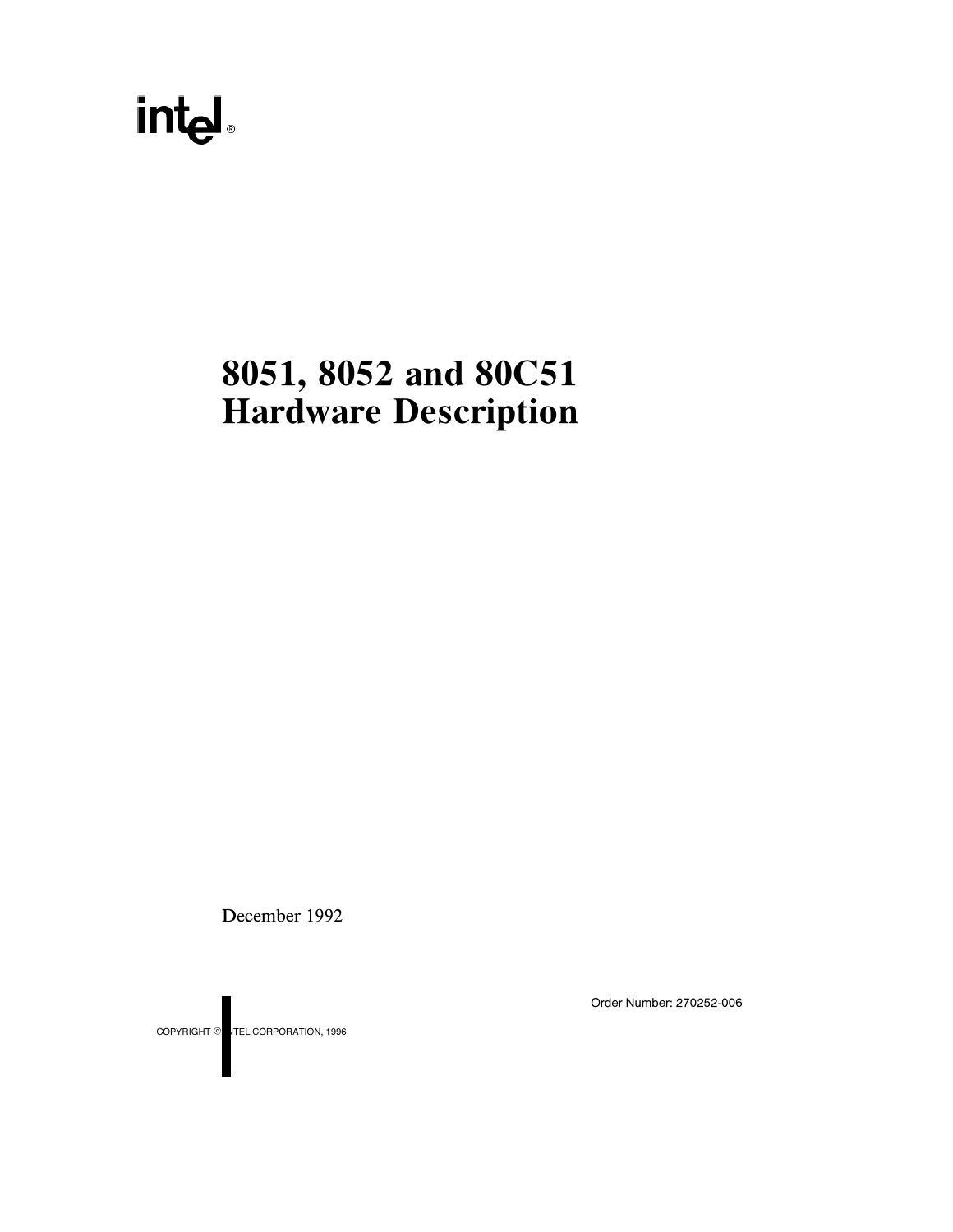# 8051, 8052 and 80C51 Hardware Description

| <b>CONTENTS</b>                                                                                                                                                                                         | PAGE |
|---------------------------------------------------------------------------------------------------------------------------------------------------------------------------------------------------------|------|
| Special Function Registers  1                                                                                                                                                                           |      |
| PORT STRUCTURES AND<br><b>OPERATION</b> 4<br>Port Loading and Interfacing  6                                                                                                                            |      |
| <b>ACCESSING EXTERNAL MEMORY</b> 7                                                                                                                                                                      |      |
|                                                                                                                                                                                                         |      |
| Timer 0 and Timer 1 $\dots\dots\dots\dots\dots\dots\dots$ 8                                                                                                                                             |      |
| <b>SERIAL INTERFACE</b> 11<br>Multiprocessor Communications  12<br>Serial Port Control Register  12<br>Baud Rates  13<br>More About Mode 0  15<br>More About Mode 1  15<br>More About Modes 2 and 3  18 |      |

| <b>CONTENTS</b>                                                                                                                        | PAGF |
|----------------------------------------------------------------------------------------------------------------------------------------|------|
| <b>INTERRUPTS</b> 21<br>Priority Level Structure  22<br>How Interrupts Are Handled  22<br>External Interrupts  23<br>Response Time  23 |      |
| <b>SINGLE-STEP OPERATION</b> 24                                                                                                        |      |
|                                                                                                                                        |      |
| <b>POWER-ON RESET</b> 25                                                                                                               |      |
| <b>POWER-SAVING MODES OF</b><br><b>OPERATION</b> 25<br>CHMOS Power Reduction Modes  25                                                 |      |
| <b>EPROM VERSIONS</b> 27<br>Exposure to Light  27<br>Program Memory Locks  27<br>ONCE Mode  28                                         |      |
| <b>THE ON-CHIP OSCILLATORS</b> 28<br>HMOS Versions  28<br>CHMOS Versions  30                                                           |      |
|                                                                                                                                        |      |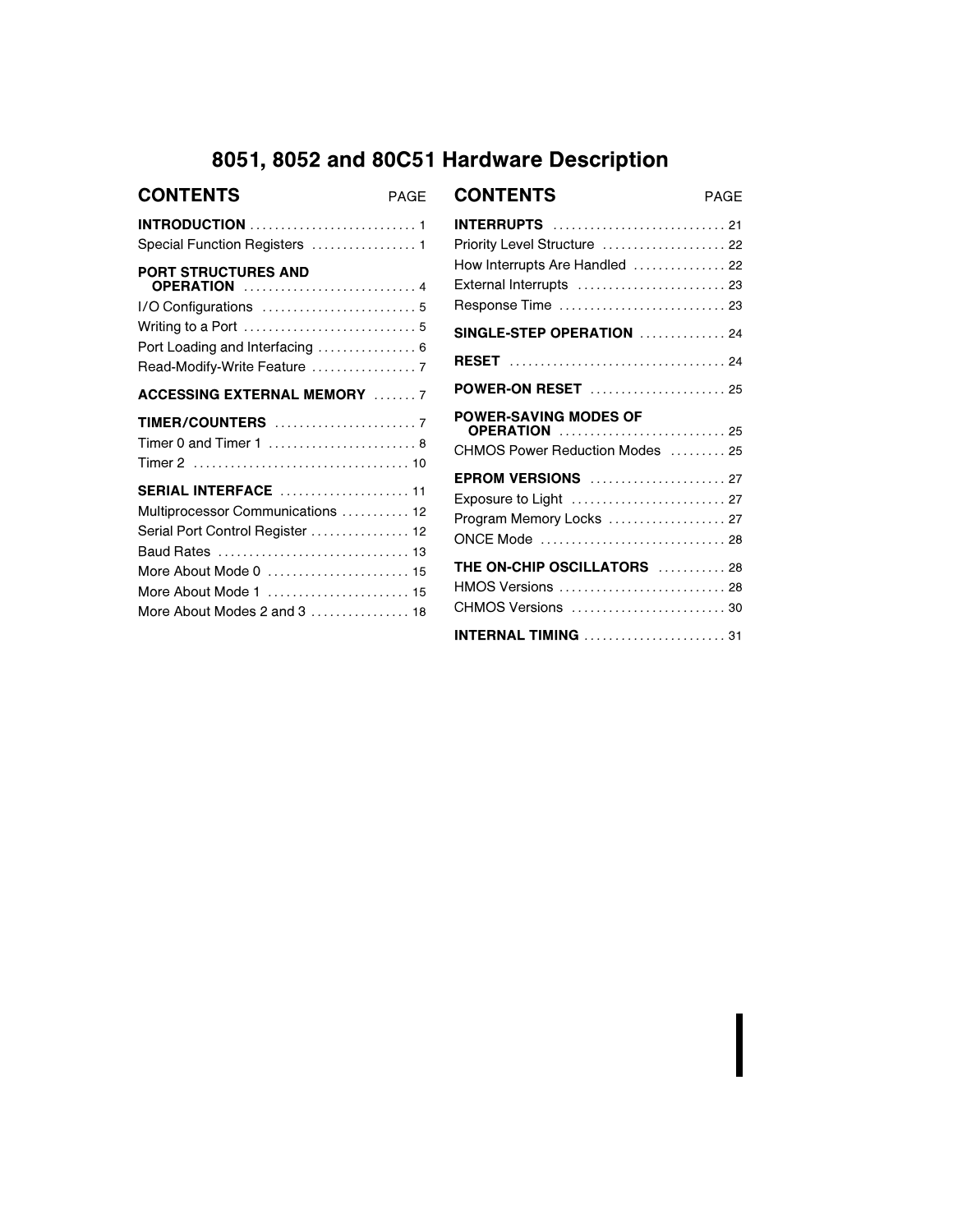# **Intal**

# 8051, 8052 AND 80C51 HARDWARE DESCRIPTION

### INTRODUCTION

This chapter presents a comprehensive description of the on-chip hardware features of the MCS®-51 microcontrollers. Included in this description are

- The port drivers and how they function both as ports and, for Ports 0 and 2, in bus operations
- The Timer/Counters
- The Serial Interface
- The Interrupt System
- Reset
- The Reduced Power Modes in the CHMOS devices

• The EPROM versions of the 8051AH, 8052AH and 80C51BH

The devices under consideration are listed in Table 1. As it becomes unwieldy to be constantly referring to each of these devices by their individual names, we will adopt a convention of referring to them generically as 8051s and 8052s, unless a specific member of the group is being referred to, in which case it will be specifically named. The "8051s" include the 8051AH, 80C51BH, and their ROMless and EPROM versions. The ''8052s'' are the 8052AH, 8032AH and 8752BH.

Figure 1 shows a functional block diagram of the 8051s and 8052s.

1

| Table 1. The MCS-51 Family of Microcontrollers |  |
|------------------------------------------------|--|
|------------------------------------------------|--|

| <b>Device</b><br>Name | <b>ROMIess</b><br><b>Version</b> | <b>EPROM</b><br>Version | <b>ROM</b><br><b>Bytes</b> | <b>RAM</b><br><b>Bytes</b> | 16-bit<br><b>Timers</b> | Ckt<br>Type  |
|-----------------------|----------------------------------|-------------------------|----------------------------|----------------------------|-------------------------|--------------|
| 8051AH                | 8031AH                           | 8751H, 8751BH           | 4K                         | 128                        | 2                       | <b>HMOS</b>  |
| 8052AH                | 8032AH                           | 8752BH                  | 8Κ                         | 256                        | 3                       | <b>HMOS</b>  |
| 80C51BH               | 80C31BH                          | 87C51                   | 4K                         | 128                        | 2                       | <b>CHMOS</b> |

## Special Function Registers

A map of the on-chip memory area called SFR (Special Function Register) space is shown in Figure 2. SFRs marked by parentheses are resident in the 8052s but not in the 8051s.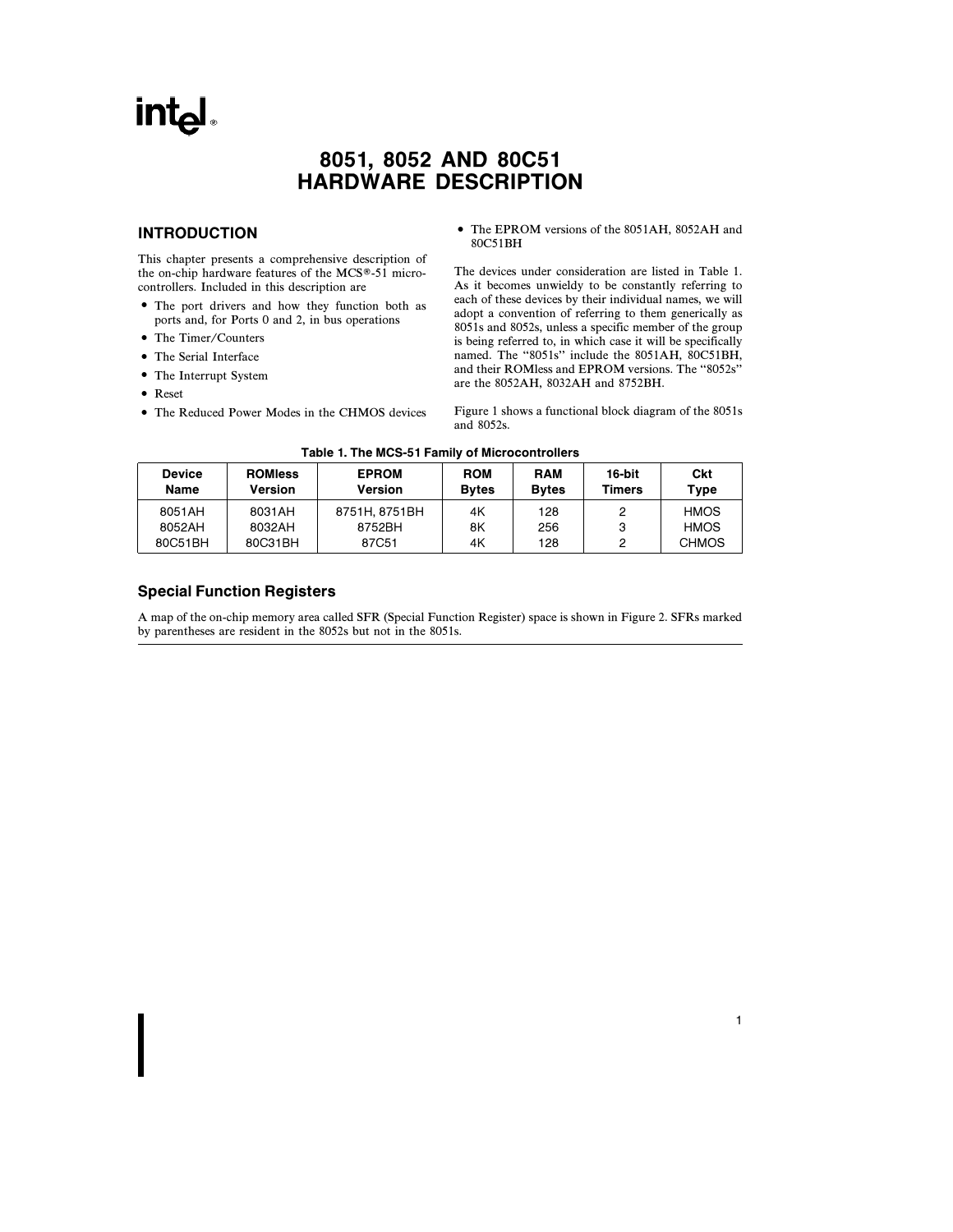



Figure 1. MCS-51 Architectural Block Diagram

2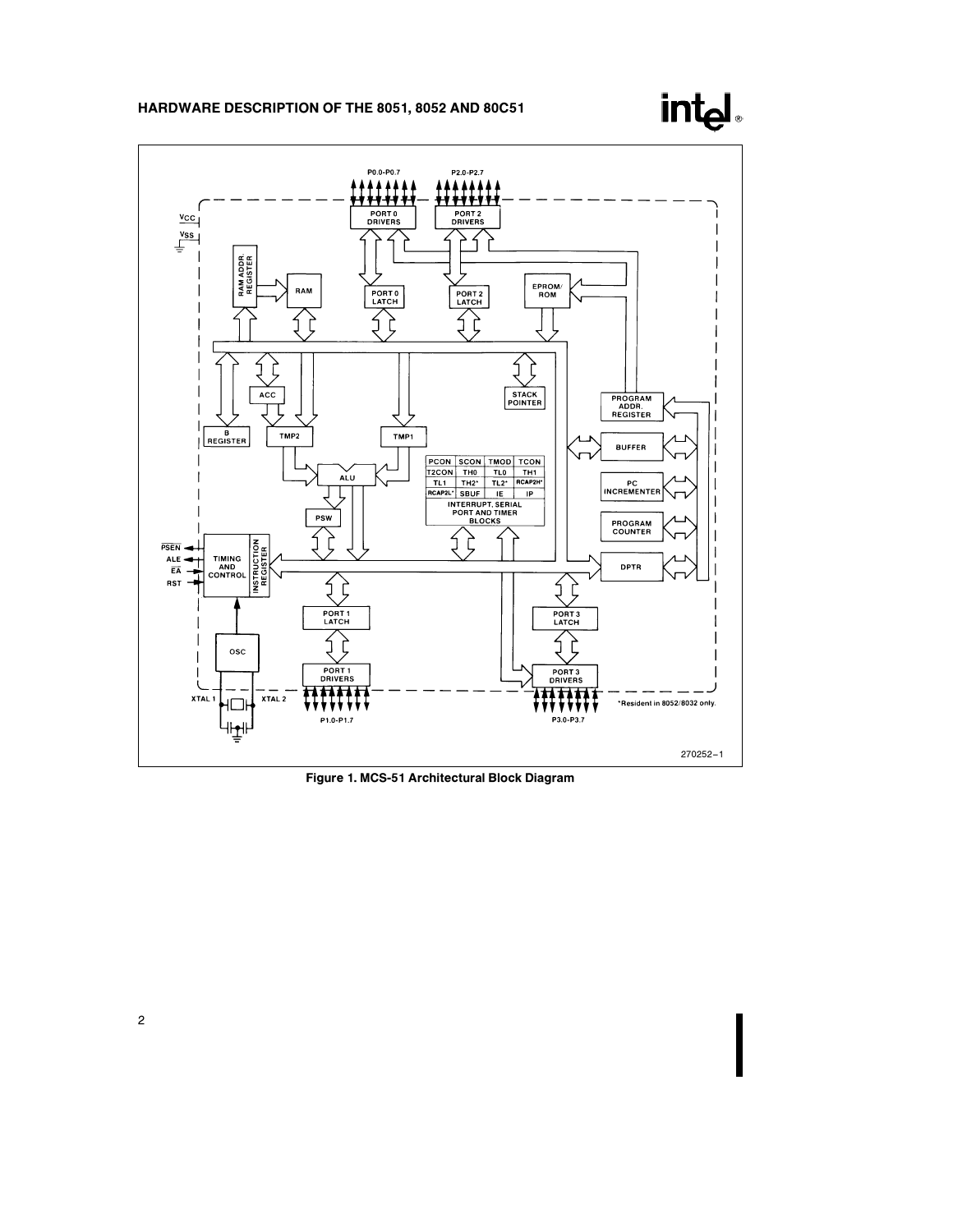

Figure 2. SFR Map. ( . . . ) Indicates Resident in 8052s, not in 8051s

Note that not all of the addresses are occupied. Unoccupied addresses are not implemented on the chip. Read accesses to these addresses will in general return random data, and write accesses will have no effect.

User software should not write 1s to these unimplemented locations, since they may be used in future MCS-51 products to invoke new features. In that case the reset or inactive values of the new bits will always be 0, and their active values will be 1.

The functions of the SFRs are outlined below.

#### ACCUMULATOR

**intel** 

ACC is the Accumulator register. The mnemonics for Accumulator-Specific instructions, however, refer to the Accumulator simply as A.

#### B REGISTER

The B register is used during multiply and divide operations. For other instructions it can be treated as another scratch pad register.

#### PROGRAM STATUS WORD

The PSW register contains program status information as detailed in Figure 3.

#### STACK POINTER

The Stack Pointer Register is 8 bits wide. It is incremented before data is stored during PUSH and CALL executions. While the stack may reside anywhere in onchip RAM, the Stack Pointer is initialized to 07H after a reset. This causes the stack to begin at location 08H.

#### DATA POINTER

The Data Pointer (DPTR) consists of a high byte (DPH) and a low byte (DPL). Its intended function is to hold a 16-bit address. It may be manipulated as a 16-bit register or as two independent 8-bit registers.

#### PORTS 0 TO 3

P0, P1, P2 and P3 are the SFR latches of Ports 0, 1, 2 and 3, respectively.

#### SERIAL DATA BUFFER

The Serial Data Buffer is actually two separate registers, a transmit buffer and a receive buffer register. When data is moved to SBUF, it goes to the transmit buffer where it is held for serial transmission. (Moving a byte to SBUF is what initiates the transmission.) When data is moved from SBUF, it comes from the receive buffer.

#### TIMER REGISTERS

Register pairs (TH0, TL0), (TH1, TL1), and (TH2, TL2) are the 16-bit Counting registers for Timer/Counters 0, 1, and 2, respectively.

#### CAPTURE REGISTERS

The register pair (RCAP2H, RCAP2L) are the Capture registers for the Timer 2 "Capture Mode." In this mode, in response to a transition at the 8052's T2EX pin, TH2 and TL2 are copied into RCAP2H and RCAP2L. Timer 2 also has a 16-bit auto-reload mode, and RCAP2H and RCAP2L hold the reload value for this mode. More about Timer 2's features in a later section.

#### CONTROL REGISTERS

Special Function Registers IP, IE, TMOD, TCON, T2CON, SCON, and PCON contain control and status bits for the interrupt system, the Timer/Counters, and the serial port. They are described in later sections.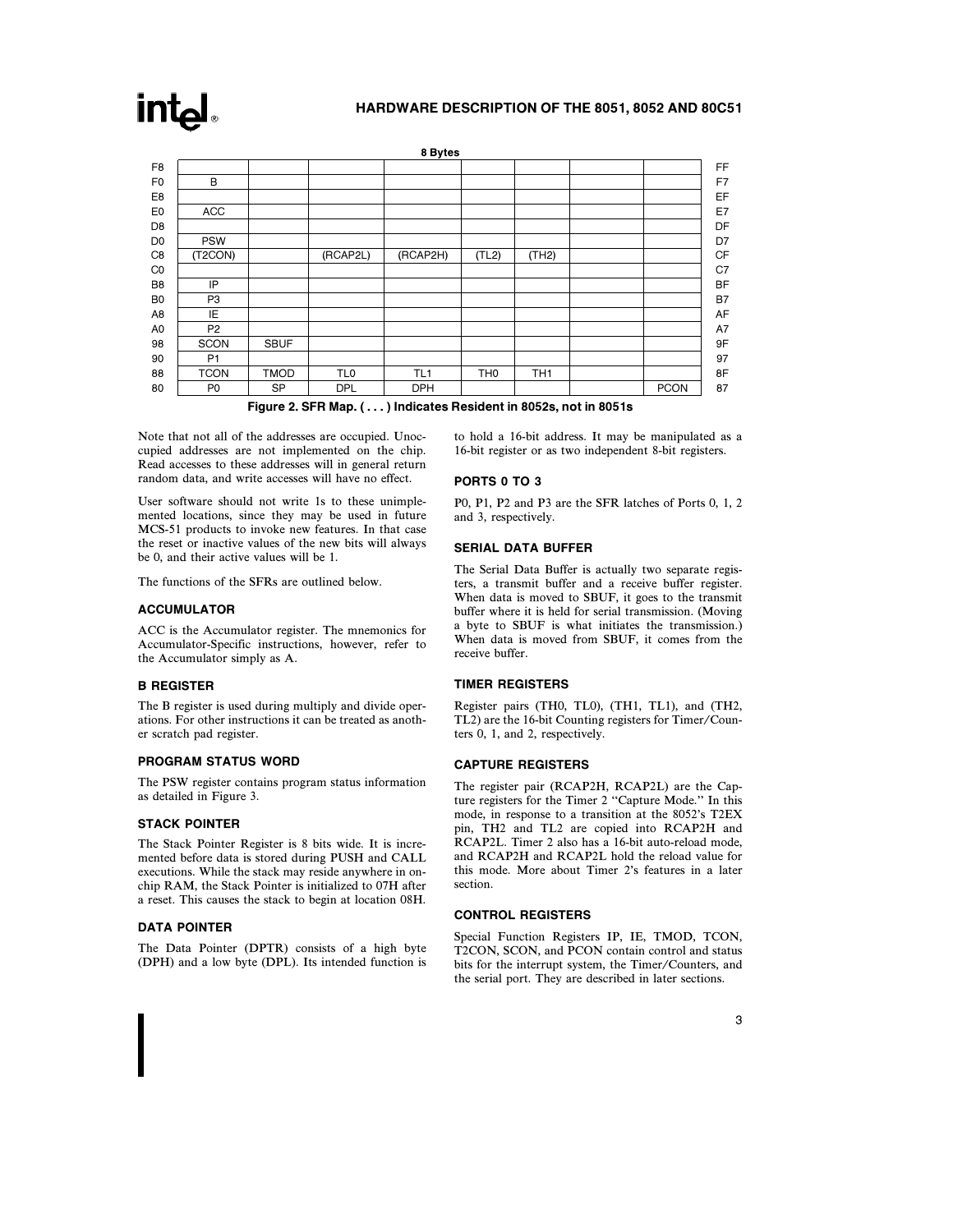# **intel**

|                                                                              |          | (MSB)                                                                           |                              |                |                          |                 |                                                                 |                                                                                                                               | (LSB)                                                                                                     |
|------------------------------------------------------------------------------|----------|---------------------------------------------------------------------------------|------------------------------|----------------|--------------------------|-----------------|-----------------------------------------------------------------|-------------------------------------------------------------------------------------------------------------------------------|-----------------------------------------------------------------------------------------------------------|
|                                                                              |          | CY                                                                              | AC                           | F <sub>0</sub> | RS <sub>1</sub>          | RS <sub>0</sub> | OV                                                              |                                                                                                                               | P                                                                                                         |
| Symbol                                                                       | Position |                                                                                 | <b>Name and Significance</b> |                |                          | Symbol          |                                                                 | Position                                                                                                                      | <b>Name and Significance</b>                                                                              |
| CY                                                                           | PSW.7    | Carry flag.                                                                     |                              |                |                          | OV              |                                                                 | PSW <sub>2</sub>                                                                                                              | Overflow flag.                                                                                            |
| AC.                                                                          | PSW.6    | Auxiliary Carry flag.                                                           |                              |                |                          |                 |                                                                 | PSW.1                                                                                                                         | User definable flag.                                                                                      |
|                                                                              |          | (For BCD operations.)                                                           |                              |                |                          | P               |                                                                 | PSW.0                                                                                                                         | Parity flag.                                                                                              |
| F <sub>0</sub>                                                               | PSW.5    | Flag 0<br>(Available to the user for general<br>purposes.)                      |                              |                |                          |                 |                                                                 |                                                                                                                               | Set/cleared by hardware each<br>instruction cycle to indicate an odd/<br>even number of "one" bits in the |
| RS <sub>1</sub><br>PSW <sub>4</sub><br>Register bank select control bits 1 & |          |                                                                                 |                              |                |                          |                 |                                                                 |                                                                                                                               | Accumulator, i.e., even parity.                                                                           |
| R <sub>S0</sub>                                                              | PSW.3    | 0. Set/cleared by software to<br>determine working register bank (see<br>Note). |                              |                | <b>NOTE:</b><br>follows: |                 | $(0.0)$ -Bank 0<br>(0.1)-Bank 1<br>(1.0)—Bank 2<br>(1.1)-Bank 3 | The contents of (RS1, RS0) enable the working register banks as<br>$(00H-07H)$<br>$(OBH-OFH)$<br>$(10H - 17H)$<br>$(18H-1FH)$ |                                                                                                           |







## PORT STRUCTURES AND **OPERATION**

All four ports in the 8051 are bidirectional. Each consists of a latch (Special Function Registers P0 through P3), an output driver, and an input buffer.

The output drivers of Ports 0 and 2, and the input buffers of Port 0, are used in accesses to external memory. In this application, Port 0 outputs the low byte of the external memory address, time-multiplexed with the byte being written or read. Port 2 outputs the high byte of the external memory address when the address is 16 bits wide. Otherwise the Port 2 pins continue to emit the P2 SFR content.

All the Port 3 pins, and (in the 8052) two Port 1 pins are multifunctional. They are not only port pins, but also serve the functions of various special features as listed on the following page.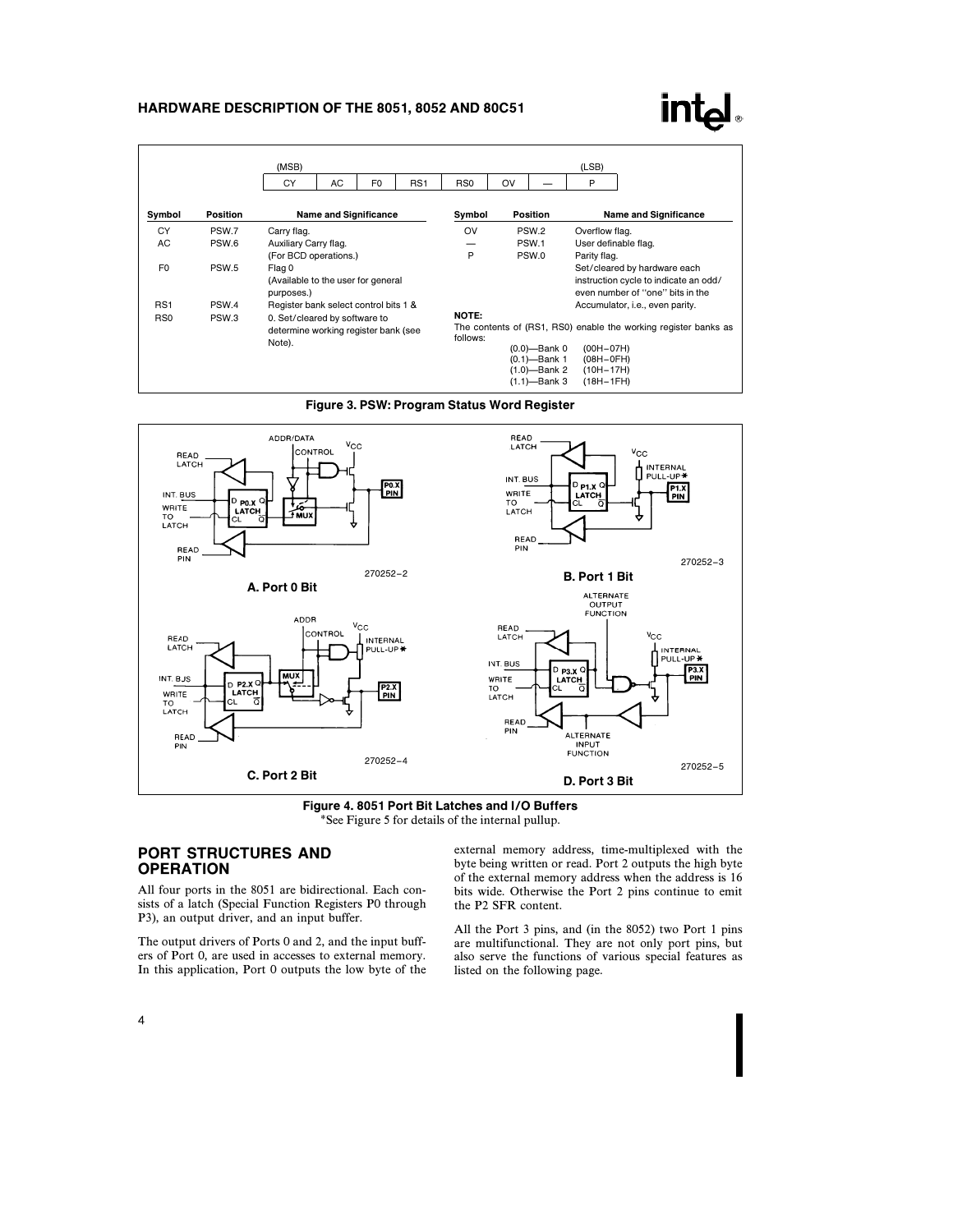# **Intal**

| Port Pin         | <b>Alternate Function</b>    |
|------------------|------------------------------|
| *P1.0            | T2 (Timer/Counter 2          |
|                  | external input)              |
| *P1.1            | T2EX (Timer/Counter 2        |
|                  | Capture/Reload trigger)      |
| P3.0             | RXD (serial input port)      |
| P <sub>3.1</sub> | TXD (serial output port)     |
| P3.2             | INT0 (external interrupt)    |
| P3.3             | INT1 (external interrupt)    |
| P3.4             | T0 (Timer/Counter 0 external |
|                  | input)                       |
| P3.5             | T1 (Timer/Counter 1 external |
|                  | input)                       |
| P3.6             | WR (external Data Memory     |
|                  | write strobe)                |
| P3.7             | RD (external Data Memory     |
|                  | read strobe)                 |
|                  |                              |

\*P1.0 and P1.1 serve these alternate functions only on the 8052.

The alternate functions can only be activated if the corresponding bit latch in the port SFR contains a 1. Otherwise the port pin is stuck at 0.

# I/O Configurations

Figure 4 shows a functional diagram of a typical bit latch and I/O buffer in each of the four ports. The bit latch (one bit in the port's SFR) is represented as a Type D flip-flop, which will clock in a value from the internal bus in response to a ''write to latch'' signal from the CPU. The Q output of the flip-flop is placed on the internal bus in response to a ''read latch'' signal from the CPU. The level of the port pin itself is placed on the internal bus in response to a ''read pin'' signal from the CPU. Some instructions that read a port activate the "read latch" signal, and others activate the "read pin" signal. More about that later.

As shown in Figure 4, the output drivers of Ports 0 and 2 are switchable to an internal ADDR and ADDR/ DATA bus by an internal CONTROL signal for use in external memory accesses. During external memory accesses, the P2 SFR remains unchanged, but the P0 SFR gets 1s written to it.

Also shown in Figure 4, is that if a P3 bit latch contains a 1, then the output level is controlled by the signal labeled ''alternate output function.'' The actual P3.X pin level is always available to the pin's alternate input function, if any.

Ports 1, 2, and 3 have internal pullups. Port 0 has open drain outputs. Each I/O line can be independently used as an input or an output. (Ports 0 and 2 may not be used as general purpose I/O when being used as the ADDR/DATA BUS). To be used as an input, the port bit latch must contain a 1, which turns off the output driver FET. Then, for Ports 1, 2, and 3, the pin is pulled high by the internal pullup, but can be pulled low by an external source.

Port 0 differs in not having internal pullups. The pullup FET in the P0 output driver (see Figure 4) is used only when the Port is emitting 1s during external memory accesses. Otherwise the pullup FET is off. Consequently P0 lines that are being used as output port lines are open drain. Writing a 1 to the bit latch leaves both output FETs off, so the pin floats. In that condition it can be used a high-impedance input.

Because Ports 1, 2, and 3 have fixed internal pullups they are sometimes called ''quasi-bidirectional'' ports. When configured as inputs they pull high and will source current (IIL, in the data sheets) when externally pulled low. Port 0, on the other hand, is considered ''true'' bidirectional, because when configured as an input it floats.

All the port latches in the 8051 have 1s written to them by the reset function. If a 0 is subsequently written to a port latch, it can be reconfigured as an input by writing a 1 to it.

# Writing to a Port

In the execution of an instruction that changes the value in a port latch, the new value arrives at the latch during S6P2 of the final cycle of the instruction. However, port latches are in fact sampled by their output buffers only during Phase 1 of any clock period. (During Phase 2 the output buffer holds the value it saw during the previous Phase 1). Consequently, the new value in the port latch won't actually appear at the output pin until the next Phase 1, which will be at S1P1 of the next machine cycle. See Figure 39 in the Internal Timing section.

If the change requires a 0-to-1 transition in Port 1, 2, or 3, an additional pullup is turned on during S1P1 and S1P2 of the cycle in which the transition occurs. This is done to increase the transition speed. The extra pullup can source about 100 times the current that the normal pullup can. It should be noted that the internal pullups are field-effect transistors, not linear resistors. The pullup arrangements are shown in Figure 5.

In HMOS versions of the 8051, the fixed part of the pullup is a depletion-mode transistor with the gate wired to the source. This transistor will allow the pin to source about 0.25 mA when shorted to ground. In parallel with the fixed pullup is an enhancement-mode transistor, which is activated during S1 whenever the port bit does a 0-to-1 transition. During this interval, if the port pin is shorted to ground, this extra transistor will allow the pin to source an additional 30 mA.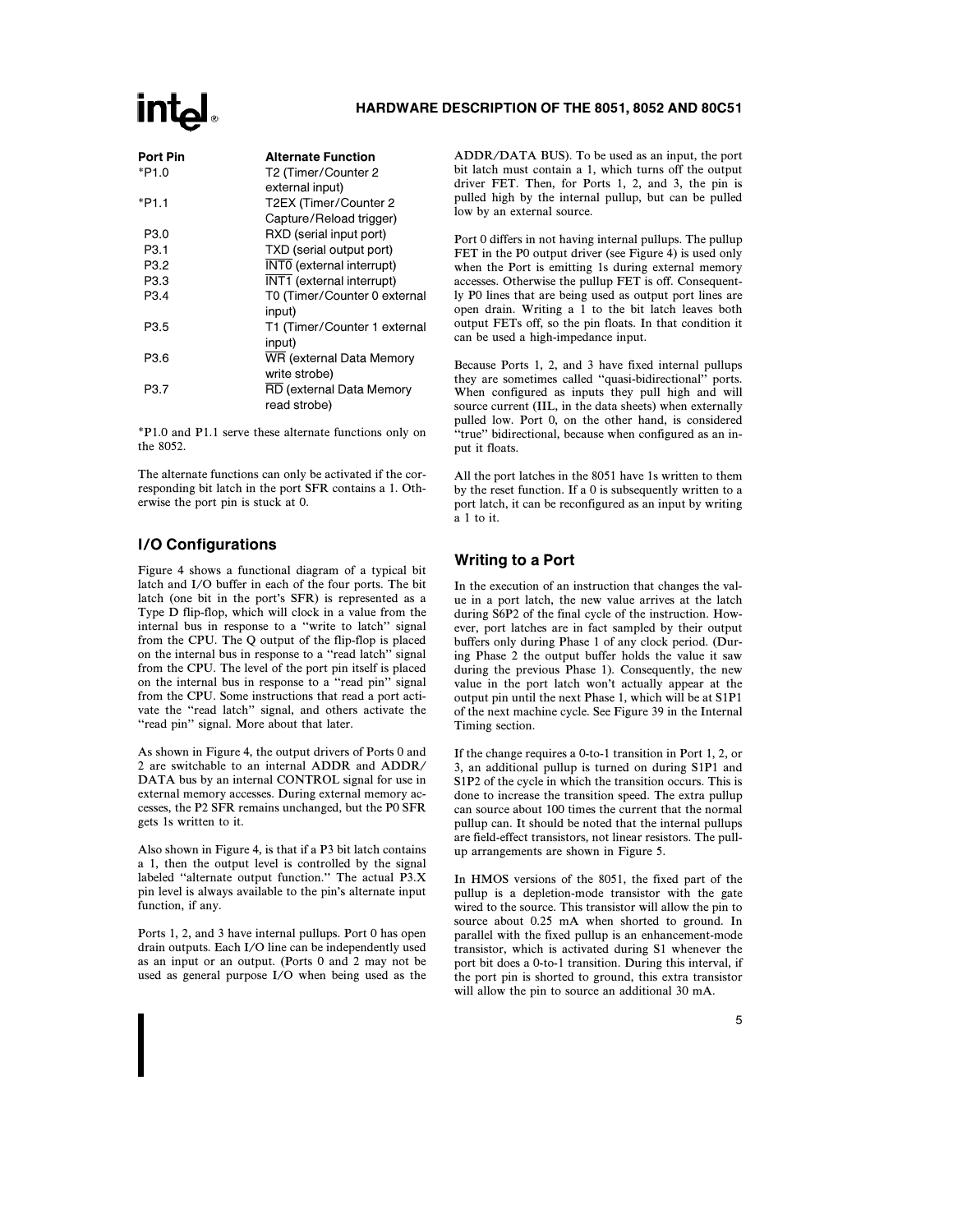# <u>Intal</u>



Port 2 is Similar Except That It Holds The Strong Pullup On While Emitting 1s That Are Address Bits. (See Text, ''Accessing External Memory''.)

In the CHMOS versions, the pullup consists of three pFETs. It should be noted that an n-channel FET (nFET) is turned on when a logical 1 is applied to its gate, and is turned off when a logical 0 is applied to its gate. A p-channel FET (pFET) is the opposite: it is on when its gate sees a 0, and off when its gate sees a 1.

pFET1 in Figure 5 is the transistor that is turned on for 2 oscillator periods after a 0-to-1 transition in the port latch. While it's on, it turns on pFET3 (a weak pullup), through the inverter. This inverter and pFET form a latch which hold the 1.

Note that if the pin is emitting a 1, a negative glitch on the pin from some external source can turn off pFET3, causing the pin to go into a float state. pFET2 is a very weak pullup which is on whenever the nFET is off, in traditional CMOS style. It's only about  $\frac{1}{10}$  the strength of pFET3. Its function is to restore a 1 to the pin in the event the pin had a 1 and lost it to a glitch.

#### Port Loading and Interfacing

The output buffers of Ports 1, 2, and 3 can each drive 4 LS TTL inputs. These ports on HMOS versions can be driven in a normal manner by any TTL or NMOS circuit. Both HMOS and CHMOS pins can be driven by open-collector and open-drain outputs, but note that 0 to-1 transitions will not be fast. In the HMOS device, if the pin is driven by an open-collector output, a 0-to-1 transition will have to be driven by the relatively weak depletion mode FET in Figure 5(A). In the CHMOS device, an input 0 turns off pullup pFET3, leaving only the very weak pullup pFET2 to drive the transition.

In external bus mode, Port 0 output buffers can each drive 8 LS TTL inputs. As port pins, they require external pullups to drive any inputs.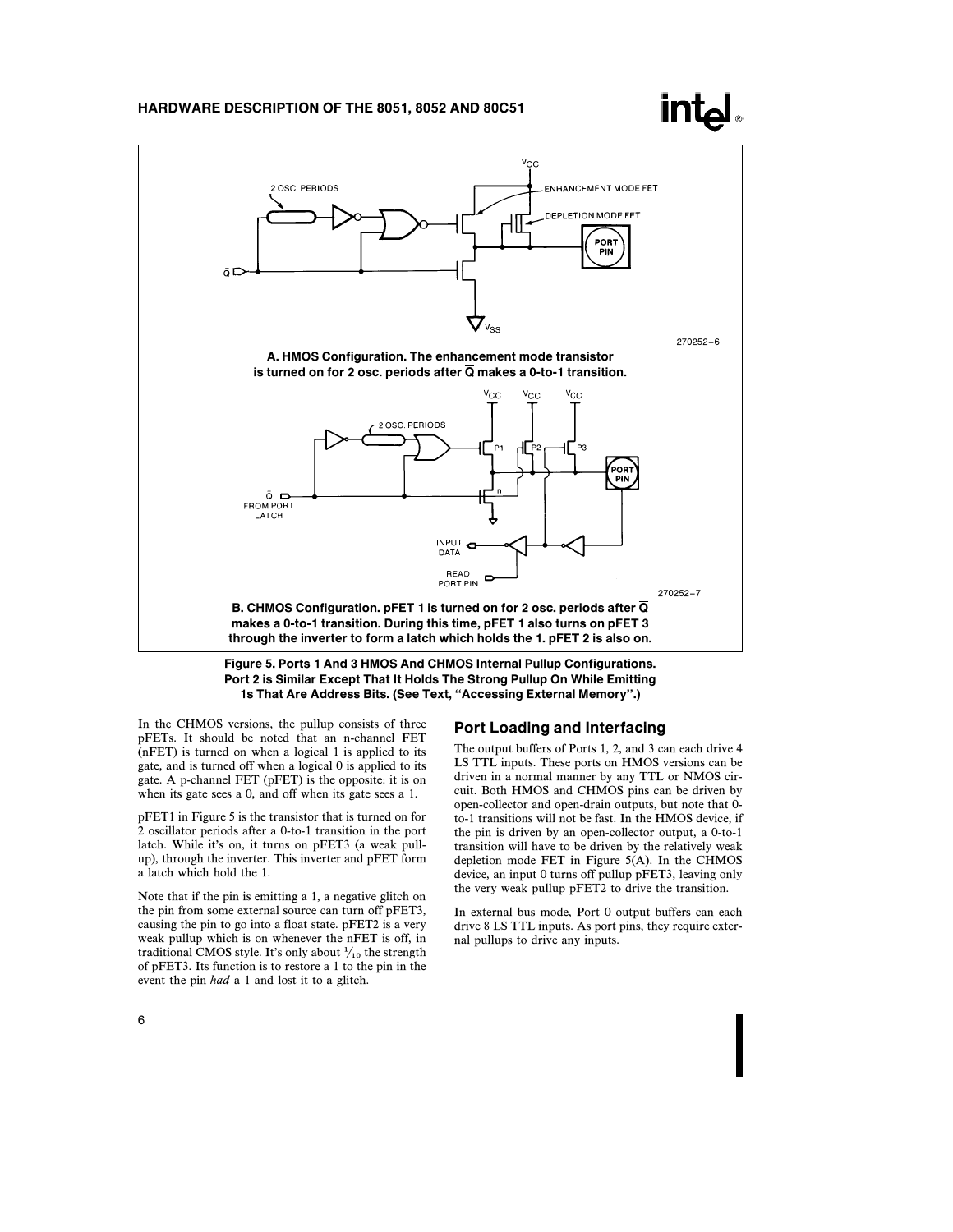### Read-Modify-Write Feature

Some instructions that read a port read the latch and others read the pin. Which ones do which? The instructions that read the latch rather than the pin are the ones that read a value, possibly change it, and then rewrite it to the latch. These are called ''read-modify-write'' instructions. The instructions listed below are read-modify-write instructions. When the destination operand is a port, or a port bit, these instructions read the latch rather than the pin:

| <b>ANL</b>       | (logical AND, e.g., ANL $P1$ , A)                           |
|------------------|-------------------------------------------------------------|
| ORL              | (logical OR, e.g., ORL $P2$ , A)                            |
| <b>XRL</b>       | $(logical EX-OR, e.g., XRL P3, A)$                          |
| <b>JBC</b>       | (jump if bit $= 1$ and clear bit, e.g.,<br>JBC P1.1, LABEL) |
| CPL              | (complement bit, e.g., CPL P3.0)                            |
| <b>INC</b>       | (increment, e.g., INC P2)                                   |
| <b>DEC</b>       | (decrement, e.g., DEC P2)                                   |
| <b>DJNZ</b>      | (decrement and jump if not zero, e.g.,<br>DJNZ P3, LABEL)   |
|                  | MOV, PX.Y, C (move carry bit to bit Y of Port X)            |
| <b>CLR PX.Y</b>  | (clear bit Y of Port X)                                     |
| <b>SETB PX.Y</b> | (set bit Y of Port X)                                       |

It is not obvious that the last three instructions in this list are read-modify-write instructions, but they are. They read the port byte, all 8 bits, modify the addressed bit, then write the new byte back to the latch.

The reason that read-modify-write instructions are directed to the latch rather than the pin is to avoid a possible misinterpretation of the voltage level at the pin. For example, a port bit might be used to drive the base of a transistor. When a 1 is written to the bit, the transistor is turned on. If the CPU then reads the same port bit at the pin rather than the latch, it will read the base voltage of the transistor and interpret it as a 0. Reading the latch rather than the pin will return the correct value of 1.

## ACCESSING EXTERNAL MEMORY

Accesses to external memory are of two types: accesses to external Program Memory and accesses to external Data Memory. Accesses to external Program Memory use signal **PSEN** (program store enable) as the read strobe. Accesses to external Data Memory use RD or WR (alternate functions of P3.7 and P3.6) to strobe the memory. Refer to Figures 36 through 38 in the Internal Timing section.

Fetches from external Program Memory always use a 16-bit address. Accesses to external Data Memory can use either a 16-bit address (MOVX @DPTR) or an 8-bit address (MOVX @Ri).

Whenever a 16-bit address is used, the high byte of the address comes out on Port 2, where it is held for the duration of the read or write cycle. Note that the Port 2 drivers use the strong pullups during the entire time that they are emitting address bits that are 1s. This is during the execution of a MOVX @DPTR instruction. During this time the Port 2 latch (the Special Function Register) does not have to contain 1s, and the contents of the Port 2 SFR are not modified. If the external memory cycle is not immediately followed by another external memory cycle, the undisturbed contents of the Port 2 SFR will reappear in the next cycle.

If an 8-bit address is being used (MOVX @Ri), the contents of the Port 2 SFR remain at the Port 2 pins throughout the external memory cycle. This will facilitate paging.

In any case, the low byte of the address is time-multiplexed with the data byte on Port 0. The ADDR/ DATA signal drives both FETs in the Port 0 output buffers. Thus, in this application the Port 0 pins are not open-drain outputs, and do not require external pullups. Signal ALE (Address Latch Enable) should be used to capture the address byte into an external latch. The address byte is valid at the negative transition of ALE. Then, in a write cycle, the data byte to be written appears on Port 0 just before  $\overline{\text{WR}}$  is activated, and remains there until after  $\overline{WR}$  is deactivated. In a read cycle, the incoming byte is accepted at Port 0 just before the read strobe is deactivated.

During any access to external memory, the CPU writes 0FFH to the Port 0 latch (the Special Function Register), thus obliterating whatever information the Port 0 SFR may have been holding. If the user writes to Port 0 during an external memory fetch, the incoming code byte is corrupted. Therefore, do not write to Port 0 if external program memory is used.

External Program Memory is accessed under two conditions:

- 1) Whenever signal  $\overline{EA}$  is active; or
- 2) Whenever the program counter (PC) contains a number that is larger than 0FFFH (1FFFH for the 8052).

This requires that the ROMless versions have  $\overline{EA}$  wired low to enable the lower 4K (8K for the 8032) program bytes to be fetched from external memory.

When the CPU is executing out of external Program Memory, all 8 bits of Port 2 are dedicated to an output function and may not be used for general purpose I/O. During external program fetches they output the high byte of the PC. During this time the Port 2 drivers use the strong pullups to emit PC bits that are 1s.

### TIMER/COUNTERS

The 8051 has two 16-bit Timer/Counter registers: Timer 0 and Timer 1. The 8052 has these two plus one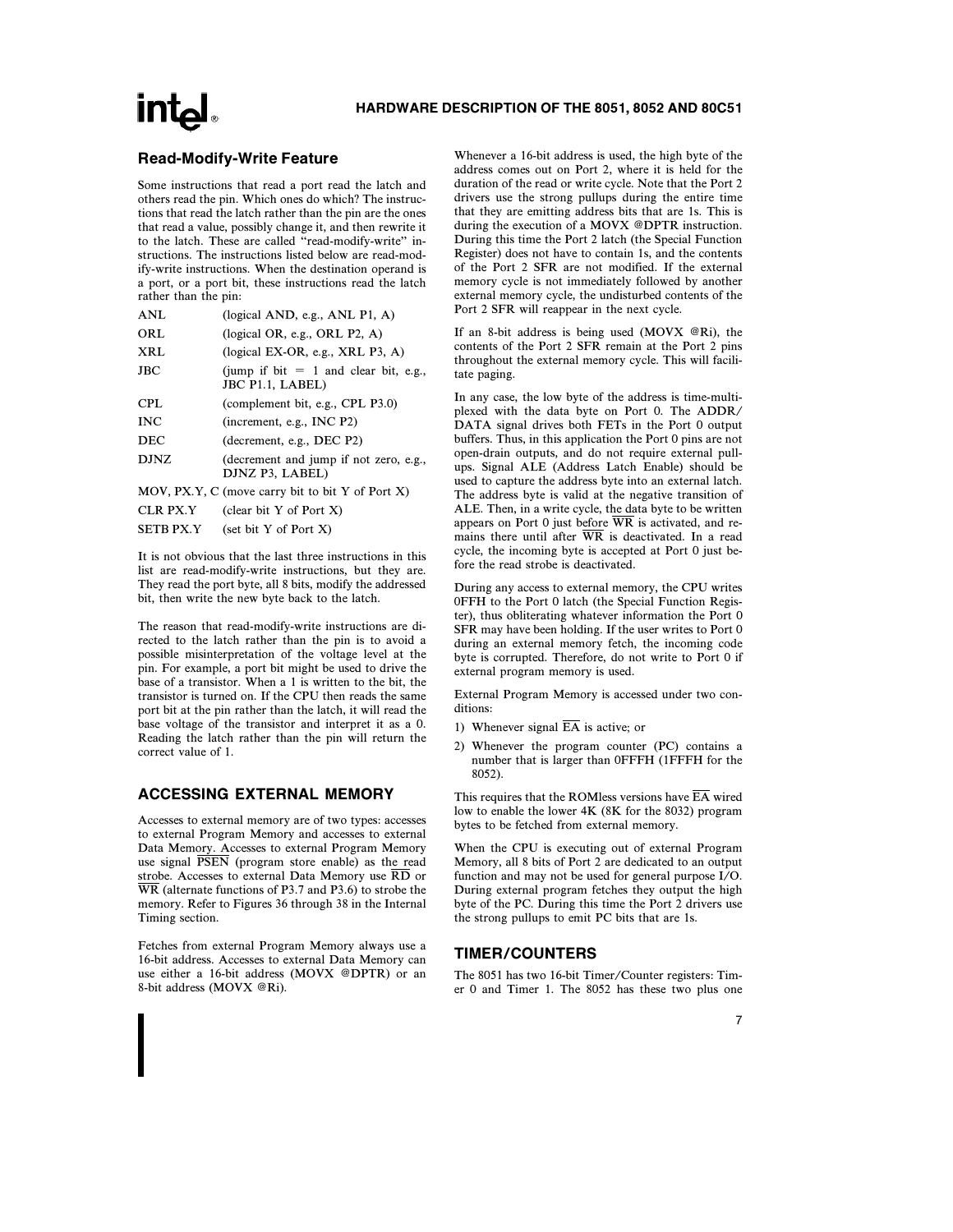

more: Timer 2. All three can be configured to operate either as timers or event counters.

In the "Timer" function, the register is incremented every machine cycle. Thus, one can think of it as counting machine cycles. Since a machine cycle consists of 12 oscillator periods, the count rate is  $\frac{1}{12}$  of the oscillator frequency.

In the ''Counter'' function, the register is incremented in response to a 1-to-0 transition at its corresponding external input pin, T0, T1 or (in the 8052) T2. In this function, the external input is sampled during S5P2 of every machine cycle. When the samples show a high in one cycle and a low in the next cycle, the count is incremented. The new count value appears in the register during S3P1 of the cycle following the one in which the transition was detected. Since it takes 2 machine cycles (24 oscillator periods) to recognize a 1-to-0 transition, the maximum count rate is  $\frac{1}{2}$  of the oscillator frequency. There are no restrictions on the duty cycle of the external input signal, but to ensure that a given level is sampled at least once before it changes, it should be held for at least one full machine cycle.

In addition to the "Timer" or "Counter" selection, Timer 0 and Timer 1 have four operating modes from which to select. Timer 2, in the 8052, has three modes of operation: "Capture," "Auto-Reload" and "baud rate generator.''

#### Timer 0 and Timer 1

These Timer/Counters are present in both the 8051 and the 8052. The "Timer" or "Counter" function is selected by control bits  $C/\overline{T}$  in the Special Function Register TMOD (Figure 6). These two Timer/Counters have four operating modes, which are selected by bit-pairs (M1, M0) in TMOD. Modes 0, 1, and 2 are the same for both Timer/Counters. Mode 3 is different. The four operating modes are described in the following text.

#### MODE 0

Either Timer in Mode 0 is an 8-bit Counter with a divide-by-32 prescaler. This 13-bit timer is MCS-48 compatible. Figure 7 shows the Mode 0 operation as it applies to Timer 1.

In this mode, the Timer register is configured as a 13-Bit register. As the count rolls over from all 1s to all 0s, it sets the Timer interrupt flag TF1. The counted input is enabled to the Timer when  $TR1 = 1$  and either  $GATE = 0$  or  $\overline{INT1} = 1$ . (Setting GATE = 1 allows the Timer to be controlled by external input  $\overline{INT1}$ , to facilitate pulse width measurements.) TR1 is a control bit in the Special Function Register TCON (Figure 8). GATE is in TMOD.

The 13-Bit register consists of all 8 bits of TH1 and the lower 5 bits of TL1. The upper 3 bits of TL1 are indeterminate and should be ignored. Setting the run flag (TR1) does not clear the registers.

Mode 0 operation is the same for Timer 0 as for Timer 1. Substitute TR0, TF0 and  $\overline{\text{INT0}}$  for the corresponding Timer 1 signals in Figure 7. There are two different GATE bits, one for Timer 1 (TMOD.7) and one for Timer 0 (TMOD.3).

#### MODE 1

Mode 1 is the same as Mode 0, except that the Timer register is being run with all 16 bits.

|             | (MSB)                                                                                                     |         |                |                |                                                                                                                                                                  |                                                                                                                      |                                                                              | (LSB)                              |  |  |
|-------------|-----------------------------------------------------------------------------------------------------------|---------|----------------|----------------|------------------------------------------------------------------------------------------------------------------------------------------------------------------|----------------------------------------------------------------------------------------------------------------------|------------------------------------------------------------------------------|------------------------------------|--|--|
|             | <b>GATE</b>                                                                                               | C/T     | M <sub>1</sub> | M <sub>0</sub> | GATE                                                                                                                                                             | $C/\overline{T}$                                                                                                     | M <sub>1</sub>                                                               | M <sub>0</sub>                     |  |  |
|             |                                                                                                           |         |                |                |                                                                                                                                                                  |                                                                                                                      |                                                                              |                                    |  |  |
|             |                                                                                                           | Timer 1 |                |                |                                                                                                                                                                  | Timer 0                                                                                                              |                                                                              |                                    |  |  |
| <b>GATE</b> | Gating control when set. Timer/Counter "x" is enabled                                                     |         |                |                | M1                                                                                                                                                               | MО                                                                                                                   |                                                                              | <b>Operating Mode</b>              |  |  |
|             | only while "INTx" pin is high and "TRx" control pin is<br>set. When cleared Timer "x" is enabled whenever |         |                |                | 0                                                                                                                                                                | $\Omega$                                                                                                             | 8-bit Timer/Counter "THx" with "TLx" as 5-bit<br>prescaler.                  |                                    |  |  |
| C/T         | "TRx" control bit is set.<br>Timer or Counter Selector cleared for Timer operation                        |         |                |                | $\Omega$                                                                                                                                                         | 1                                                                                                                    | 16-bit Timer/Counter "THx" and "TLx" are<br>cascaded; there is no prescaler. |                                    |  |  |
|             | (input from internal system clock). Set for Counter<br>operation (input from "Tx" input pin).             |         |                |                | 0                                                                                                                                                                | 8-bit auto-reload Timer/Counter "THx" holds a<br>value which is to be reloaded into "TLx" each<br>time it overflows. |                                                                              |                                    |  |  |
|             |                                                                                                           |         | 1              | 1              | (Timer 0) TL0 is an 8-bit Timer/Counter<br>controlled by the standard Timer 0 control bits.<br>TH0 is an 8-bit timer only controlled by Timer 1<br>control bits. |                                                                                                                      |                                                                              |                                    |  |  |
|             |                                                                                                           |         |                |                | 1                                                                                                                                                                | 1                                                                                                                    |                                                                              | (Timer 1) Timer/Counter 1 stopped. |  |  |

Figure 6. TMOD: Timer/Counter Mode Control Register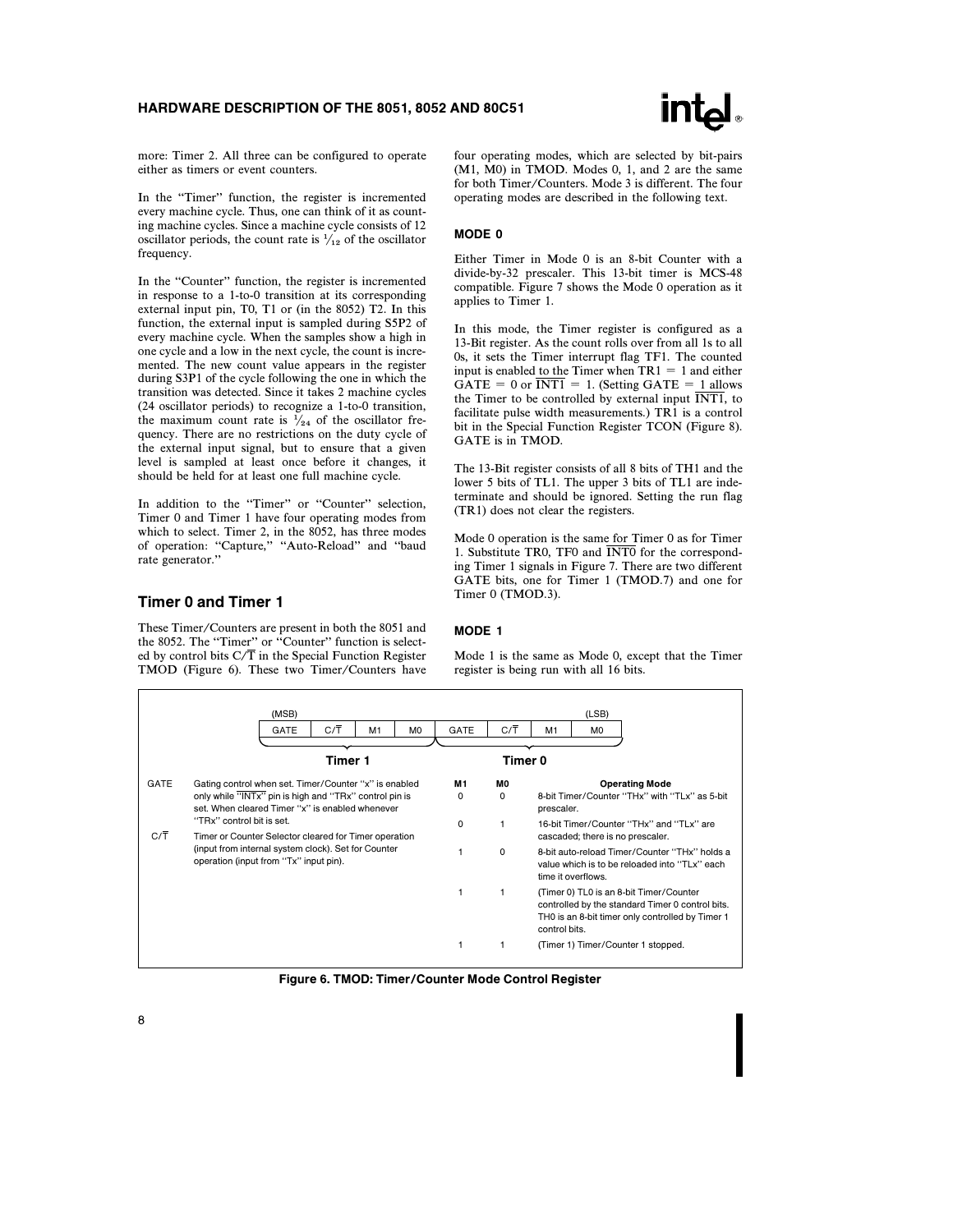# **intel**

### HARDWARE DESCRIPTION OF THE 8051, 8052 AND 80C51



Figure 7. Timer/Counter 1 Mode 0: 13-Bit Counter

|                 |                   | (MSB)<br>TF <sub>1</sub>                                                                                                                    | TR <sub>1</sub>                                                                                                                             | TF <sub>0</sub> | TR <sub>0</sub>           | IE <sub>1</sub> | IT1                                                                                                                      | IE <sub>0</sub>                                                                                                          | (LSB)<br>IT <sub>0</sub>                                                                                          |                                                                                                                   |
|-----------------|-------------------|---------------------------------------------------------------------------------------------------------------------------------------------|---------------------------------------------------------------------------------------------------------------------------------------------|-----------------|---------------------------|-----------------|--------------------------------------------------------------------------------------------------------------------------|--------------------------------------------------------------------------------------------------------------------------|-------------------------------------------------------------------------------------------------------------------|-------------------------------------------------------------------------------------------------------------------|
|                 |                   |                                                                                                                                             |                                                                                                                                             |                 |                           |                 |                                                                                                                          |                                                                                                                          |                                                                                                                   |                                                                                                                   |
| Symbol          | Position          | <b>Name and Significance</b>                                                                                                                |                                                                                                                                             |                 | <b>Position</b><br>Symbol |                 |                                                                                                                          |                                                                                                                          |                                                                                                                   | <b>Name and Significance</b>                                                                                      |
| TF <sub>1</sub> | TCON.7            | Timer 1 overflow Flag. Set by<br>hardware on Timer/Counter overflow.<br>Cleared by hardware when processor<br>vectors to interrupt routine. | IE <sub>1</sub><br>TCON.3                                                                                                                   |                 |                           |                 | Interrupt 1 Edge flag. Set by hardware<br>when external interrupt edge<br>detected. Cleared when interrupt<br>processed. |                                                                                                                          |                                                                                                                   |                                                                                                                   |
| TR <sub>1</sub> | TCON.6            | Timer 1 Run control bit. Set/cleared<br>by software to turn Timer/Counter on/<br>off.                                                       |                                                                                                                                             |                 |                           | IT1             |                                                                                                                          | TCON <sub>2</sub>                                                                                                        | interrupts.                                                                                                       | Interrupt 1 Type control bit. Set/<br>cleared by software to specify falling<br>edge/low level triggered external |
| TF <sub>0</sub> | TCON <sub>5</sub> |                                                                                                                                             | Timer 0 overflow Flag. Set by<br>hardware on Timer/Counter overflow.<br>Cleared by hardware when processor<br>vectors to interrupt routine. |                 | TCON.1<br>IF <sub>0</sub> |                 |                                                                                                                          | Interrupt 0 Edge flag. Set by hardware<br>when external interrupt edge<br>detected. Cleared when interrupt<br>processed. |                                                                                                                   |                                                                                                                   |
| TR <sub>0</sub> | TCON.4            | Timer 0 Run control bit. Set/cleared<br>by software to turn Timer/Counter on/<br>off.                                                       |                                                                                                                                             |                 | IT <sub>0</sub>           |                 | TCON.0                                                                                                                   | interrupts.                                                                                                              | Interrupt 0 Type control bit. Set/<br>cleared by software to specify falling<br>edge/low level triggered external |                                                                                                                   |

#### Figure 8.TCON: Timer/Counter Control Register

### MODE 2

Mode 2 configures the Timer register as an 8-bit Counter (TL1) with automatic reload, as shown in Figure 9. Overflow from TL1 not only sets TF1, but also reloads TL1 with the contents of TH1, which is preset by software. The reload leaves TH1 unchanged.

Mode 2 operation is the same for Timer/Counter 0.

#### MODE 3

Timer 1 in Mode 3 simply holds its count. The effect is the same as setting  $TR1 = 0$ .

Timer 0 in Mode 3 establishes TL0 and TH0 as two separate counters. The logic for Mode 3 on Timer 0 is shown in Figure 10. TL0 uses the Timer 0 control bits:  $C/T$ , GATE, TR0,  $\overline{\text{INT0}}$ , and TF0. TH0 is locked into a timer function (counting machine cycles) and takes over the use of TR1 and TF1 from Timer 1. Thus, TH0 now controls the ''Timer 1'' interrupt.

Mode 3 is provided for applications requiring an extra 8-bit timer or counter. With Timer 0 in Mode 3, an 8051 can look like it has three Timer/Counters, and an 8052, like it has four. When Timer 0 is in Mode 3, Timer 1 can be turned on and off by switching it out of and into its own Mode 3, or can still be used by the serial port as a baud rate generator, or in fact, in any application not requiring an interrupt.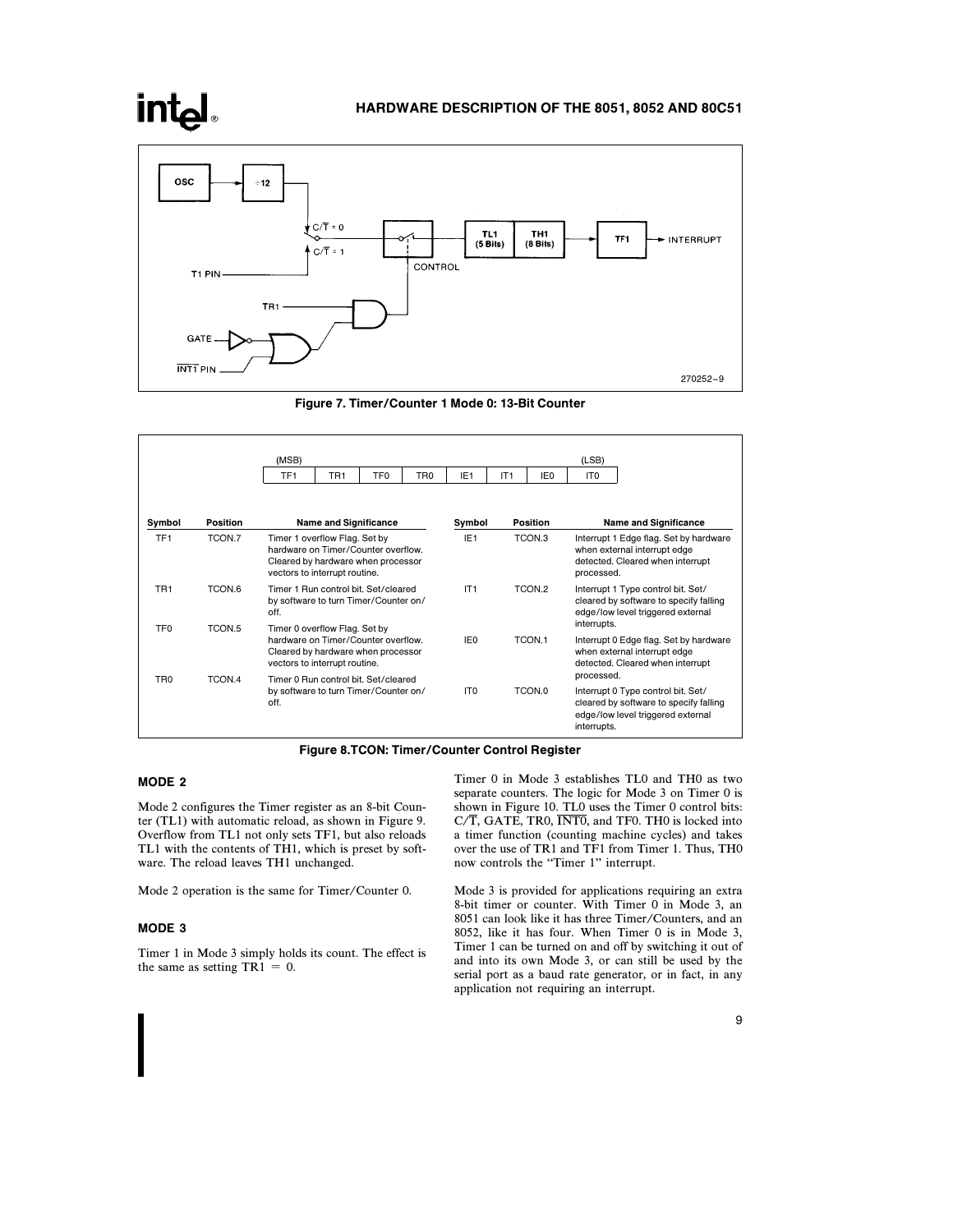



Figure 9. Timer/Counter 1 Mode 2: 8-Bit Auto-Reload



Figure 10. Timer/Counter 0 Mode 3: Two 8-Bit Counters

# Timer 2

Timer 2 is a 16-bit Timer/Counter which is present only in the 8052. Like Timers 0 and 1, it can operate either as a timer or as an event counter. This is selected by bit C/T2 in the Special Function Register T2CON (Figure 11). It has three operating modes: ''capture,'' ''auto-load'' and ''baud rate generator,'' which are selected by bits in T2CON as shown in Table 2.

#### Table 2. Timer 2 Operating Modes

| $RCLK + TCLK CP/RL2 TR2 $ |   | Mode                |
|---------------------------|---|---------------------|
|                           |   | 16-bit Auto-Reload  |
|                           |   | 16-bit Capture      |
|                           | x | Baud Rate Generator |
|                           |   | ัดff)               |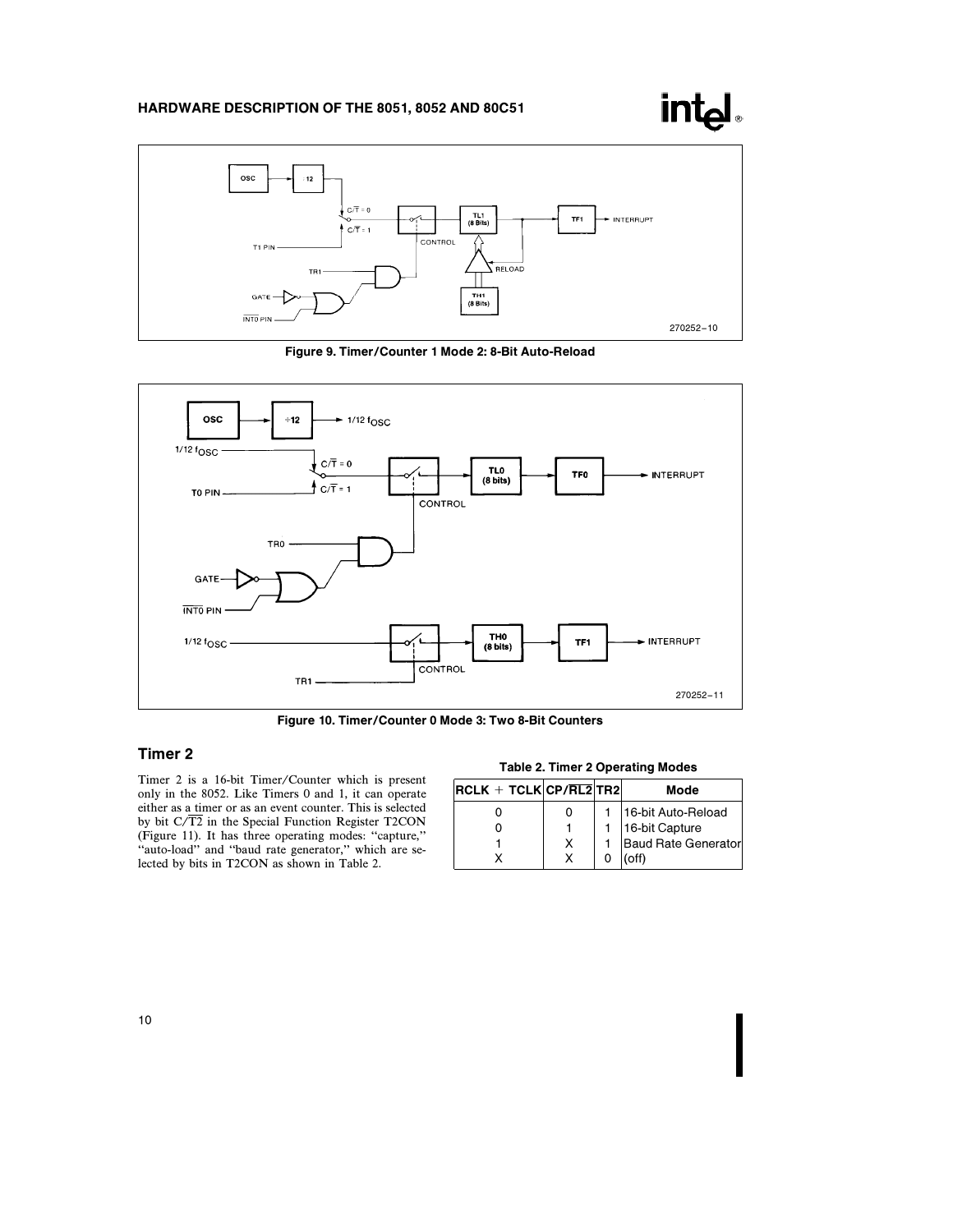|                   |                                 |             |                                                                                                                                                                                                                                                                             |                                                                                                                                                                  |                 |                                                                                     | (LSB)                                                                            |  |  |  |
|-------------------|---------------------------------|-------------|-----------------------------------------------------------------------------------------------------------------------------------------------------------------------------------------------------------------------------------------------------------------------------|------------------------------------------------------------------------------------------------------------------------------------------------------------------|-----------------|-------------------------------------------------------------------------------------|----------------------------------------------------------------------------------|--|--|--|
| TF <sub>2</sub>   | EXF <sub>2</sub>                | <b>RCLK</b> | <b>TCLK</b>                                                                                                                                                                                                                                                                 | EXEN <sub>2</sub>                                                                                                                                                | TR <sub>2</sub> | $C/\overline{T2}$                                                                   | CP/RL2                                                                           |  |  |  |
|                   |                                 |             |                                                                                                                                                                                                                                                                             |                                                                                                                                                                  |                 |                                                                                     |                                                                                  |  |  |  |
| Symbol            | Position                        |             |                                                                                                                                                                                                                                                                             | <b>Name and Significance</b>                                                                                                                                     |                 |                                                                                     |                                                                                  |  |  |  |
| TF <sub>2</sub>   | T <sub>2</sub> CON.7            |             |                                                                                                                                                                                                                                                                             | TF2 will not be set when either RCLK = 1 or TCLK = $1$ .                                                                                                         |                 |                                                                                     | Timer 2 overflow flag set by a Timer 2 overflow and must be cleared by software. |  |  |  |
| EXF <sub>2</sub>  | T <sub>2</sub> CON.6            |             | Timer 2 external flag set when either a capture or reload is caused by a negative<br>transition on T2EX and EXEN2 = 1. When Timer 2 interrupt is enabled, $EXF2 = 1$<br>will cause the CPU to vector to the Timer 2 interrupt routine. EXF2 must be<br>cleared by software. |                                                                                                                                                                  |                 |                                                                                     |                                                                                  |  |  |  |
| <b>RCLK</b>       | <b>T2CON.5</b>                  |             | Receive clock flag. When set, causes the serial port to use Timer 2 overflow<br>pulses for its receive clock in Modes 1 and 3. RCLK $= 0$ causes Timer 1 overflow<br>to be used for the receive clock.                                                                      |                                                                                                                                                                  |                 |                                                                                     |                                                                                  |  |  |  |
| <b>TCLK</b>       | <b>T2CON.4</b>                  |             | Transmit clock flag. When set, causes the serial port to use Timer 2 overflow<br>pulses for its transmit clock in modes 1 and 3. TCLK $= 0$ causes Timer 1<br>overflows to be used for the transmit clock.                                                                  |                                                                                                                                                                  |                 |                                                                                     |                                                                                  |  |  |  |
| EXEN <sub>2</sub> | T <sub>2</sub> CON <sub>3</sub> |             | Timer 2 external enable flag. When set, allows a capture or reload to occur as a<br>result of a negative transition on T2EX if Timer 2 is not being used to clock the<br>serial port. $EXEN2 = 0$ causes Timer 2 to ignore events at T2EX.                                  |                                                                                                                                                                  |                 |                                                                                     |                                                                                  |  |  |  |
| TR <sub>2</sub>   | <b>T2CON.2</b>                  |             |                                                                                                                                                                                                                                                                             | Start/stop control for Timer 2. A logic 1 starts the timer.                                                                                                      |                 |                                                                                     |                                                                                  |  |  |  |
| $C/\overline{T2}$ | <b>T2CON.1</b>                  |             | Timer or counter select. (Timer 2)<br>$0 =$ Internal timer (OSC/12)<br>$1 =$ External event counter (falling edge triggered).                                                                                                                                               |                                                                                                                                                                  |                 |                                                                                     |                                                                                  |  |  |  |
| CP/RL2            | <b>T2CON.0</b>                  |             |                                                                                                                                                                                                                                                                             | Capture/Reload flag. When set, captures will occur on negative transitions at<br>T2EX if $EXEN2 = 1$ . When cleared, auto-reloads will occur either with Timer 2 |                 | $= 1$ or TCLK $= 1$ , this bit is ignored and the timer is forced to auto-reload on | overflows or negative transitions at T2EX when $EXEN2 = 1$ . When either RCLK    |  |  |  |

Figure 11. T2CON: Timer/Counter 2 Control Register

In the Capture Mode there are two options which are selected by bit EXEN2 in T2CON. If EXEN2 =  $0$ , then Timer 2 is a 16-bit timer or counter which upon overflowing sets bit TF2, the Timer 2 overflow bit, which can be used to generate an interrupt. If EXEN2  $= 1$ , then Timer 2 still does the above, but with the added feature that a 1-to-0 transition at external input T2EX causes the current value in the Timer 2 registers, TL2 and TH2, to be captured into registers RCAP2L and RCAP2H, respectively. (RCAP2L and RCAP2H are new Special Function Registers in the 8052.) In addition, the transition at T2EX causes bit EXF2 in T2CON to be set, and EXF2, like TF2, can generate an interrupt.

The Capture Mode is illustrated in Figure 12.

In the auto-reload mode there are again two options, which are selected by bit EXEN2 in T2CON. If  $EXEN2 = 0$ , then when Timer 2 rolls over it not only sets TF2 but also causes the Timer 2 registers to be reloaded with the 16-bit value in registers RCAP2L and RCAP2H, which are preset by software. If EXEN2  $= 1$ , then Timer 2 still does the above, but with the

added feature that a 1-to-0 transition at external input T2EX will also trigger the 16-bit reload and set EXF2.

The auto-reload mode is illustrated in Figure 13.

The baud rate generator mode is selected by  $RCLK =$ 1 and/or TCL $\tilde{K} = 1$ . It will be described in conjunction with the serial port.

### SERIAL INTERFACE

The serial port is full duplex, meaning it can transmit and receive simultaneously. It is also receive-buffered, meaning it can commence reception of a second byte before a previously received byte has been read from the receive register. (However, if the first byte still hasn't been read by the time reception of the second byte is complete, one of the bytes will be lost). The serial port receive and transmit registers are both accessed at Special Function Register SBUF. Writing to SBUF loads the transmit register, and reading SBUF accesses a physically separate receive register.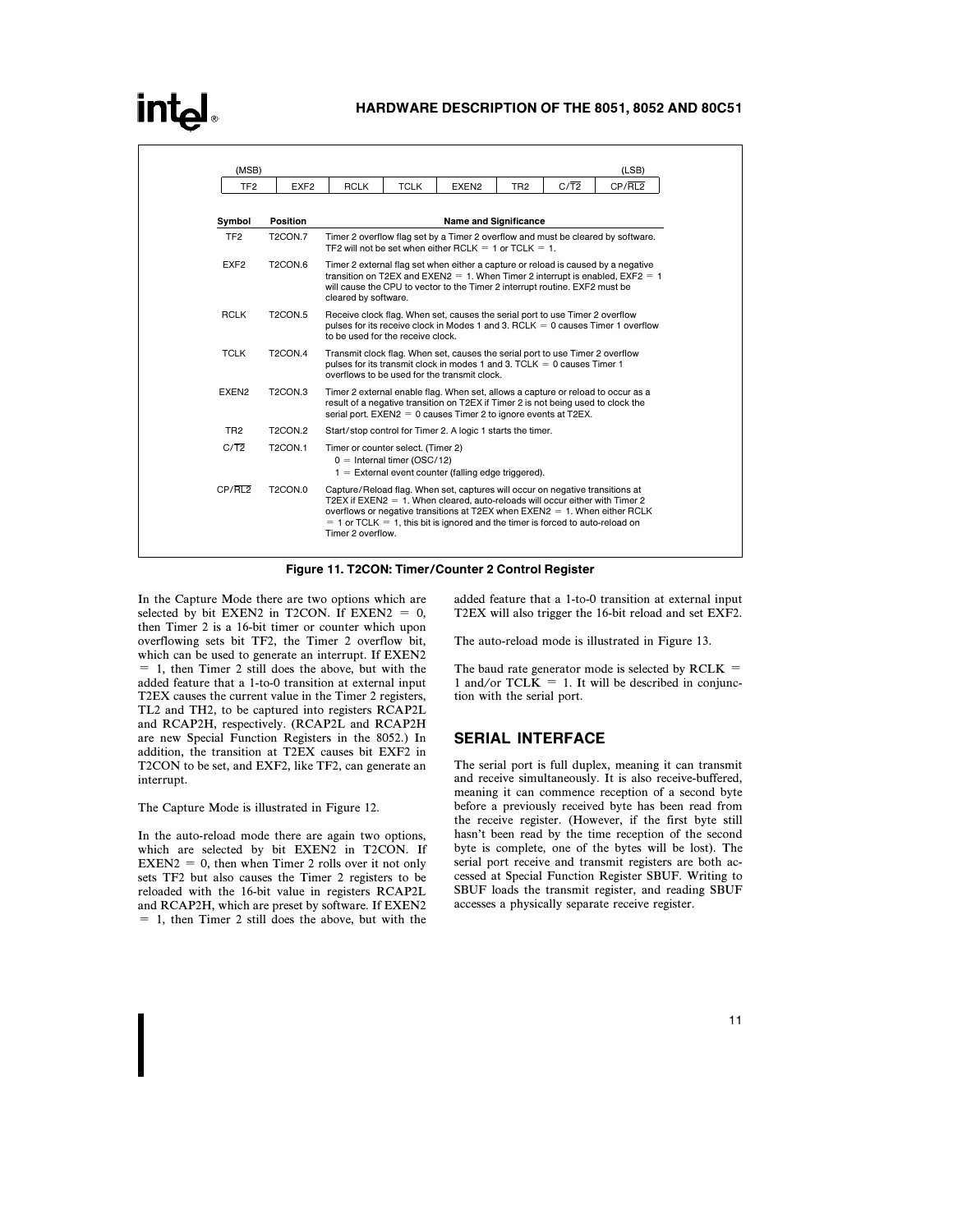



Figure 12. Timer 2 in Capture Mode

The serial port can operate in 4 modes:

Mode 0: Serial data enters and exits through RXD. TXD outputs the shift clock. 8 bits are transmitted/received: 8 data bits (LSB first). The baud rate is fixed at 1/12 the oscillator frequency.

Mode 1: 10 bits are transmitted (through TXD) or received (through RXD): a start bit (0), 8 data bits (LSB first), and a stop bit (1). On receive, the stop bit goes into RB8 in Special Function Register SCON. The baud rate is variable.

Mode 2: 11 bits are transmitted (through TXD) or received (through RXD): a start bit (0), 8 data bits (LSB first), a programmable 9th data bit, and a stop bit (1). On Transmit, the 9th data bit (TB8 in SCON) can be assigned the value of 0 or 1. Or, for example, the parity bit (P, in the PSW) could be moved into TB8. On receive, the 9th data bit goes into RB8 in Special Functon Register SCON, while the stop bit is ignored. The baud rate is programmable to either  $\frac{1}{32}$  or  $\frac{1}{64}$  the oscillator frequency.

Mode 3: 11 bits are transmitted (through TXD) or received (through RXD): a start bit (0), 8 data bits (LSB first), a programmable 9th data bit and a stop bit (1). In fact, Mode 3 is the same as Mode 2 in all respects except the baud rate. The baud rate in Mode 3 is variable.

In all four modes, transmission is initiated by any instruction that uses SBUF as a destination register. Reception is initiated in Mode 0 by the condition  $RI = 0$ and  $REN = 1$ . Reception is initiated in the other modes by the incoming start bit if  $REN = 1$ .

#### Multiprocessor Communications

Modes 2 and 3 have a special provision for multiprocessor communications. In these modes, 9 data bits are received. The 9th one goes into RB8. Then comes a stop bit. The port can be programmed such that when the stop bit is received, the serial port interrupt will be activated only if  $RB8 = 1$ . This feature is enabled by setting bit SM2 in SCON. A way to use this feature in multiprocessor systems is as follows.

When the master processor wants to transmit a block of data to one of several slaves, it first sends out an address byte which identifies the target slave. An address byte differs from a data byte in that the 9th bit is 1 in an address byte and 0 in a data byte. With  $SM2 = 1$ , no slave will be interrupted by a data byte. An address byte, however, will interrupt all slaves, so that each slave can examine the received byte and see if it is being addressed. The addressed slave will clear its SM2 bit and prepare to receive the data bytes that will be coming. The slaves that weren't being addressed leave their SM2s set and go on about their business, ignoring the coming data bytes.

SM2 has no effect in Mode 0, and in Mode 1 can be used to check the validity of the stop bit. In a Mode 1 reception, if  $SM2 = 1$ , the receive interrupt will not be activated unless a valid stop bit is received.

#### Serial Port Control Register

The serial port control and status register is the Special Function Register SCON, shown in Figure 14. This register contains not only the mode selection bits, but also the 9th data bit for transmit and receive (TB8 and RB8), and the serial port interrupt bits (TI and RI).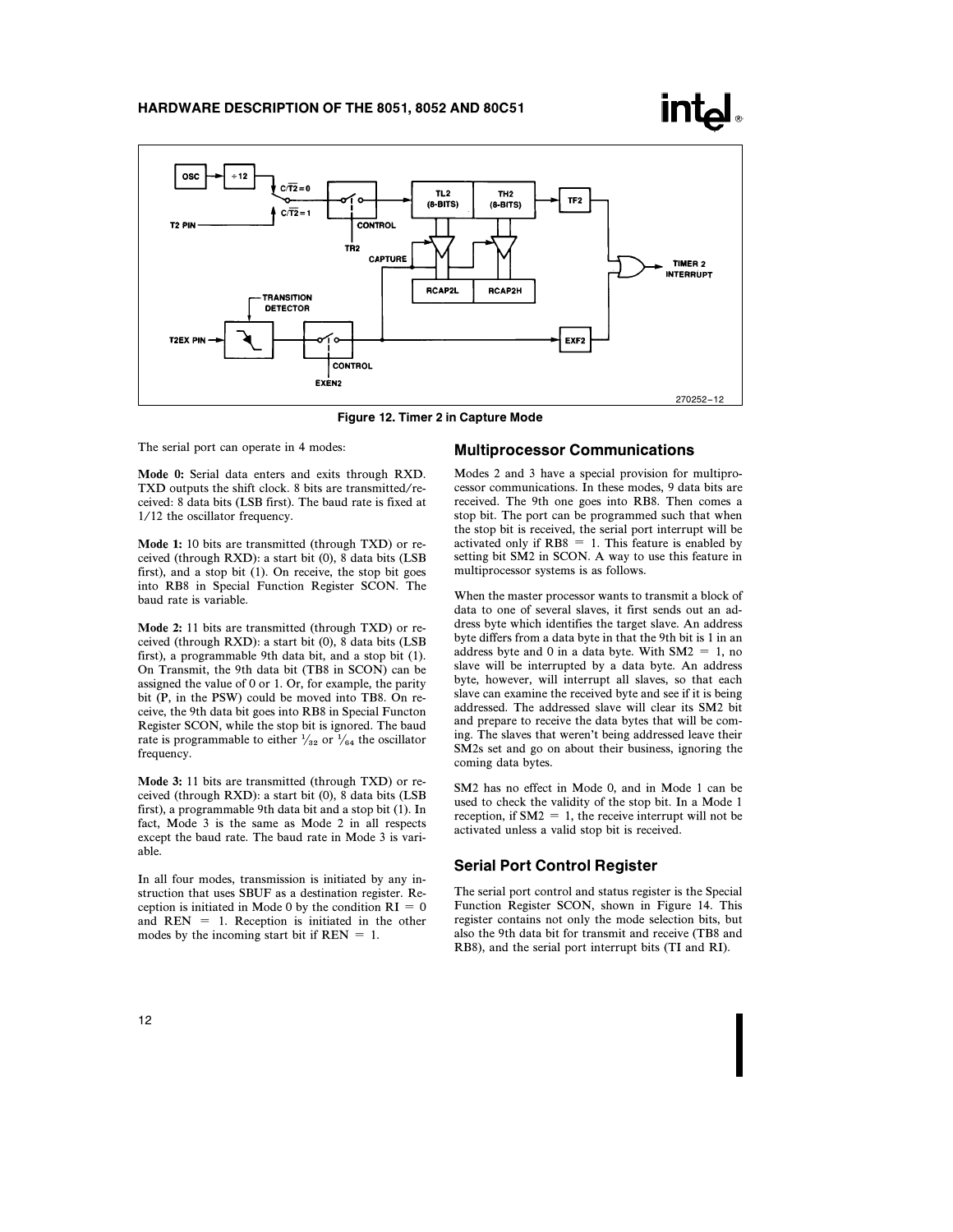

Figure 13. Timer 2 in Auto-Reload Mode



Figure 14. SCON: Serial Port Control Register

## Baud Rates

**intel** 

The baud rate in Mode 0 is fixed:

$$
Mode 0 Baud Rate = \frac{Oscillator Frequency}{12}
$$

The baud rate in Mode 2 depends on the value of bit SMOD in Special Function Register PCON. If SMOD = 0 (which is the value on reset), the baud rate  $\frac{1}{64}$  the oscillator frequency. If  $SMOD = 1$ , the baud rate is  $\frac{1}{32}$  the oscillator frequency.

Mode 2 Baud Rate = 
$$
\frac{2^{SMOD}}{64} \times (Oscillator Frequency)
$$

In the 8051, the baud rates in Modes 1 and 3 are determined by the Timer 1 overflow rate. In the 8052, these baud rates can be determined by Timer 1, or by Timer 2, or by both (one for transmit and the other for receive).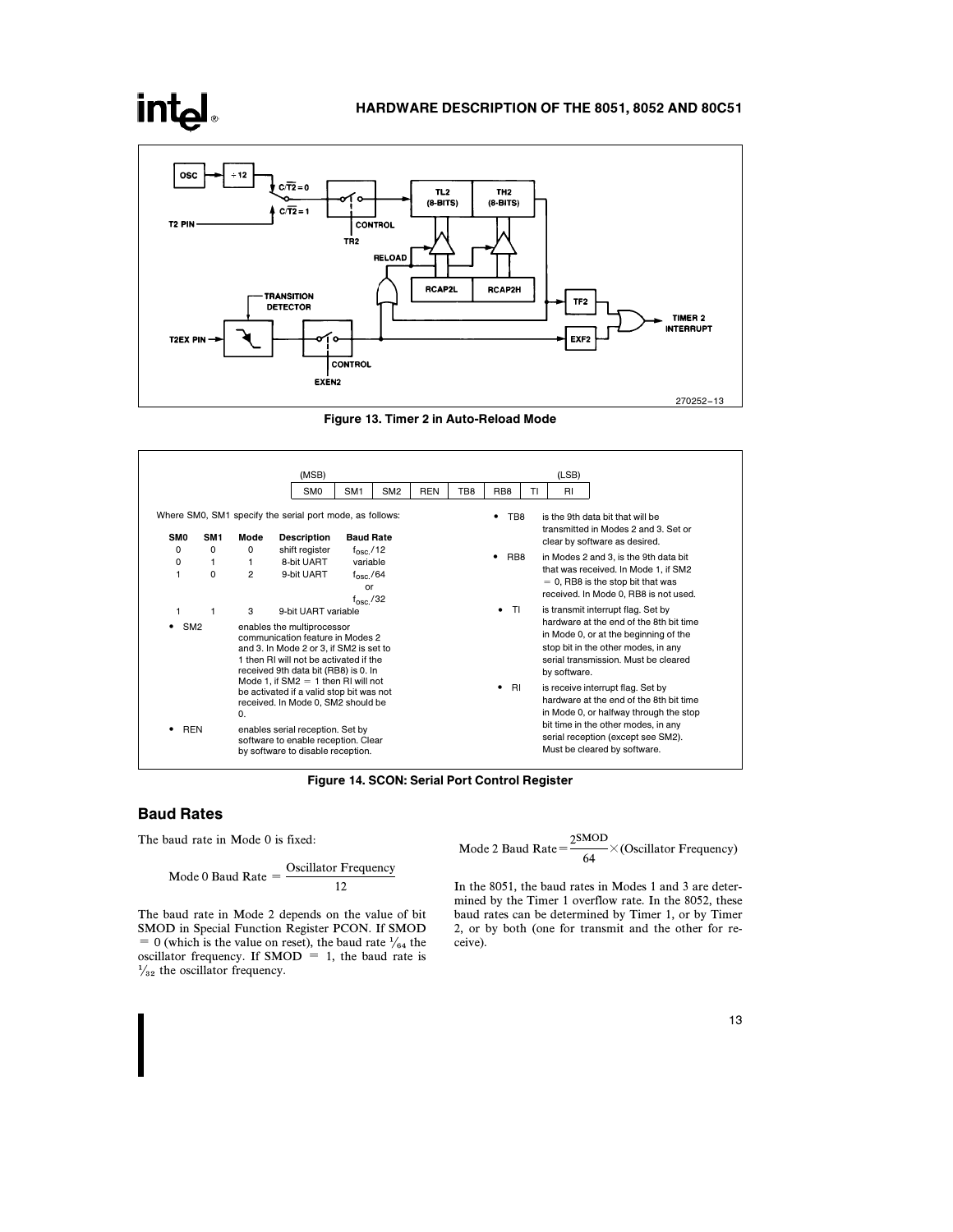

#### Using Timer 1 to Generate Baud Rates

When Timer 1 is used as the baud rate generator, the baud rates in Modes 1 and 3 are determined by the Timer 1 overflow rate and the value of SMOD as follows:

Modes 1, 3<br>Baud Rate =  $\frac{2 \text{SMOD}}{32} \times \text{(Timer 1 Overflow Rate)}$ 

The Timer 1 interrupt should be disabled in this application. The Timer itself can be configured for either "timer" or "counter" operation, and in any of its 3 running modes. In the most typical applications, it is configured for ''timer'' operation, in the auto-reload mode (high nibble of TMOD = 0010B). In that case, the baud rate is given by the formula

Modes 1, 3<br>Baud Rate =  $\frac{2 \text{SMOD}}{32}$  $\times$  Oscillator Frequency  $12x [256 - (TH1)]$ 

One can achieve very low baud rates with Timer 1 by leaving the Timer 1 interrupt enabled, and configuring the Timer to run as a 16-bit timer (high nibble of  $TMOD = 0001B$ ), and using the Timer 1 interrupt to do a 16-bit software reload.

Figure 15 lists various commonly used baud rates and how they can be obtained from Timer 1.

|                   |            |             | Timer 1 |                |                 |  |
|-------------------|------------|-------------|---------|----------------|-----------------|--|
| <b>Baud Rate</b>  | fosc       | <b>SMOD</b> | C/T     | Mode           | Reload<br>Value |  |
| Mode 0 Max: 1 MHZ | 12 MHZ     | x           | Χ       | x              | х               |  |
| Mode 2 Max: 375K  | 12 MHZ     |             | X       | X              | X               |  |
| Modes 1, 3: 62.5K | 12 MHZ     |             | 0       | 2              | FFH             |  |
| 19.2K             | 11.059 MHZ |             | O       | $\overline{2}$ | <b>FDH</b>      |  |
| 9.6K              | 11.059 MHZ | 0           | 0       | $\overline{2}$ | <b>FDH</b>      |  |
| 4.8K              | 11.059 MHZ | 0           | 0       | $\overline{2}$ | <b>FAH</b>      |  |
| 2.4K              | 11.059 MHZ | 0           | 0       | 2              | F4H             |  |
| 1.2K              | 11.059 MHZ | 0           | 0       | 2              | E8H             |  |
| 137.5             | 11.986 MHZ | 0           | O       | 2              | 1DH             |  |
| 110               | 6 MHZ      | 0           | 0       | 2              | 72H             |  |
| 110               | 12 MHZ     | 0           | ŋ       |                | <b>FEEBH</b>    |  |

Figure 15. Timer 1 Generated Commonly Used Baud Rates

#### Using Timer 2 to Generate Baud Rates

In the 8052, Timer 2 is selected as the baud rate generator by setting TCLK and/or RCLK in T2CON (Figure 11). Note then the baud rates for transmit and receive can be simultaneously different. Setting RCLK and/or TCLK puts Timer 2 into its baud rate generator mode, as shown in Figure 16.



Figure 16. Timer 2 in Baud Rate Generator Mode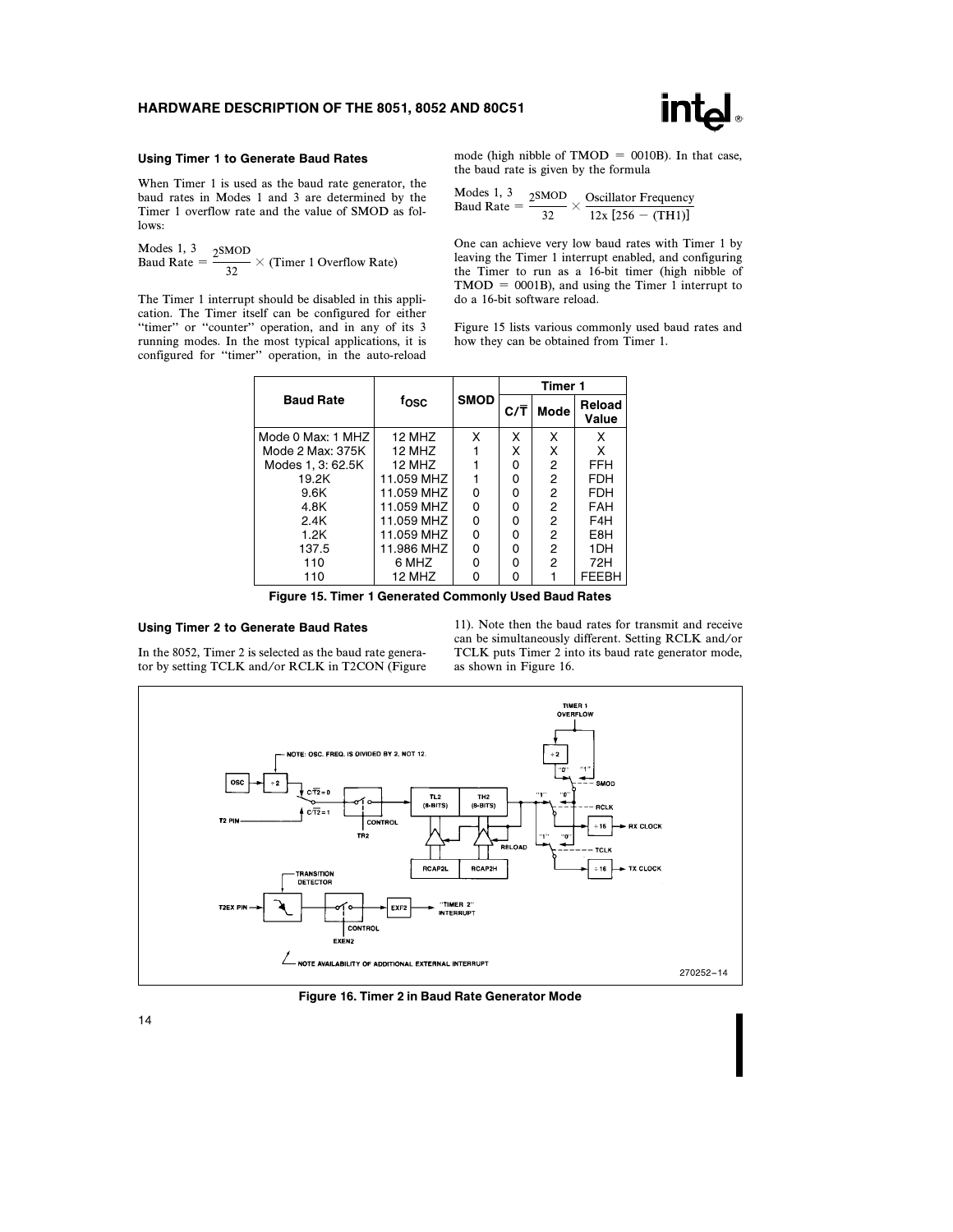The baud rate generator mode is similar to the auto-reload mode, in that a rollover in TH2 causes the Timer 2 registers to be reloaded with the 16-bit value in registers RCAP2H and RCAP2L, which are preset by software.

Now, the baud rates in Modes 1 and 3 are determined by Timer 2's overflow rate as follows:

Modes 1, 3 Baud Rate  $=$   $\frac{\text{Timer 2 Overflow Rate}}{16}$ 

The Timer can be configured for either "timer" or ''counter'' operation. In the most typical applications, it is configured for "timer" operation  $(C/T2 = 0)$ . "Timer'' operation is a little different for Timer 2 when it's being used as a baud rate generator. Normally, as a timer it would increment every machine cycle (thus at  $\frac{1}{12}$  the oscillator frequency). As a baud rate generator, however, it increments every state time (thus at  $\frac{1}{2}$  the oscillator frequency). In that case the baud rate is given by the formula

Models 1, 3

\nBaud Rate = 
$$
\frac{\text{Oscillator Frequency}}{32x \left[ 65536 - \text{(RCAP2H, RCAP2L)} \right]}
$$

where (RCAP2H, RCAP2L) is the content of RCAP2H and RCAP2L taken as a 16-bit unsigned integer.

Timer 2 as a baud rate generator is shown in Figure 16. This Figure is valid only if  $RCLK + TCLK = 1$  in T2CON. Note that a rollover in TH2 does not set TF2, and will not generate an interrupt. Therefore, the Timer 2 interrupt does not have to be disabled when Timer 2 is in the baud rate generator mode. Note too, that if EXEN2 is set, a 1-to-0 transition in T2EX will set EXF2 but will not cause a reload from (RCAP2H, RCAP2L) to (TH2, TL2). Thus when Timer 2 is in use as a baud rate generator, T2EX can be used as an extra external interrupt, if desired.

It should be noted that when Timer 2 is running (TR2  $=$  1) in "timer" function in the baud rate generator mode, one should not try to read or write TH2 or TL2. Under these conditions the Timer is being incremented every state time, and the results of a read or write may not be accurate. The RCAP registers may be read, but shouldn't be written to, because a write might overlap a reload and cause write and/or reload errors. Turn the Timer off (clear TR2) before accessing the Timer 2 or RCAP registers, in this case.

### More About Mode 0

Serial data enters and exits through RXD. TXD outputs the shift clock. 8 bits are transmitted/received: 8 data bits (LSB first). The baud rate is fixed at  $\frac{1}{12}$  the oscillator frequency.

Figure 17 shows a simplified functional diagram of the serial port in Mode 0, and associated timing.

Transmission is initiated by any instruction that uses SBUF as a destination register. The ''write to SBUF'' signal at S6P2 also loads a 1 into the 9th position of the transmit shift register and tells the TX Control block to commence a transmission. The internal timing is such that one full machine cycle will elapse between ''write to SBUF,'' and activation of SEND.

SEND enables the output of the shift register to the alternate output function line of P3.0, and also enables SHIFT CLOCK to the alternate output function line of P3.1. SHIFT CLOCK is low during S3, S4, and S5 of every machine cycle, and high during S6, S1 and S2. At S6P2 of every machine cycle in which SEND is active, the contents of the transmit shift register are shifted to the right one position.

As data bits shift out to the right, zeroes come in from the left. When the MSB of the data byte is at the output position of the shift register, then the 1 that was initially loaded into the 9th position, is just to the left of the MSB, and all positions to the left of that contain zeroes. This condition flags the TX Control block to do one last shift and then deactivate SEND and set TI. Both of these actions occur at S1P1 of the 10th machine cycle after ''write to SBUF.''

Reception is initiated by the condition  $REN = 1$  and  $R1 = 0$ . At S6P2 of the next machine cycle, the RX Control unit writes the bits 11111110 to the receive shift register, and in the next clock phase activates RE-CEIVE.

RECEIVE enables SHIFT CLOCK to the alternate output function line of P3.1. SHIFT CLOCK makes transitions at S3P1 and S6P1 of every machine cycle. At S6P2 of every machine cycle in which RECEIVE is active, the contents of the receive shift register are shifted to the left one position. The value that comes in from the right is the value that was sampled at the P3.0 pin at S5P2 of the same machine cycle.

As data bits come in from the right, 1s shift out to the left. When the 0 that was initially loaded into the rightmost position arrives at the leftmost position in the shift register, it flags the RX Control block to do one last shift and load SBUF. At S1P1 of the 10th machine cycle after the write to SCON that cleared RI, RE-CEIVE is cleared and RI is set.

#### More About Mode 1

Ten bits are transmitted (through TXD), or received (through RXD): a start bit (0), 8 data bits (LSB first), and a stop bit (1). On receive, the stop bit goes into RB8 in SCON. In the 8051 the baud rate is determined by the Timer 1 overflow rate. In the 8052 it is determined either by the Timer 1 overflow rate, or the Timer 2 overflow rate, or both (one for transmit and the other for receive).

Figure 18 shows a simplified functional diagram of the serial port in Mode 1, and associated timings for transmit receive.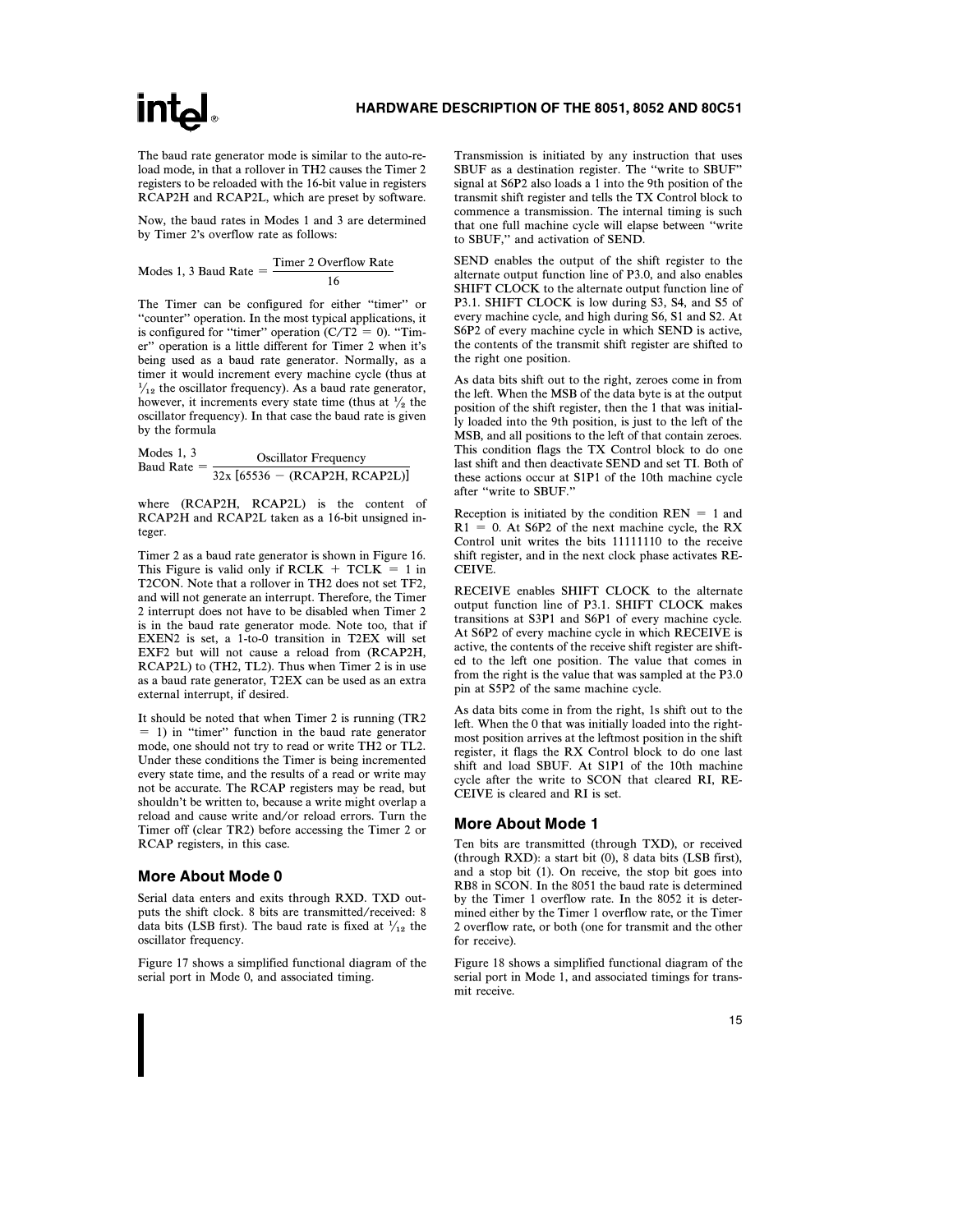



Λ

 $\frac{1}{\sqrt{103}}$ 

π

 $0^{D4}$ 

Л

 $\frac{1}{10}$ 

η

 $\frac{1}{100}$ 

η

 $\frac{1}{107}$ 

270252 –15

**SHIFT** 

RXD (DATA IN)-TXD (SHIFT CLOCK) J

 $\begin{array}{c}\n\overline{1} & \overline{1} & \overline{1} \\
\overline{1} & \overline{1} & \overline{1} \\
\overline{1} & \overline{1} & \overline{1} \\
\overline{1} & \overline{1} & \overline{1}\n\end{array}$ 

J

 $\frac{1}{10}$ 

Л

 $\frac{1}{\sqrt{2}}$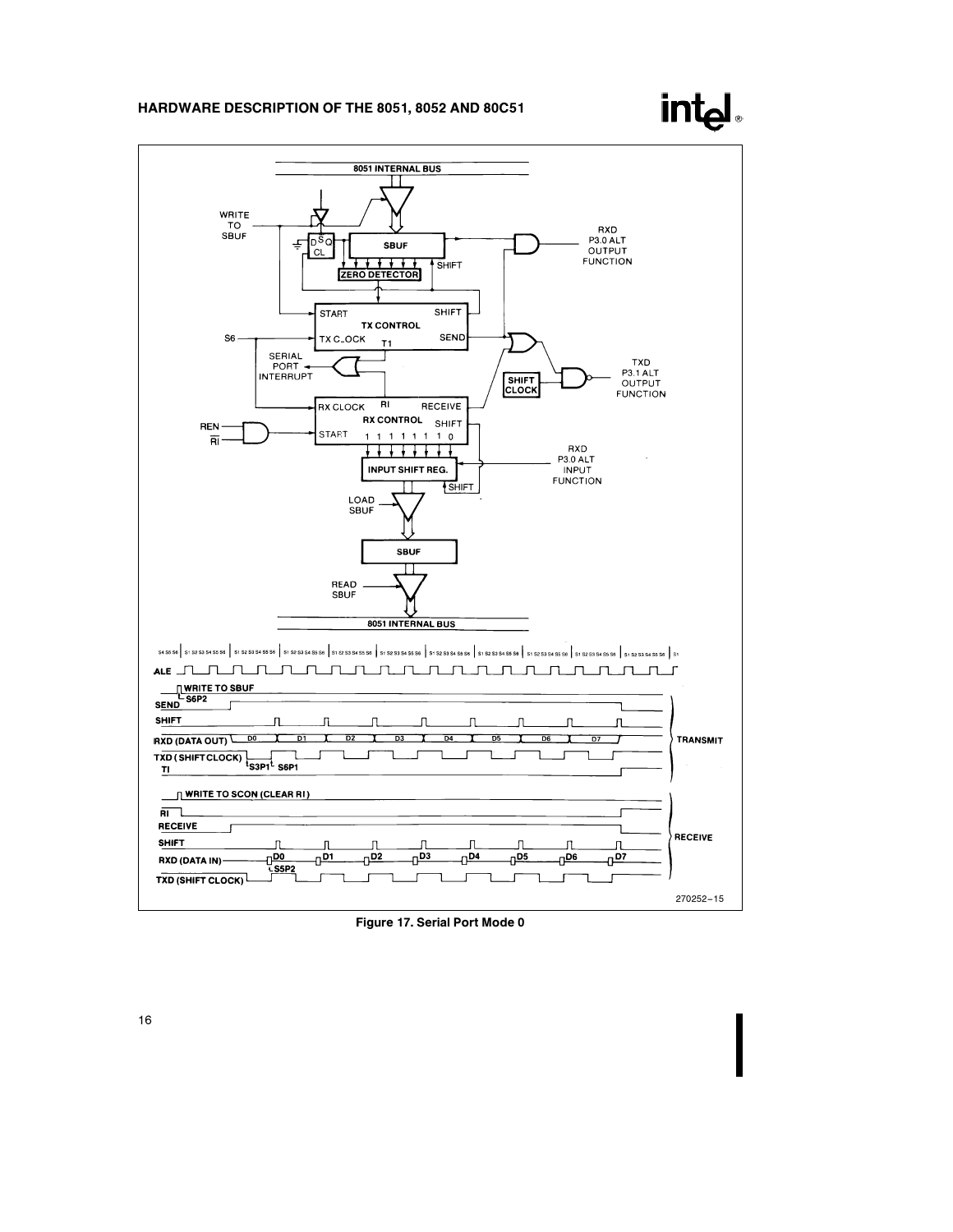

Figure 18. Serial Port Mode 1. TCLK, RCLK and Timer 2 are Present in the 8052/8032 Only.

Transmission is initiated by any instruction that uses SBUF as a destination register. The ''write to SBUF'' signal also loads a 1 into the 9th bit position of the transmit shift register and flags the TX Control unit that a transmission is requested. Transmission actually commences at S1P1 of the machine cycle following the next rollover in the divide-by-16 counter. (Thus, the bit times are synchronized to the divide-by-16 counter, not to the ''write to SBUF'' signal).

The transmission begins with activation of SEND, which puts the start bit at TXD. One bit time later, DATA is activated, which enables the output bit of the transmit shift register to TXD. The first shift pulse occurs one bit time after that.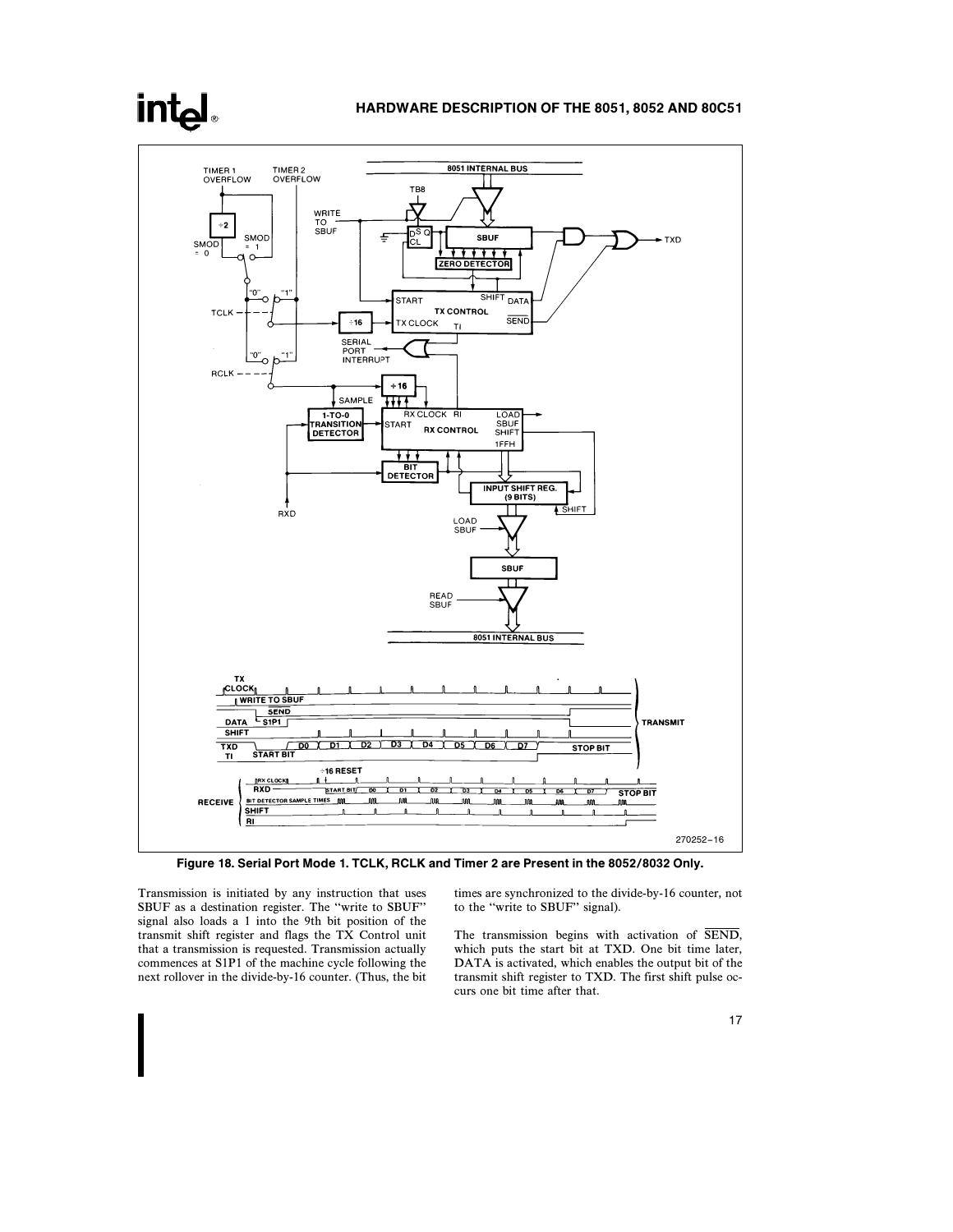

As data bits shift out to the right, zeroes are clocked in from the left. When the MSB of the data byte is at the output position of the shift register, then the 1 that was initially loaded into the 9th position is just to the left of the MSB, and all positions to the left of that contain zeroes. This condition flags the TX Control unit to do one last shift and then deactivate SEND and set TI. This occurs at the 10th divide-by-16 rollover after ''write to SBUF.''

Reception is initiated by a detected 1-to-0 transition at RXD. For this purpose RXD is sampled at a rate of 16 times whatever baud rate has been established. When a transition is detected, the divide-by-16 counter is immediately reset, and 1FFH is written into the input shift register. Resetting the divide-by-16 counter aligns its rollovers with the boundaries of the incoming bit times.

The 16 states of the counter divide each bit time into 16ths. At the 7th, 8th, and 9th counter states of each bit time, the bit detector samples the value of RXD. The value accepted is the value that was seen in at least 2 of the 3 samples. This is done for noise rejection. If the value accepted during the first bit time is not 0, the receive circuits are reset and the unit goes back to looking for another 1-to-0 transition. This is to provide rejection of false start bits. If the start bit proves valid, it is shifted into the input shift register, and reception of the rest of the frame will proceed.

As data bits come in from the right, 1s shift out to the left. When the start bit arrives at the leftmost position in the shift register, (which in mode 1 is a 9-bit register), it flags the RX Control block to do one last shift, load SBUF and RB8, and set RI. The signal to load SBUF and RB8, and to set RI, will be generated if, and only if, the following conditions are met at the time the final shift pulse is generated.

1)  $RI = 0$ , and 2) Either SM2 = 0, or the received stop bit = 1

If either of these two conditions is not met, the received frame is irretrievably lost. If both conditions are met, the stop bit goes into RB8, the 8 data bits go into SBUF, and RI is activated. At this time, whether the above conditions are met or not, the unit goes back to looking for a 1-to-0 transition in RXD.

#### More About Modes 2 and 3

Eleven bits are transmitted (through TXD), or received (through RXD): a start bit (0), 8 data bits (LSB first), a programmable 9th data bit, and a stop bit (1). On transmit, the 9th data bit (TB8) can be assigned the value of 0 or 1. On receive, the 9th data bit goes into RB8 in SCON. The baud rate is programmable to either  $\frac{1}{32}$  or  $\frac{1}{64}$  the oscillator frequency in Mode 2. Mode 3 may have a variable baud rate generated from either Timer 1 or 2 depending on the state of TCLK and RCLK.

Figures 19 and 20 show a functional diagram of the serial port in Modes 2 and 3. The receive portion is exactly the same as in Mode 1. The transmit portion differs from Mode 1 only in the 9th bit of the transmit shift register.

Transmission is initiated by any instruction that uses SBUF as a destination register. The ''write to SBUF'' signal also loads TB8 into the 9th bit position of the transmit shift register and flags the TX Control unit that a transmission is requested. Transmission commences at S1P1 of the machine cycle following the next rollover in the divide-by-16 counter. (Thus, the bit times are synchronized to the divide-by-16 counter, not to the ''write to SBUF'' signal.)

The transmission begins with activation of SEND, which puts the start bit at TXD. One bit time later, DATA is activated, which enables the output bit of the transmit shift register to TXD. The first shift pulse occurs one bit time after that. The first shift clocks a 1 (the stop bit) into the 9th bit position of the shift register. Thereafter, only zeroes are clocked in. Thus, as data bits shift out to the right, zeroes are clocked in from the left. When TB8 is at the output position of the shift register, then the stop bit is just to the left of TB8, and all positions to the left of that contain zeroes. This condition flags the TX Control unit to do one last shift and then deactivate SEND and set TI. This occurs at the 11th divide-by-16 rollover after ''write to SBUF.''

Reception is initiated by a detected 1-to-0 transition at RXD. For this purpose RXD is sampled at a rate of 16 times whatever baud rate has been established. When a transition is detected, the divide-by-16 counter is immediately reset, and 1FFH is written to the input shift register.

At the 7th, 8th and 9th counter states of each bit time, the bit detector samples the value of RXD. The value accepted is the value that was seen in at least 2 of the 3 samples. If the value accepted during the first bit time is not 0, the receive circuits are reset and the unit goes back to looking for another 1-to-0 transition. If the start bit proves valid, it is shifted into the input shift register, and reception of the rest of the frame will proceed.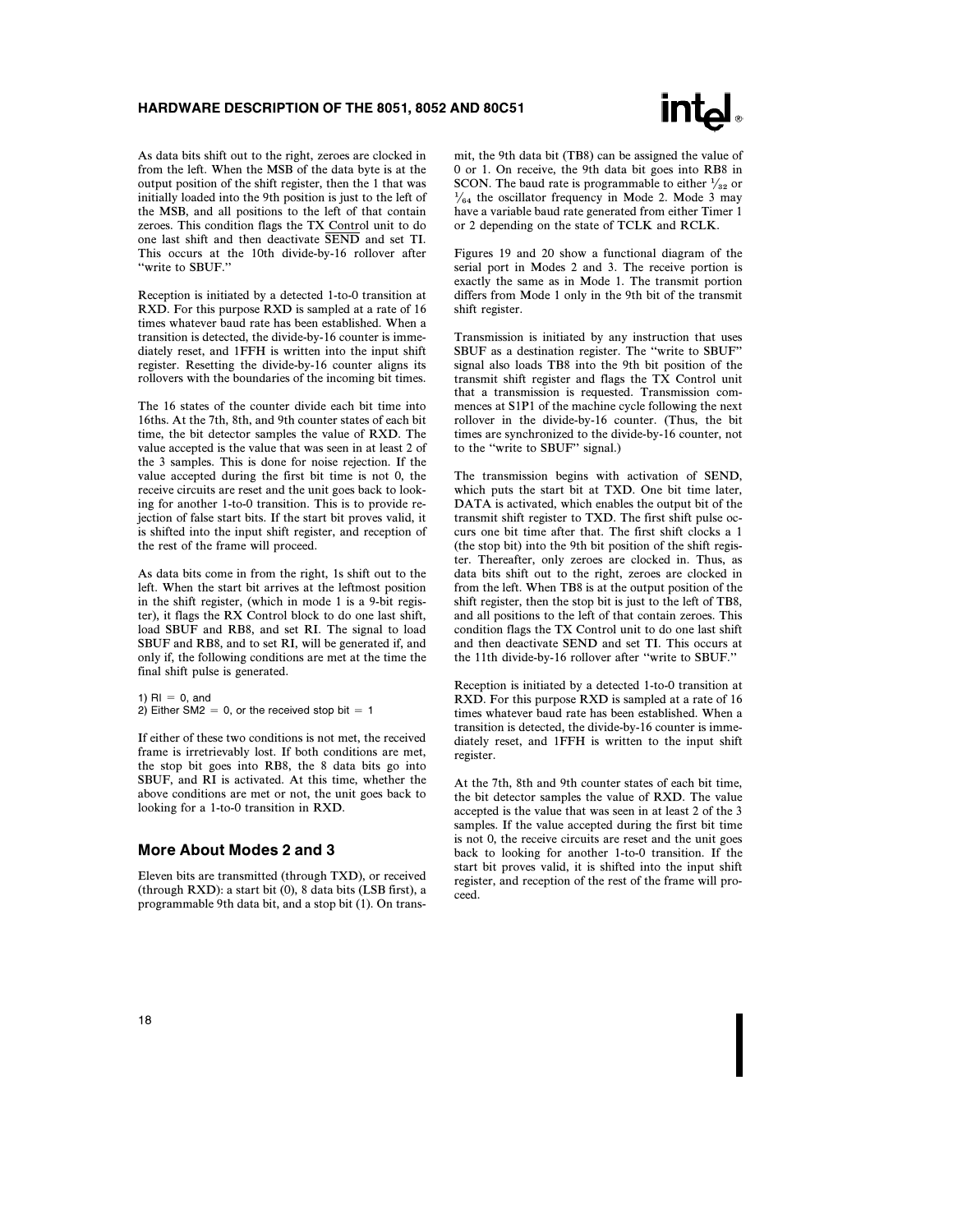# intel

# HARDWARE DESCRIPTION OF THE 8051, 8052 AND 80C51



Figure 19. Serial Port Mode 2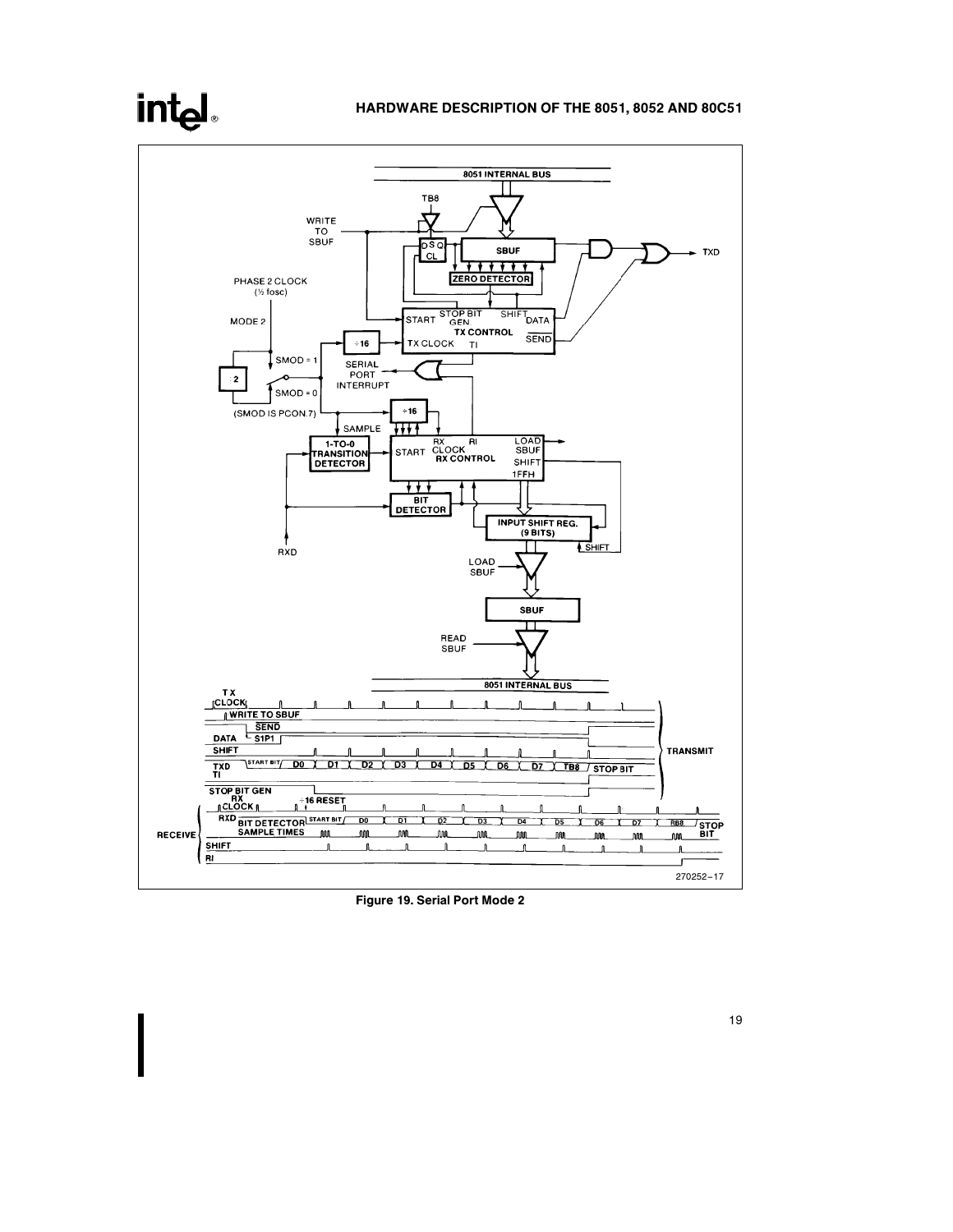



Figure 20. Serial Port Mode 3. TCLK, RCLK, and Timer 2 are Present in the 8052/8032 Only.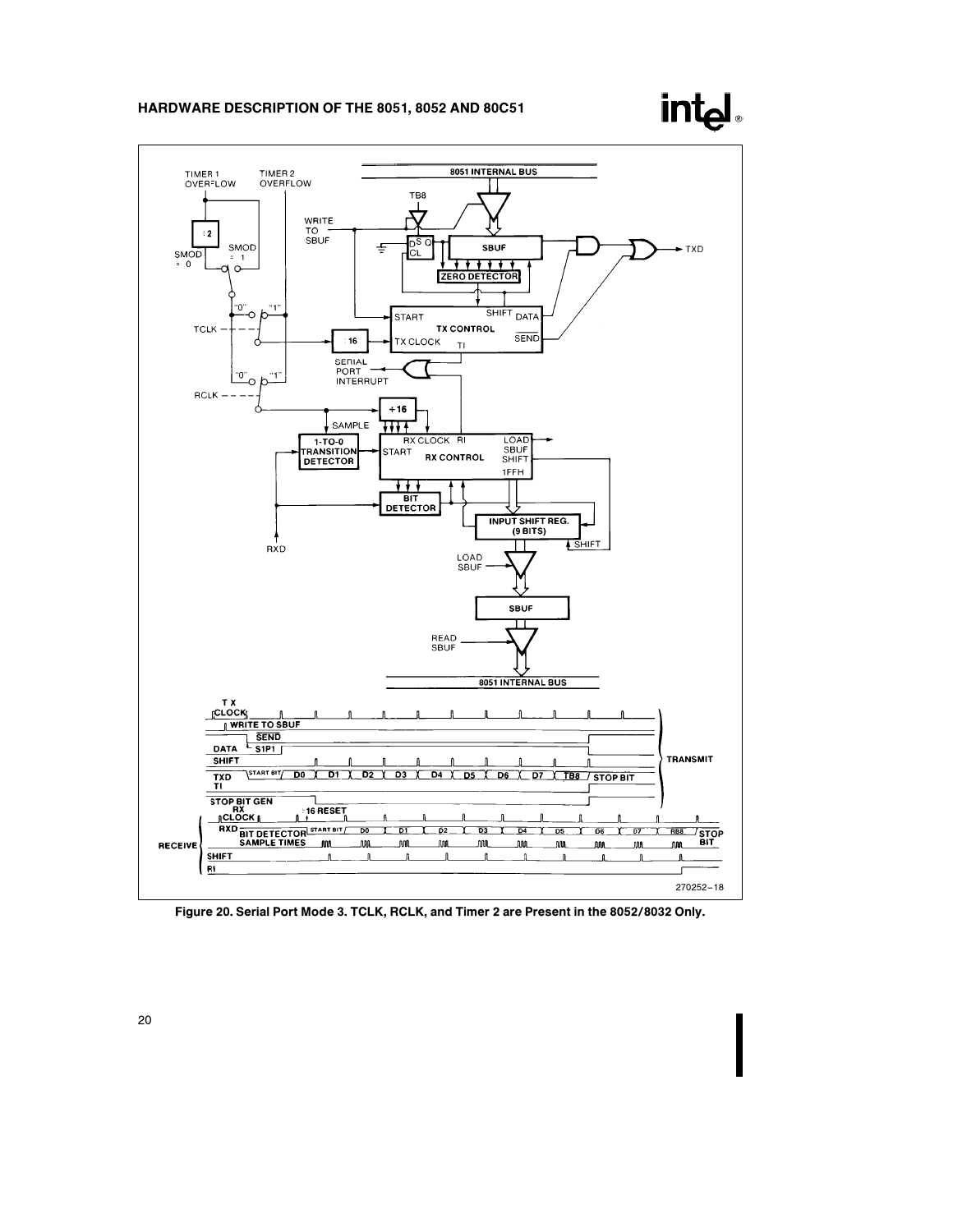As data bits come in from the right, 1s shift out to the left. When the start bit arrives at the leftmost position in the shift register (which in Modes 2 and 3 is a 9-bit register), it flags the RX Control block to do one last shift, load SBUF and RB8, and set RI. The signal to load SBUF and RB8, and to set RI, will be generated if, and only if, the following conditions are met at the time the final shift pulse is generated:

1)  $R1 = 0$ , and 2) Either SM2 = 0 or the received 9th data bit = 1

If either of these conditions is not met, the received frame is irretrievably lost, and RI is not set. If both conditions are met, the received 9th data bit goes into RB8, and the first 8 data bits go into SBUF. One bit time later, whether the above conditions were met or not, the unit goes back to looking for a 1-to-0 transition at the RXD input.

Note that the value of the received stop bit is irrelevant to SBUF, RB8, or RI.

# INTERRUPTS

The 8051 provides 5 interrupt sources. The 8052 provides 6. These are shown in Figure 21.

The External Interrupts  $\overline{\text{INT0}}$  and  $\overline{\text{INT1}}$  can each be either level-activated or transition-activated, depending on bits IT0 and IT1 in Register TCON. The flags that actually generate these interrupts are bits IE0 and IE1 in TCON. When an external interrupt is generated, the flag that generated it is cleared by the hardware when the service routine is vectored to only if the interrupt



Figure 21. MCS®-51 Interrupt Sources

was transition-activated. If the interrupt was level-activated, then the external requesting source is what controls the request flag, rather than the on-chip hardware.

The Timer 0 and Timer 1 Interrupts are generated by TF0 and TF1, which are set by a rollover in their respective Timer/Counter registers (except see Timer 0 in Mode 3). When a timer interrupt is generated, the flag that generated it is cleared by the on-chip hardware when the service routine is vectored to.

The Serial Port Interrupt is generated by the logical OR of RI and TI. Neither of these flags is cleared by hardware when the service routine is vectored to. In fact, the service routine will normally have to determine whether it was RI or TI that generated the interrupt, and the bit will have to be cleared in software.

In the 8052, the Timer 2 Interrupt is generated by the logical OR of TF2 and EXF2. Neither of these flags is cleared by hardware when the service routine is vectored to. In fact, the service routine may have to determine whether it was TF2 or EXF2 that generated the interrupt, and the bit will have to be cleared in software.

All of the bits that generate interrupts can be set or cleared by software, with the same result as though it had been set or cleared by hardware. That is, interrupts can be generated or pending interrupts can be canceled in software.

|                                             | (MSB) |                  |                 |           |                                                                          |     |                 | (LSB)                                                                                                                                                            |
|---------------------------------------------|-------|------------------|-----------------|-----------|--------------------------------------------------------------------------|-----|-----------------|------------------------------------------------------------------------------------------------------------------------------------------------------------------|
|                                             | EA    |                  | ET <sub>2</sub> | <b>ES</b> | ET <sub>1</sub>                                                          | EX1 | ET <sub>0</sub> | EX <sub>0</sub>                                                                                                                                                  |
|                                             |       |                  |                 |           | Enable Bit $= 1$ enables the interrupt.<br>Enable Bit $= 0$ disables it. |     |                 |                                                                                                                                                                  |
| Symbol<br>EA                                |       | Position<br>IE.7 |                 |           | $= 1$ , each interrupt source is                                         |     | <b>Function</b> | disables all interrupts. If $EA = 0$ , no<br>interrupt will be acknowledged. If EA<br>individually enabled or disabled by<br>setting or clearing its enable bit. |
|                                             |       | IE.6             |                 | reserved. |                                                                          |     |                 |                                                                                                                                                                  |
| ET <sub>2</sub>                             |       | IE.5             |                 |           | Timer 2 interrupt enable bit.                                            |     |                 |                                                                                                                                                                  |
| ES                                          |       | IE.4             |                 |           | Serial Port interrupt enable bit.                                        |     |                 |                                                                                                                                                                  |
| ET <sub>1</sub>                             |       | IE.3             |                 |           | Timer 1 interrupt enable bit.                                            |     |                 |                                                                                                                                                                  |
| EX <sub>1</sub>                             |       | IE.2             |                 |           | External interrupt 1 enable bit.                                         |     |                 |                                                                                                                                                                  |
| ET <sub>0</sub>                             |       | IE.1             |                 |           | Timer 0 interrupt enable bit.                                            |     |                 |                                                                                                                                                                  |
| EX <sub>0</sub>                             |       | IE.0             |                 |           | External interrupt 0 enable bit.                                         |     |                 |                                                                                                                                                                  |
| they may be used in future MCS-51 products. |       |                  |                 |           |                                                                          |     |                 | User software should never write 1s to unimplemented bits, since                                                                                                 |

Figure 22. IE: Interrupt Enable Register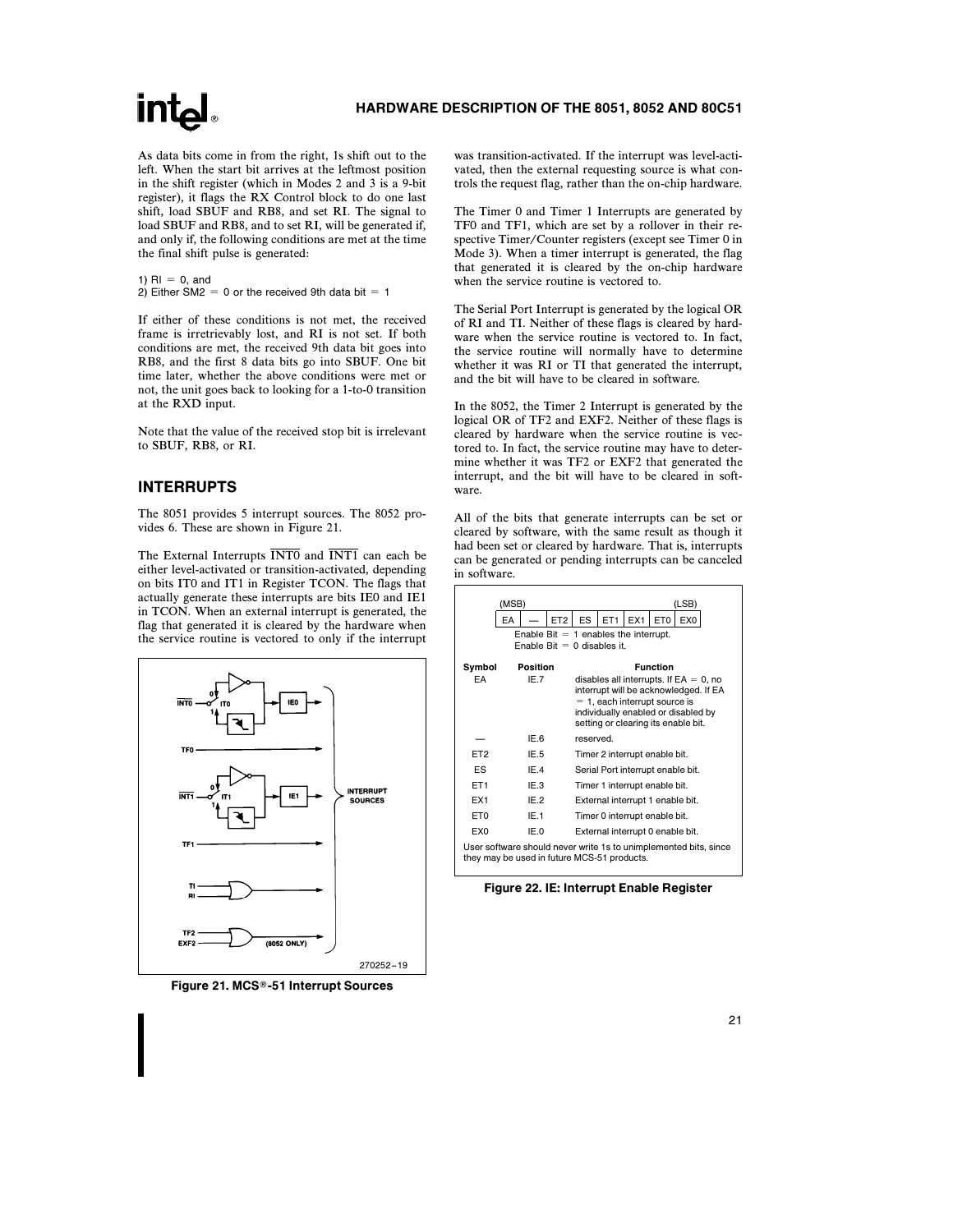

Each of these interrupt sources can be individually enabled or disabled by setting or clearing a bit in Special Function Register IE (Figure 22). IE contains also a global disable bit, EA, which disables all interrupts at once.

Note in Figure 22 that bit position IE.6 is unimplemented. In the 8051s, bit position IE.5 is also unimplemented. User software should not write 1s to these bit positions, since they may be used in future MCS-51 products.

## Priority Level Structure

Each interrupt source can also be individually programmed to one of two priority levels by setting or clearing a bit in Special Function Register IP (Figure 23). A low-priority interrupt can itself be interrupted by a high-priority interrupt, but not by another low-priority interrupt. A high-priority interrupt can't be interrupted by any other interrupt source.

|                 | (MSB)                                                                                                           |                 |           |                 |                                    |                 | (LSB)                               |
|-----------------|-----------------------------------------------------------------------------------------------------------------|-----------------|-----------|-----------------|------------------------------------|-----------------|-------------------------------------|
|                 |                                                                                                                 | PT <sub>2</sub> | <b>PS</b> | PT <sub>1</sub> | PX1                                | PT <sub>0</sub> | PX <sub>0</sub>                     |
|                 | Priority bit $= 1$ assigns high priority.<br>Priority bit $= 0$ assigns low priority.                           |                 |           |                 |                                    |                 |                                     |
| Symbol          | Position                                                                                                        |                 |           |                 |                                    | <b>Function</b> |                                     |
|                 | IP.7                                                                                                            |                 | reserved  |                 |                                    |                 |                                     |
|                 | IP.6                                                                                                            |                 | reserved  |                 |                                    |                 |                                     |
| PT <sub>2</sub> | IP.5                                                                                                            |                 |           |                 | Timer 2 interrupt priority bit.    |                 |                                     |
| PS              | IP.4                                                                                                            |                 |           |                 |                                    |                 | Serial Port interrupt priority bit. |
| PT <sub>1</sub> | IP.3                                                                                                            |                 |           |                 | Timer 1 interrupt priority bit.    |                 |                                     |
| PX <sub>1</sub> | IP.2                                                                                                            |                 |           |                 | External interrupt 1 priority bit. |                 |                                     |
| PT <sub>0</sub> | IP.1                                                                                                            |                 |           |                 | Timer 0 interrupt priority bit.    |                 |                                     |
| PX <sub>0</sub> | IP.0                                                                                                            |                 |           |                 | External interrupt 0 priority bit. |                 |                                     |
|                 | User software should never write 1s to unimplemented bits, since<br>they may be used in future MCS-51 products. |                 |           |                 |                                    |                 |                                     |

Figure 23. IP: Interrupt Priority Register

If two requests of different priority levels are received simultaneously, the request of higher priority level is serviced. If requests of the same priority level are received simultaneously, an internal polling sequence determines which request is serviced. Thus within each priority level there is a second priority structure determined by the polling sequence, as follows:

|    | <b>Source</b>   | <b>Priority Within Level</b> |
|----|-----------------|------------------------------|
| 1. | IE0             | (highest)                    |
| 2. | TF <sub>0</sub> |                              |
| 3. | IF1             |                              |
| 4. | TF <sub>1</sub> |                              |
| 5. | $RI + TI$       |                              |
| 6. | $TF2 + EXF2$    | (lowest)                     |
|    |                 |                              |

Note that the ''priority within level'' structure is only used to resolve simultaneous requests of the same priority level.

The IP register contains a number of unimplemented bits. IP.7 and IP.6 are vacant in the 8052s, and in the 8051s these and IP.5 are vacant. User software should not write 1s to these bit positions, since they may be used in future MCS-51 products.

#### How Interrupts Are Handled

The interrupt flags are sampled at S5P2 of every machine cycle. The samples are polled during the following machine cycle. The 8052's Timer 2 interrupt cycle is different, as described in the Response Time Section. If one of the flags was in a set condition at S5P2 of the preceding cycle, the polling cycle will find it and the interrupt system will generate an LCALL to the appropriate service routine, provided this hardware-generated LCALL is not blocked by any of the following conditions:

- 1. An interrupt of equal or higher priority level is already in progress.
- 2. The current (polling) cycle is not the final cycle in the execution of the instruction in progress.
- 3. The instruction in progress is RETI or any write to the IE or IP registers.

Any of these three conditions will block the generation of the LCALL to the interrupt service routine. Condition 2 ensures that the instruction in progress will be



Figure 24. Interrupt Response Timing Diagram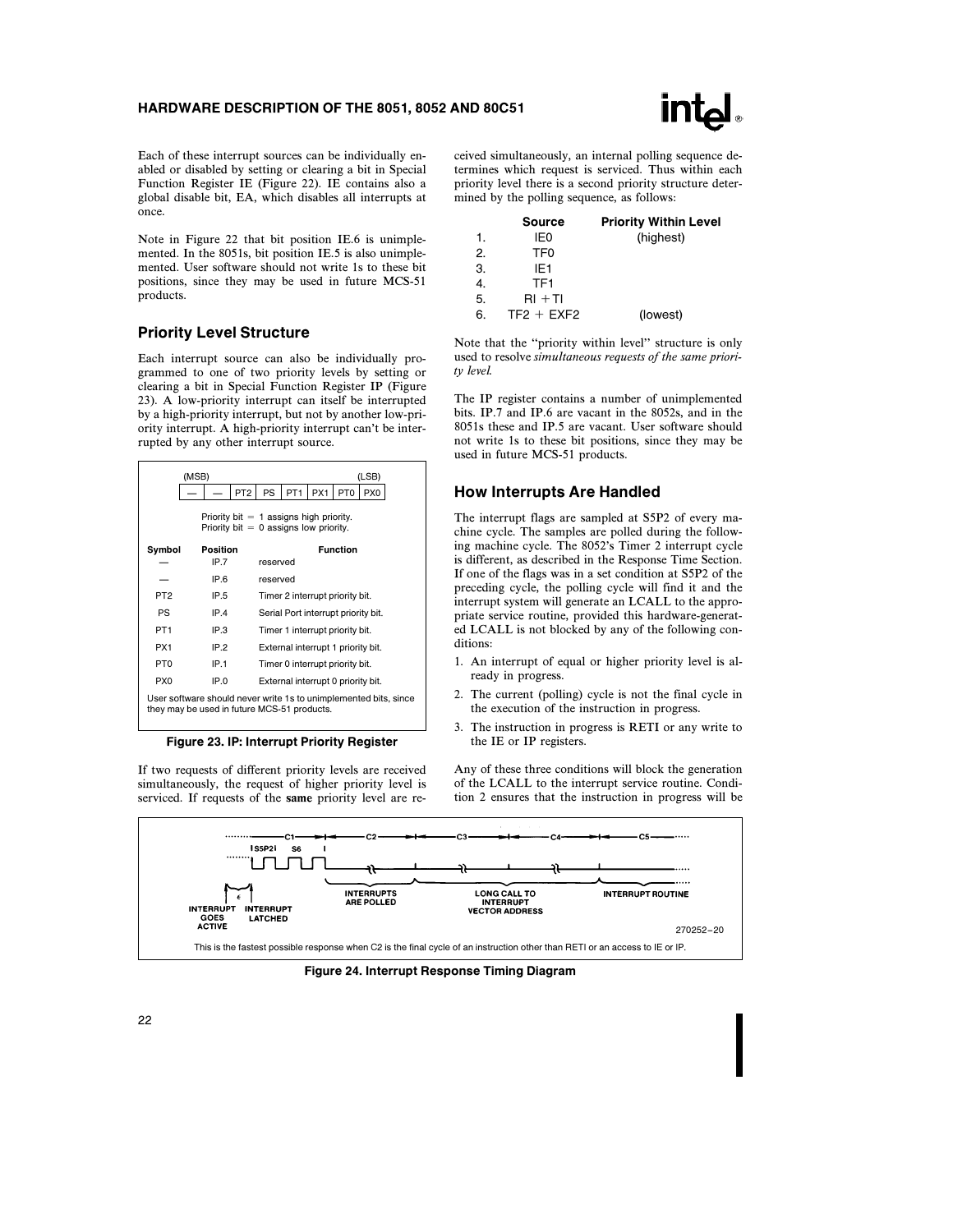completed before vectoring to any service routine. Condition 3 ensures that if the instruction in progress is RETI or any access to IE or IP, then at least one more instruction will be executed before any interrupt is vectored to.

The polling cycle is repeated with each machine cycle, and the values polled are the values that were present at S5P2 of the previous machine cycle. Note then that if an interrupt flag is active but not being responded to for one of the above conditions, and is not still active when the blocking condition is removed, the denied interrupt will not be serviced. In other words, the fact that the interrupt flag was once active but not serviced is not remembered. Every polling cycle is new.

The polling cycle/LCALL sequence is illustrated in Figure 24.

Note that if an interrupt of higher priority level goes active prior to S5P2 of the machine cycle labeled C3 in Figure 24, then in accordance with the above rules it will be vectored to during C5 and C6, without any instruction of the lower priority routine having been executed.

Thus the processor acknowledges an interrupt request by executing a hardware-generated LCALL to the appropriate servicing routine. In some cases it also clears the flag that generated the interrupt, and in other cases it doesn't. It never clears the Serial Port or Timer 2 flags. This has to be done in the user's software. It clears an external interrupt flag (IE0 or IE1) only if it was transition-activated. The hardware-generated LCALL pushes the contents of the Program Counter onto the stack (but it does not save the PSW) and reloads the PC with an address that depends on the source of the interrupt being vectored to, as shown below.

| Source          | <b>Vector</b>  |
|-----------------|----------------|
|                 | <b>Address</b> |
| IF0             | 0003H          |
| TF <sub>0</sub> | 000BH          |
| IF <sub>1</sub> | 0013H          |
| TF <sub>1</sub> | 001BH          |
| $RI + TI$       | 0023H          |
| $TF2 + EXF2$    | 002BH          |

Execution proceeds from that location until the RETI instruction is encountered. The RETI instruction informs the processor that this interrupt routine is no longer in progress, then pops the top two bytes from the stack and reloads the Program Counter. Execution of the interrupted program continues from where it left off.

Note that a simple RET instruction would also have returned execution to the interrupted program, but it would have left the interrupt control system thinking an interrupt was still in progress.

#### External Interrupts

The external sources can be programmed to be level-activated or transition-activated by setting or clearing bit IT1 or IT0 in Register TCON. If  $ITx = 0$ , external interrupt x is triggered by a detected low at the  $\overline{\text{INTx}}$ pin. If  $ITx = 1$ , external interrupt x is edge-triggered. In this mode if successive samples of the  $\overline{INTx}$  pin show a high in one cycle and a low in the next cycle, interrupt request flag IEx in TCON is set. Flag bit IEx then requests the interrupt.

Since the external interrupt pins are sampled once each machine cycle, an input high or low should hold for at least 12 oscillator periods to ensure sampling. If the external interrupt is transition-activated, the external source has to hold the request pin high for at least one machine cycle, and then hold it low for at least one machine cycle to ensure that the transition is seen so that interrupt request flag IEx will be set. IEx will be automatically cleared by the CPU when the service routine is called.

If the external interrupt is level-activated, the external source has to hold the request active until the requested interrupt is actually generated. Then it has to deactivate the request before the interrupt service routine is completed, or else another interrupt will be generated.

### Response Time

The  $\overline{INT0}$  and  $\overline{INT1}$  levels are inverted and latched into the interrupt flags IE0 and IE1 at S5P2 of every machine cycle. Similarly, the Timer 2 flag EXF2 and the Serial Port flags RI and TI are set at S5P2. The values are not actually polled by the circuitry until the next machine cycle.

The Timer 0 and Timer 1 flags, TF0 and TF1, are set at S5P2 of the cycle in which the timers overflow. The values are then polled by the circuitry in the next cycle. However, the Timer 2 flag TF2 is set at S2P2 and is polled in the same cycle in which the timer overflows.

If a request is active and conditions are right for it to be acknowledged, a hardware subroutine call to the requested service routine will be the next instruction to be executed. The call itself takes two cycles. Thus, a minimum of three complete machine cycles elapse between activation of an external interrupt request and the beginning of execution of the first instruction of the service routine. Figure 24 shows interrupt response timings.

A longer response time would result if the request is blocked by one of the 3 previously listed conditions. If an interrupt of equal or higher priority level is already in progress, the additional wait time obviously depends on the nature of the other interrupt's service routine. If the instruction in progress is not in its final cycle, the additional wait time cannot be more than 3 cycles, since the longest instructions (MUL and DIV) are only 4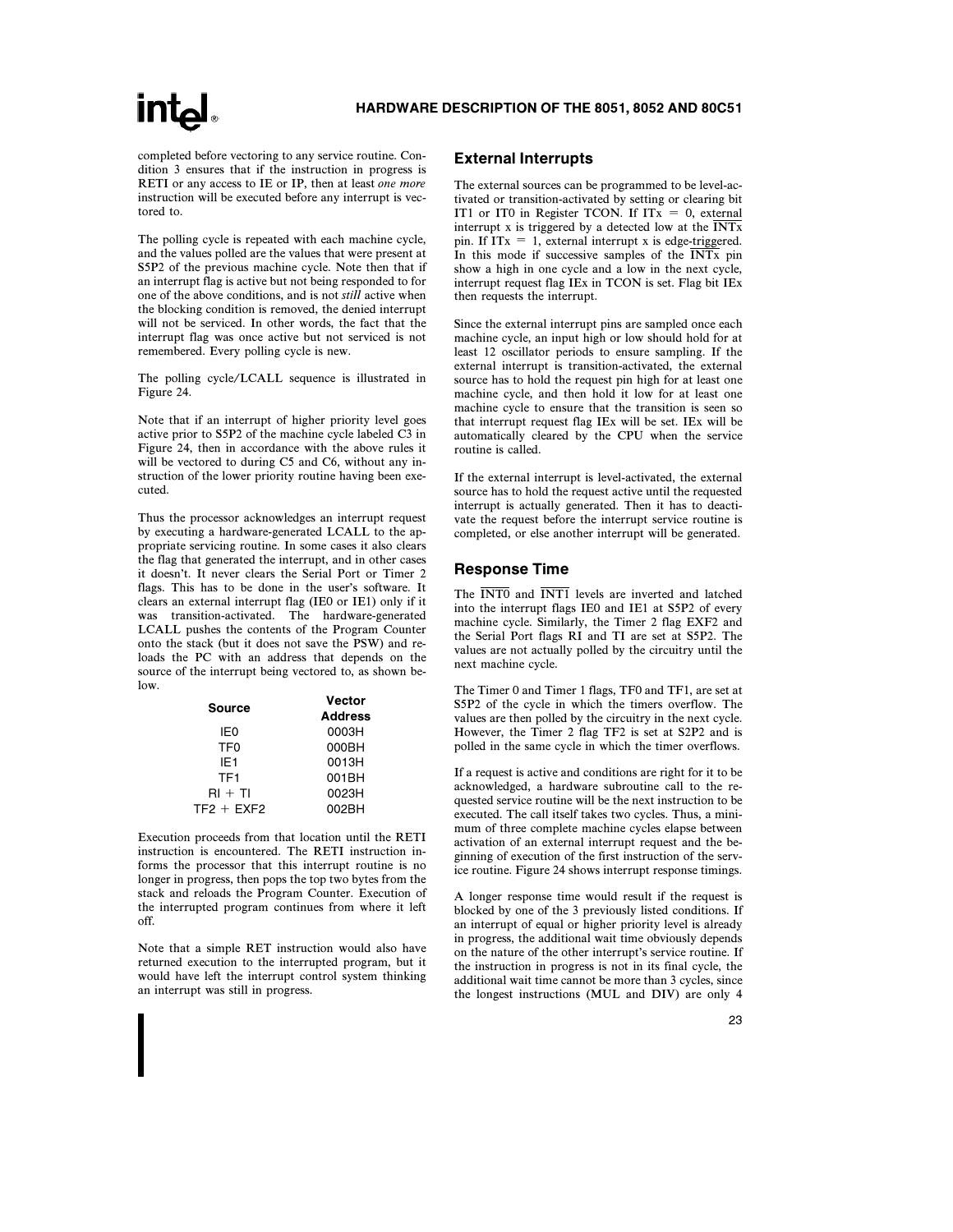

cycles long, and if the instruction in progress is RETI or an access to IE or IP, the additional wait time cannot be more than 5 cycles (a maximum of one more cycle to complete the instruction in progress, plus 4 cycles to complete the next instruction if the instruction is MUL or DIV).

Thus, in a single-interrupt system, the response time is always more than 3 cycles and less than 9 cycles.

# SINGLE-STEP OPERATION

The 8051 interrupt structure allows single-step execution with very little software overhead. As previously noted, an interrupt request will not be responded to while an interrupt of equal priority level is still in progress, nor will it be responded to after RETI until at least one other instruction has been executed. Thus, once an interrupt routine has been entered, it cannot be re-entered until at least one instruction of the interrupted program is executed. One way to use this feature for single-stop operation is to program one of the external interrupts (say,  $\overline{\text{INT0}}$ ) to be level-activated. The service routine for the interrupt will terminate with the following code:

- JNB P3.2,\$ ;Wait Here Till INT0 Goes High
- JB P3.2,\$ ;Now Wait Here Till it Goes Low
- RETI :Go Back and Execute One Instruction

Now if the  $\overline{\text{INT0}}$  pin, which is also the P3.2 pin, is held normally low, the CPU will go right into the External Interrupt 0 routine and stay there until  $\overline{\text{INT0}}$  is pulsed (from low to high to low). Then it will execute RETI, go back to the task program, execute one instruction, and immediately re-enter the External Interrupt 0 routine to await the next pulsing of P3.2. One step of the task program is executed each time P3.2 is pulsed.

### RESET

The reset input is the RST pin, which is the input to a Schmitt Trigger.

A reset is accomplished by holding the RST pin high for at least two machine cycles (24 oscillator periods), while the oscillator is running. The CPU responds by generating an internal reset, with the timing shown in Figure 25.

The external reset signal is asynchronous to the internal clock. The RST pin is sampled during State 5 Phase 2 of every machine cycle. The port pins will maintain their current activities for 19 oscillator periods after a logic 1 has been sampled at the RST pin; that is, for 19 to 31 oscillator periods after the external reset signal has been applied to the RST pin.

While the RST pin is high, ALE and PSEN are weakly pulled high. After RST is pulled low, it will take 1 to 2 machine cycles for ALE and PSEN to start clocking. For this reason, other devices can not be synchronized to the internal timings of the 8051.

Driving the ALE and  $\overline{PSEN}$  pins to 0 while reset is active could cause the device to go into an indeterminate state.

The internal reset algorithm writes 0s to all the SFRs except the port latches, the Stack Pointer, and SBUF. The port latches are initialized to FFH, the Stack Pointer to 07H, and SBUF is indeterminate. Table 3 lists the SFRs and their reset values.

The internal RAM is not affected by reset. On power up the RAM content is indeterminate.



Figure 25. Reset Timing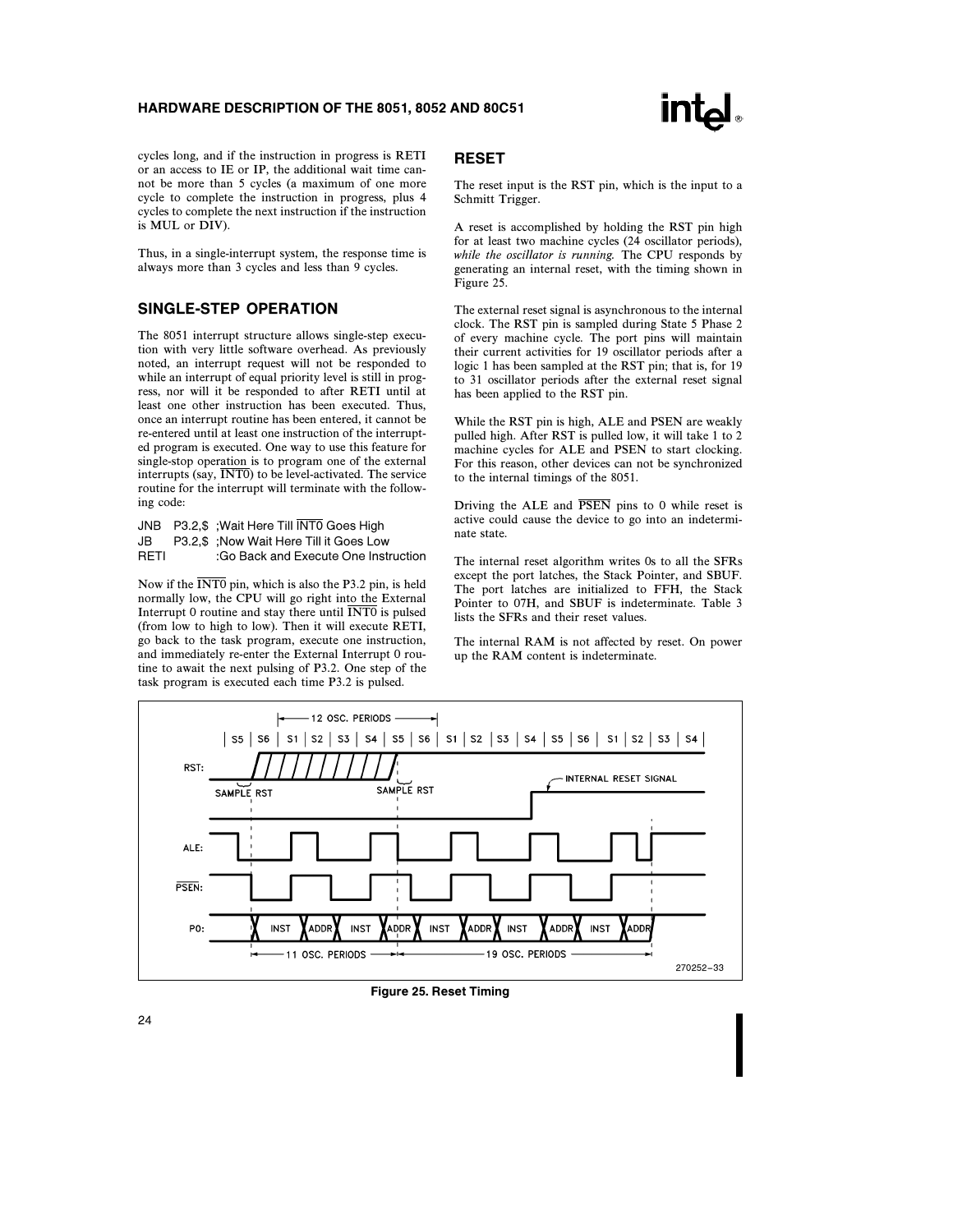| Table 3. Reset Values of the SFRs |  |
|-----------------------------------|--|
|-----------------------------------|--|

| <b>SFR Name</b> | <b>Reset Value</b> |
|-----------------|--------------------|
| PC              | 0000H              |
| <b>ACC</b>      | 00H                |
| B               | 00H                |
| <b>PSW</b>      | 00H                |
| SP              | 07H                |
| <b>DPTR</b>     | 0000H              |
| $P0 - P3$       | FFH                |
| IP (8051)       | XXX00000B          |
| IP (8052)       | XX000000B          |
| IE (8051)       | 0XX00000B          |
| IE (8052)       | 0X000000B          |
| <b>TMOD</b>     | 00H                |
| <b>TCON</b>     | 00H                |
| TH <sub>0</sub> | 00H                |
| TL <sub>0</sub> | 00H                |
| TH1             | 00H                |
| TL <sub>1</sub> | 00H                |
| TH2 (8052)      | 00H                |
| TL2 (8052)      | 00H                |
| RCAP2H (8052)   | 00H                |
| RCAP2L (8052)   | 00H                |
| <b>SCON</b>     | 00H                |
| <b>SBUF</b>     | Indeterminate      |
| PCON (HMOS)     | <b>OXXXXXXXB</b>   |
| PCON (CHMOS)    | 0XXX0000B          |

# **VCC**  $10\mu$ vcc 8051 **RST**  $8.2K\Omega$ vss 270252 –21

Figure 26. Power on Reset Circuit

### POWER-ON RESET

For HMOS devices when  $V_{CC}$  is turned on an automatic reset can be obtained by connecting the RST pin to  $V_{CC}$  through a 10  $\mu$ F capacitor and to  $V_{SS}$  through an 8.2 K $\Omega$  resistor (Figure 26). The CHMOS devices do not require this resistor although its presence does no harm. In fact, for CHMOS devices the external resistor can be removed because they have an internal pulldown on the RST pin. The capacitor value could then be reduced to 1  $\mu$ F.

When power is turned on, the circuit holds the RST pin high for an amount of time that depends on the capacitor value and the rate at which it charges. To ensure a valid reset the RST pin must be held high long enough to allow the oscillator to start up plus two machine cycles.

On power up,  $V_{CC}$  should rise within approximately ten milliseconds. The oscillator start-up time will depend on the oscillator frequency. For a 10 MHz crystal, the start-up time is typically 1 ms. For a 1 MHz crystal, the start-up time is typically 10 ms.

With the given circuit, reducing  $V_{CC}$  quickly to 0 causes the RST pin voltage to momentarily fall below 0V. However, this voltage is internally limited and will not harm the device.

#### NOTE:

The port pins will be in a random state until the oscillator has started and the internal reset algorithm has written 1s to them.

Powering up the device without a valid reset could cause the CPU to start executing instructions from an indeterminate location. This is because the SFRs, specifically the Program Counter, may not get properly initialized.

## POWER-SAVING MODES OF **OPERATION**

For applications where power consumption is critical the CHMOS version provides power reduced modes of operation as a standard feature. The power down mode in HMOS devices is no longer a standard feature and is being phased out.

### CHMOS Power Reduction Modes

CHMOS versions have two power-reducing modes, Idle and Power Down. The input through which backup power is supplied during these operations is VCC. Figure 27 shows the internal circuitry which implements these features. In the Idle mode (IDL = 1), the oscillator continues to run and the Interrupt, Serial Port, and Timer blocks continue to be clocked, but the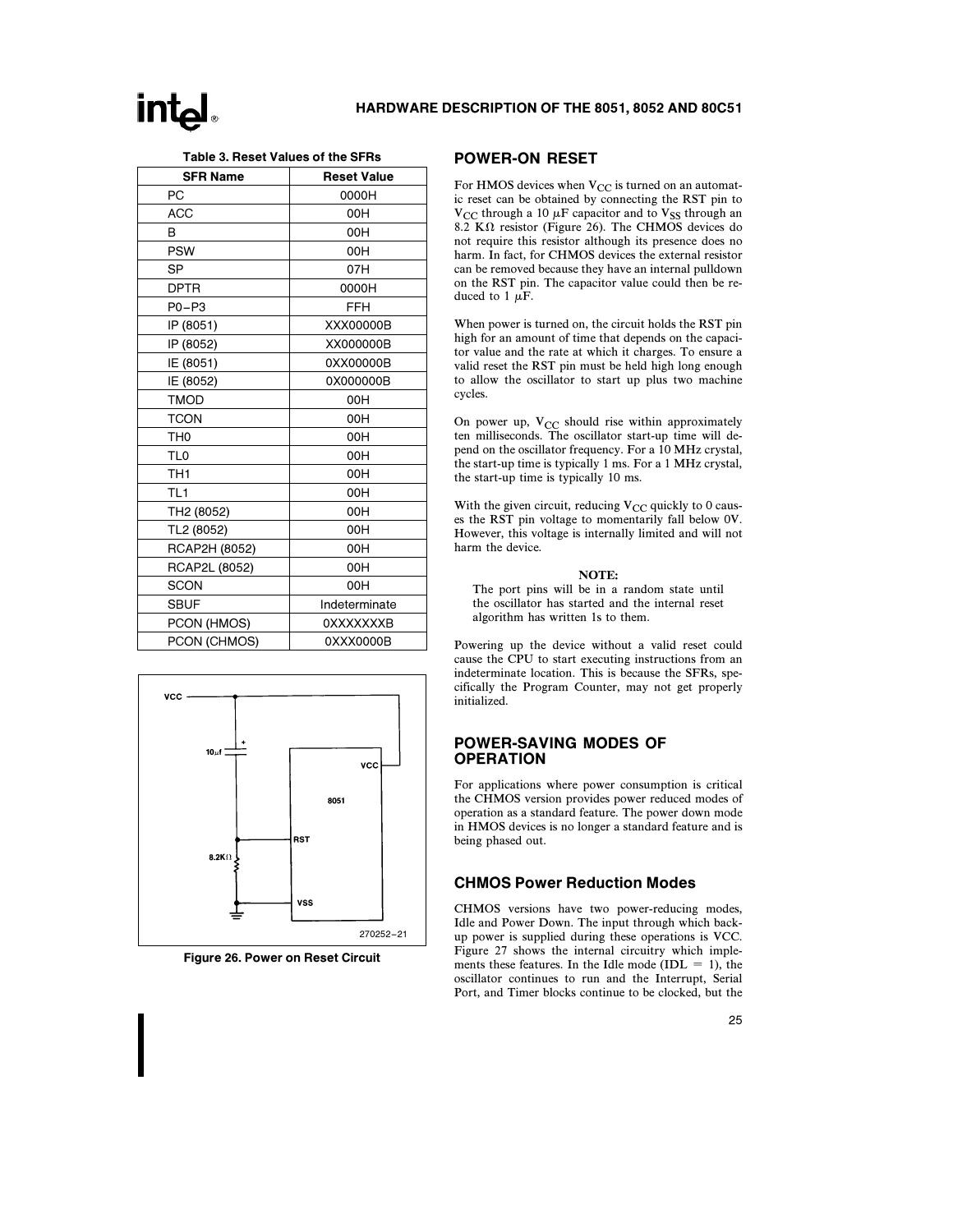# **intal**

clock signal is gated off to the CPU. In Power Down  $(PD = 1)$ , the oscillator is frozen. The Idle and Power Down modes are activated by setting bits in Special Function Register PCON. The address of this register is 87H. Figure 28 details its contents.

In the HMOS devices the PCON register only contains SMOD. The other four bits are implemented only in the CHMOS devices. User software should never write 1s to unimplemented bits, since they may be used in future MCS-51 products.

#### IDLE MODE

An instruction that sets PCON.0 causes that to be the last instruction executed before going into the Idle mode. In the Idle mode, the internal clock signal is gated off to the CPU, but not to the Interrupt, Timer, and Serial Port functions. The CPU status is preserved in its entirety: the Stack Pointer, Program Counter, Program Status Word, Accumulator, and all other registers maintain their data during Idle. The port pins hold the logical states they had at the time Idle was activated. ALE and PSEN hold at logic high levels.

There are two ways to terminate the Idle. Activation of any enabled interrupt will cause PCON.0 to be cleared by hardware, terminating the Idle mode. The interrupt will be serviced, and following RETI the next instruction to be executed will be the one following the instruction that put the device into Idle.



Figure 27. Idle and Power Down Hardware

| (MSB)           |                                      |  |                                                                     |                                                                                                                                            |                 |           | (LSB)                                     |  |  |
|-----------------|--------------------------------------|--|---------------------------------------------------------------------|--------------------------------------------------------------------------------------------------------------------------------------------|-----------------|-----------|-------------------------------------------|--|--|
| <b>SMOD</b>     |                                      |  |                                                                     | GF <sub>1</sub>                                                                                                                            | GF <sub>0</sub> | <b>PD</b> | <b>IDL</b>                                |  |  |
| Symbol          | <b>Name and Function</b><br>Position |  |                                                                     |                                                                                                                                            |                 |           |                                           |  |  |
| <b>SMOD</b>     | PCON.7                               |  |                                                                     | Double Baud rate bit. When set to a 1<br>and Timer 1 is used to generate baud<br>rate, and the Serial Port is used in<br>modes 1, 2, or 3. |                 |           |                                           |  |  |
|                 | PCON.6                               |  | (Reserved)                                                          |                                                                                                                                            |                 |           |                                           |  |  |
|                 | PCON <sub>5</sub>                    |  |                                                                     | (Reserved)                                                                                                                                 |                 |           |                                           |  |  |
|                 | PCON.4                               |  | (Reserved)                                                          |                                                                                                                                            |                 |           |                                           |  |  |
| GF <sub>1</sub> | PCON.3                               |  | General-purpose flag bit.                                           |                                                                                                                                            |                 |           |                                           |  |  |
| GF <sub>0</sub> | PCON <sub>2</sub>                    |  |                                                                     | General-purpose flag bit.                                                                                                                  |                 |           |                                           |  |  |
| PD              | PCON.1                               |  | Power Down bit. Setting this bit<br>activates power down operation. |                                                                                                                                            |                 |           |                                           |  |  |
| IDL             | PCON.0                               |  |                                                                     | idle mode operation.                                                                                                                       |                 |           | Idle mode bit. Setting this bit activates |  |  |

If 1s are written to PD and IDL at the same time, PD takes precedence. The reset value of PCON is (0XXX0000). In the HMOS devices the PCON register only contains SMOD. The other four bits are implemented only in the CHMOS devices. User software should never write 1s to unimplemented bits, since they may be used in future MCS-51 products.

#### Figure 28. PCON: Power Control Register

The flag bits GF0 and GF1 can be used to give an indication if an interrupt occurred during normal operation or during an Idle. For example, an instruction that activates Idle can also set one or both flag bits. When Idle is terminated by an interrupt, the interrupt service routine can examine the flag bits.

The other way of terminating the Idle mode is with a hardware reset. Since the clock oscillator is still running, the hardware reset needs to be held active for only two machine cycles (24 oscillator periods) to complete the reset.

The signal at the RST pin clears the IDL bit directly and asynchronously. At this time the CPU resumes program execution from where it left off; that is, at the instruction following the one that invoked the Idle Mode. As shown in Figure 25, two or three machine cycles of program execution may take place before the internal reset algorithm takes control. On-chip hardware inhibits access to the internal RAM during this time, but access to the port pins is not inhibited. To eliminate the possibility of unexpected outputs at the port pins, the instruction following the one that invokes Idle should not be one that writes to a port pin or to external Data RAM.

### POWER DOWN MODE

An instruction that sets PCON.1 causes that to be the last instruction executed before going into the Power Down mode. In the Power Down mode, the on-chip oscillator is stopped. With the clock frozen, all func-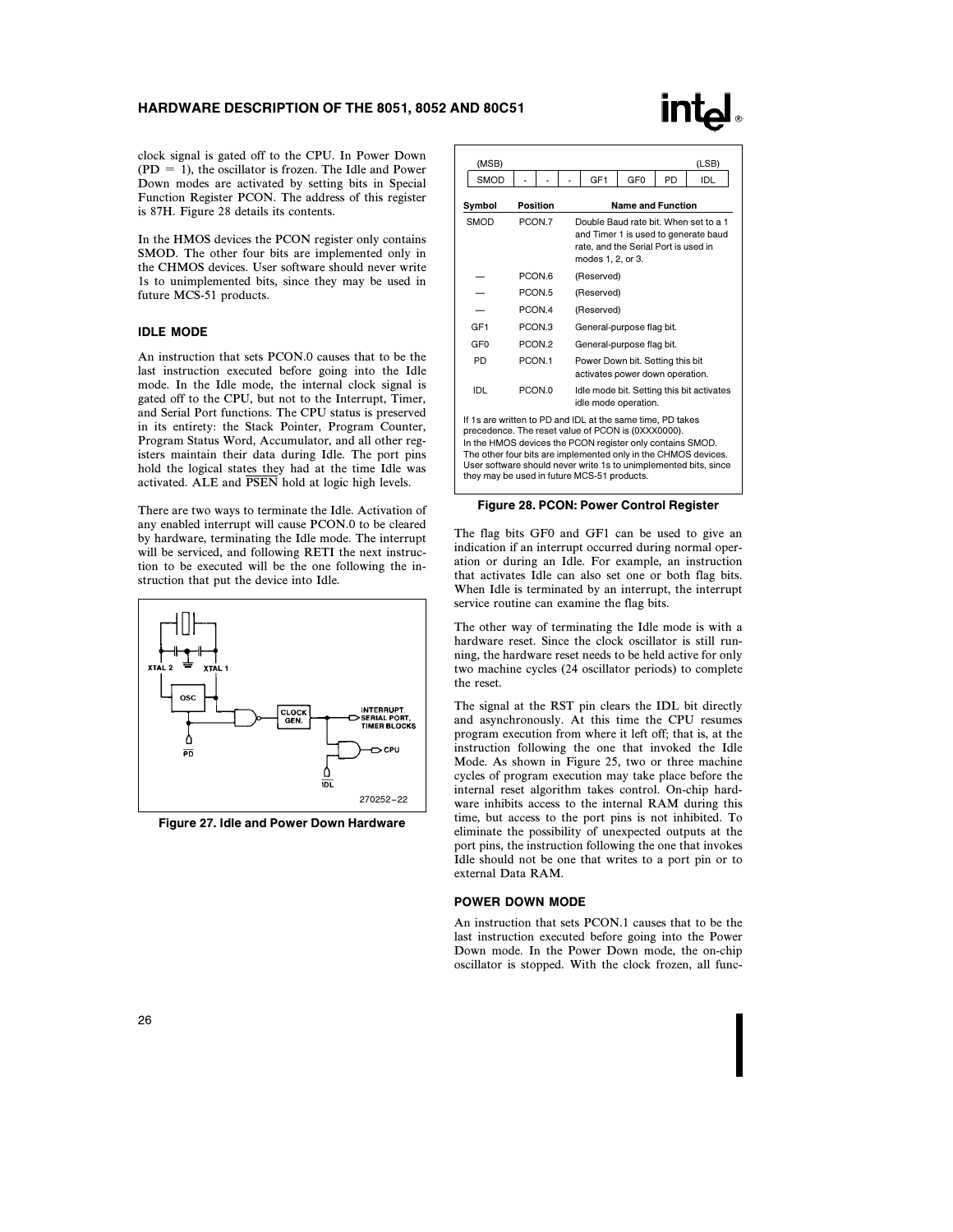| <b>Device</b><br>Name | <b>EPROM</b><br><b>Version</b> | <b>EPROM</b><br><b>Bytes</b> | Ckt<br>Type  | <b>VPP</b>   | <b>Time Required to</b><br><b>Program Entire Array</b> |
|-----------------------|--------------------------------|------------------------------|--------------|--------------|--------------------------------------------------------|
| 8051AH                | 8751H/8751BH                   | 4K                           | <b>HMOS</b>  | 21.0V/12.75V | 4 minutes                                              |
| 80C51BH               | 87C51                          | 4K                           | <b>CHMOS</b> | 12.75V       | 13 seconds                                             |
| 8052AH                | 8752BH                         | 8K                           | <b>HMOS</b>  | 12.75V       | 26 seconds                                             |

#### Table 4. EPROM Versions of the 8051 and 8052

tions are stopped, but the on-chip RAM and Special Function Registers are held. The port pins output the values held by their respective SFRs. ALE and PSEN output lows.

The only exit from Power Down for the 80C51 is a hardware reset. Reset redefines all the SFRs, but does not change the on-chip RAM.

In the Power Down mode of operation, VCC can be reduced to as low as 2V. Care must be taken, however, to ensure that VCC is not reduced before the Power Down mode is invoked, and that VCC is restored to its normal operating level, before the Power Down mode is terminated. The reset that terminates Power Down also frees the oscillator. The reset should not be activated before VCC is restored to its normal operating level, and must be held active long enough to allow the oscillator to restart and stabilize (normally less than 10 msec).

## EPROM VERSIONS

The EPROM versions of these devices are listed in Table 4. The 8751H programs at  $VPP = 21V$  using one 50 msec PROG pulse per byte programmed. This results in a total programming time (4K bytes) of approximately 4 minutes.

The 8751BH, 8752BH and 87C51 use the faster ''Quick-Pulse'' programming algorithm. These devices program at  $VPP = 12.75V$  using a series of twenty-five 100  $\mu s \overline{\text{PROG}}$  pulses per byte programmed. This results in a total programming time of approximately 26 seconds for the 8752BH (8 Kbytes) and 13 seconds for the 87C51 (4 Kbytes).

Detailed procedures for programming and verifying each device are given in the data sheets.

### Exposure to Light

It is good practice to cover the EPROM window with an opaque label when the device is in operation. This is not so much to protect the EPROM array from inadvertent erasure, but to protect the RAM and other onchip logic. Allowing light to impinge on the silicon die while the device is operating can cause logical malfunction.

### Program Memory Locks

In some microcontroller applications it is desirable that the Program Memory be secure from software piracy. Intel has responded to this need by implementing a Program Memory locking scheme in some of the MCS-51 devices. While it is impossible for anyone to guarantee absolute security against all levels of technological sophistication, the Program Memory locks in the MCS-51 devices will present a substantial barrier against illegal readout of protected software.

#### One Lock Bit Scheme on 8751H

The 8751H contains a lock bit which, once programmed, denies electrical access by any external means to the on-chip Program Memory. The effect of this lock bit is that while it is programmed the internal Program Memory can not be read out, the device can not be further programmed, and it can not execute external Program Memory. Erasing the EPROM array deactivates the lock bit and restores the device's full functionality. It can then be re-programmed.

The procedure for programming the lock bit is detailed in the 8751H data sheet.

#### Two Program Memory Lock Schemes

The 8751BH, 8752BH and 87C51 contain two Program Memory locking schemes: Encrypted Verify and Lock Bits.

Encryption Array: Within the EPROM is an array of encryption bytes that are initially unprogrammed (all 1's). The user can program the array to encrypt the code bytes during EPROM verification. The verification procedure sequentially XNORs each code byte with one of the key bytes. When the last key byte in the array is reached, the verify routine starts over with the first byte of the array for the next code byte. If the key bytes are unprogrammed, the XNOR process leaves the code byte unchanged. With the key bytes programmed, the code bytes are encrypted and can be read correctly only if the key bytes are known in their proper order. Table 6 lists the number of encryption bytes available on the various products.

When using the encryption array, one important factor should be considered. If a code byte has the value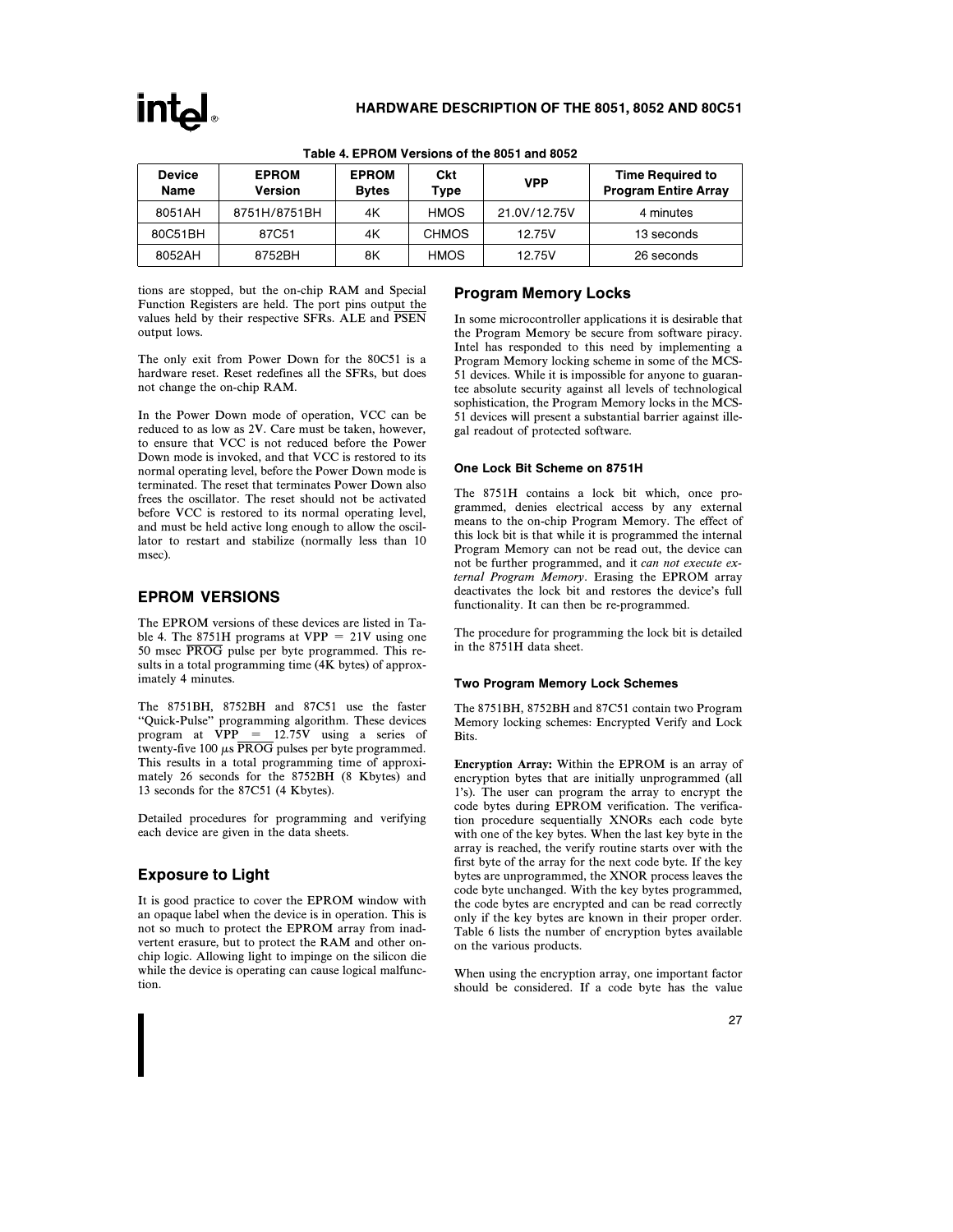

0FFH, verifying the byte will produce the encryption byte value. If a large block of code is left unprogrammed, a verification routine will display the encryption array contents. For this reason all unused code bytes should be programmed with some value other than 0FFH, and not all of them the same value. This will ensure maximum program protection.

Program Lock Bits: Also included in the Program Lock scheme are Lock Bits which can be enabled to provide varying degrees of protection. Table 5 lists the Lock Bits and their corresponding effect on the microcontroller. Refer to Table 6 for the Lock Bits available on the various products.

Erasing the EPROM also erases the Encryption Array and the Lock Bits, returning the part to full functionality.

| Table 5. Program Lock Bits and their Features |  |  |  |  |
|-----------------------------------------------|--|--|--|--|
|-----------------------------------------------|--|--|--|--|

|   | <b>Program Lock Bits</b> |                 |                 |                                                                                                                                                                                                                                          |
|---|--------------------------|-----------------|-----------------|------------------------------------------------------------------------------------------------------------------------------------------------------------------------------------------------------------------------------------------|
|   | LB1                      | LB <sub>2</sub> | LB <sub>3</sub> | <b>Protection Type</b>                                                                                                                                                                                                                   |
| 1 | U                        | U               | U               | No program lock features<br>enabled. (Code verify will<br>still be encrypted by the<br>encryption array if<br>programmed.)                                                                                                               |
| 2 | P                        | Ū               | U               | <b>MOVC</b> instructions<br>executed from external<br>program memory are<br>disabled from fetching<br>code bytes from internal<br>memory, EA is sampled<br>and latched on reset, and<br>further programming of<br>the EPROM is disabled. |
| 3 | P                        | P               | U               | Same as 2, also verify is<br>disabled.                                                                                                                                                                                                   |
| 4 | P                        | P               | P               | Same as 3, also external<br>execution is disabled.                                                                                                                                                                                       |

P-Programmed

U-Unprogrammed

Any other combination of the Lock Bits is not defined.

|  |  | Table 6. Program Protection |
|--|--|-----------------------------|
|--|--|-----------------------------|

| <b>Device</b> | <b>Lock Bits</b> | <b>Encrypt Array</b> |
|---------------|------------------|----------------------|
| 8751BH        | LB1, LB2         | 32 Bytes             |
| 8752BH        | LB1, LB2         | 32 Bytes             |
| 87C51         | LB1, LB2, LB3    | 64 Bytes             |

When Lock Bit 1 is programmed, the logic level at the EA pin is sampled and latched during reset. If the device is powered up without a reset, the latch initializes to a random value, and holds that value until reset is activated. It is necessary that the latched value of EA be in agreement with the current logic level at that pin in order for the device to function properly.

#### ROM PROTECTION

The 8051AHP and 80C51BHP are ROM Protected versions of the 8051AH and 80C51BH, respectively. To incorporate this Protection Feature, program verification has been disabled and external memory accesses have been limited to 4K. Refer to the data sheets on these parts for more information.

#### ONCE Mode

The ONCE (''on-circuit emulation'') mode facilitates testing and debugging of systems using the device without the device having to be removed from the circuit. The ONCE mode is invoked by:

- 1. Pull ALE low while the device is in reset and PSEN is high;
- 2. Hold ALE low as RST is deactivated.

While the device is in ONCE mode, the Port 0 pins go into a float state, and the other port pins and ALE and PSEN are weakly pulled high. The oscillator circuit remains active. While the device is in this mode, an emulator or test CPU can be used to drive the circuit. Normal operation is restored after a normal reset is applied.

### THE ON-CHIP OSCILLATORS

#### HMOS Versions

The on-chip oscillator circuitry for the HMOS (HMOS-I and HMOS-II) members of the MCS-51 family is a single stage linear inverter (Figure 29), intended for use as a crystal-controlled, positive reactance oscillator (Figure 30). In this application the crystal is operated in its fundamental response mode as an inductive reactance in parallel resonance with capacitance external to the crystal.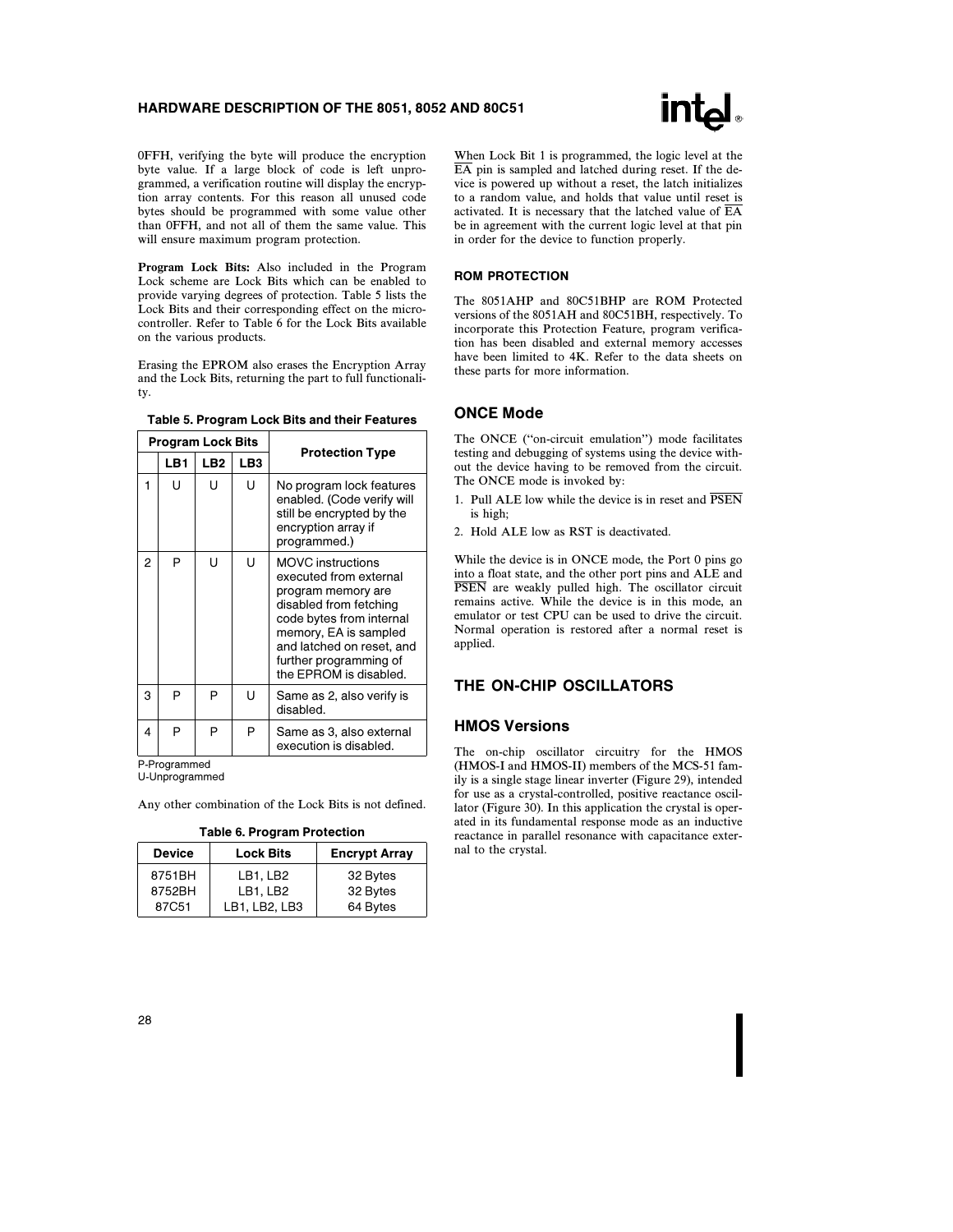# **intel**

# HARDWARE DESCRIPTION OF THE 8051, 8052 AND 80C51



Figure 29. On-Chip Oscillator Circuitry in the HMOS Versions of the MCS®-51 Family





The crystal specifications and capacitance values (C1 and C2 in Figure 30) are not critical. 30 pF can be used in these positions at any frequency with good quality crystals. A ceramic resonator can be used in place of the crystal in cost-sensitive applications. When a ceramic resonator is used, C1 and C2 are normally selected to be of somewhat higher values, typically, 47 pF. The manufacturer of the ceramic resonator should be consulted for recommendations on the values of these capacitors.

In general, crystals used with these devices typically have the following specifications:

| <b>ESR</b> (Equivalent Series Resistance) | see Figure 31    |
|-------------------------------------------|------------------|
| $C_{\Omega}$ (Shunt Capacitance)          | $7.0$ pF max.    |
| $C_I$ (Load Capacitance)                  | $30 pF \pm 3 pF$ |
| Drive Level                               | $1 \text{ mW}$   |



Figure 31. ESR vs Frequency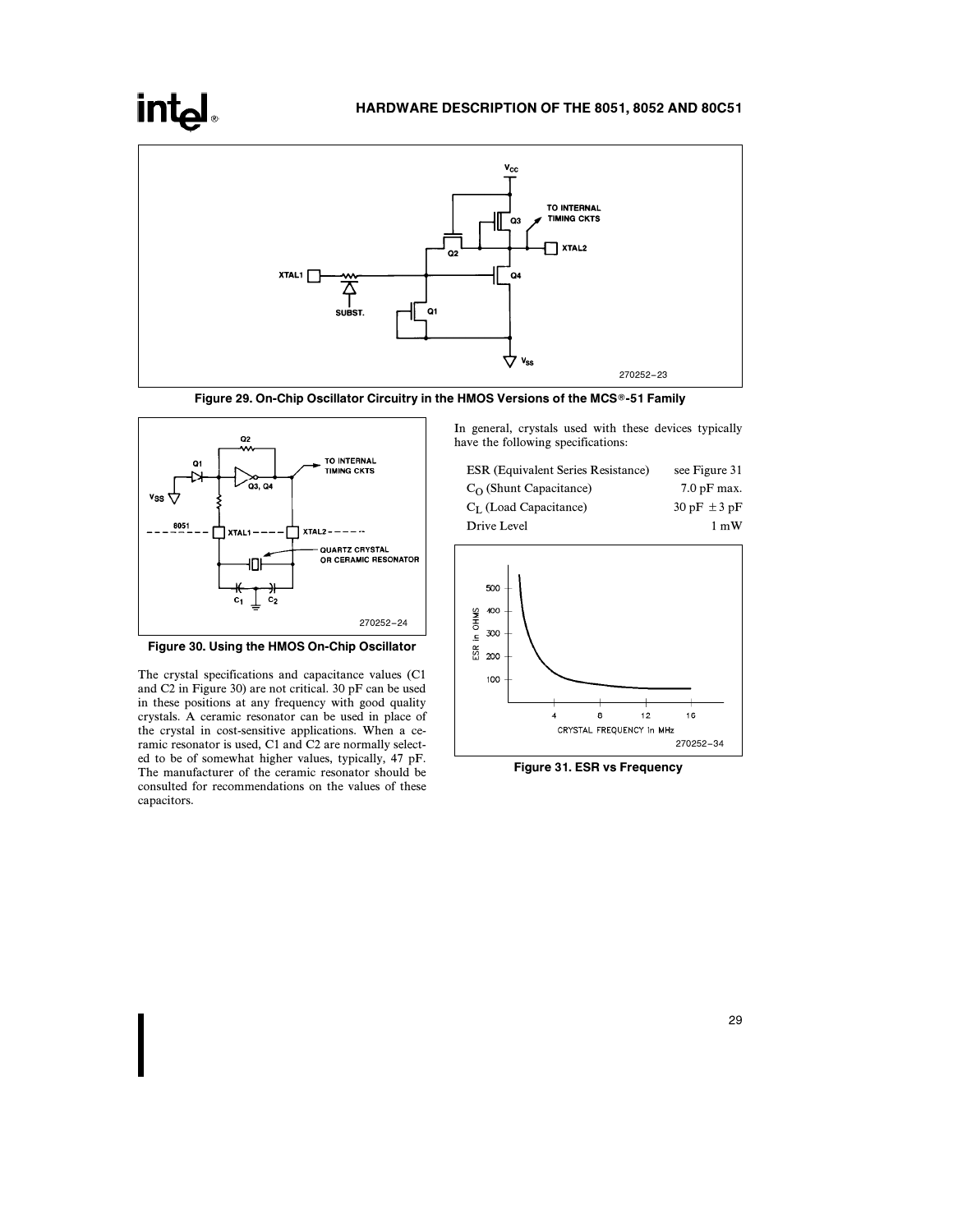

Frequency, tolerance and temperature range are determined by the system requirements.

A more in-depth discussion of crystal specifications, ceramic resonators, and the selection of values for C1 and C2 can be found in Application Note AP-155, ''Oscillators for Microcontrollers,'' which is included in the Embedded Applications Handbook.

To drive the HMOS parts with an external clock source, apply the external clock signal to XTAL2, and ground XTAL1, as shown in Figure 32. A pullup resistor may be used (to increase noise margin), but is optional if VOH of the driving gate exceeds the VIH MIN specification of XTAL2.



Figure 32. Driving the HMOS MCS®-51 Parts with an External Clock Source

#### CHMOS Versions

The on-chip oscillator circuitry for the 80C51BH, shown in Figure 33, consists of a single stage linear inverter intended for use as a crystal-controlled, positive reactance oscillator in the same manner as the HMOS parts. However, there are some important differences.

One difference is that the 80C51BH is able to turn off its oscillator under software control (by writing a 1 to the PD bit in PCON). Another difference is that in the 80C51BH the internal clocking circuitry is driven by the signal at XTAL1, whereas in the HMOS versions it is by the signal at XTAL2.

The feedback resistor  $R_f$  in Figure 33 consists of paralleled n- and p- channel FETs controlled by the PD bit, such that  $R_f$  is opened when PD = 1. The diodes D1 and D2, which act as clamps to VCC and VSS, are parasitic to the  $R_f$  FETs.

The oscillator can be used with the same external components as the HMOS versions, as shown in Figure 34. Typically,  $C1 = C2 = 30$  pF when the feedback element is a quartz crystal, and  $C1 = C2 = 47$  pF when a ceramic resonator is used.

To drive the CHMOS parts with an external clock source, apply the external clock signal to XTAL1, and leave XTAL2 float, as shown in Figure 35.



Figure 33. On-Chip Oscillator Circuitry in the CHMOS Versions of the MCS®-51 Family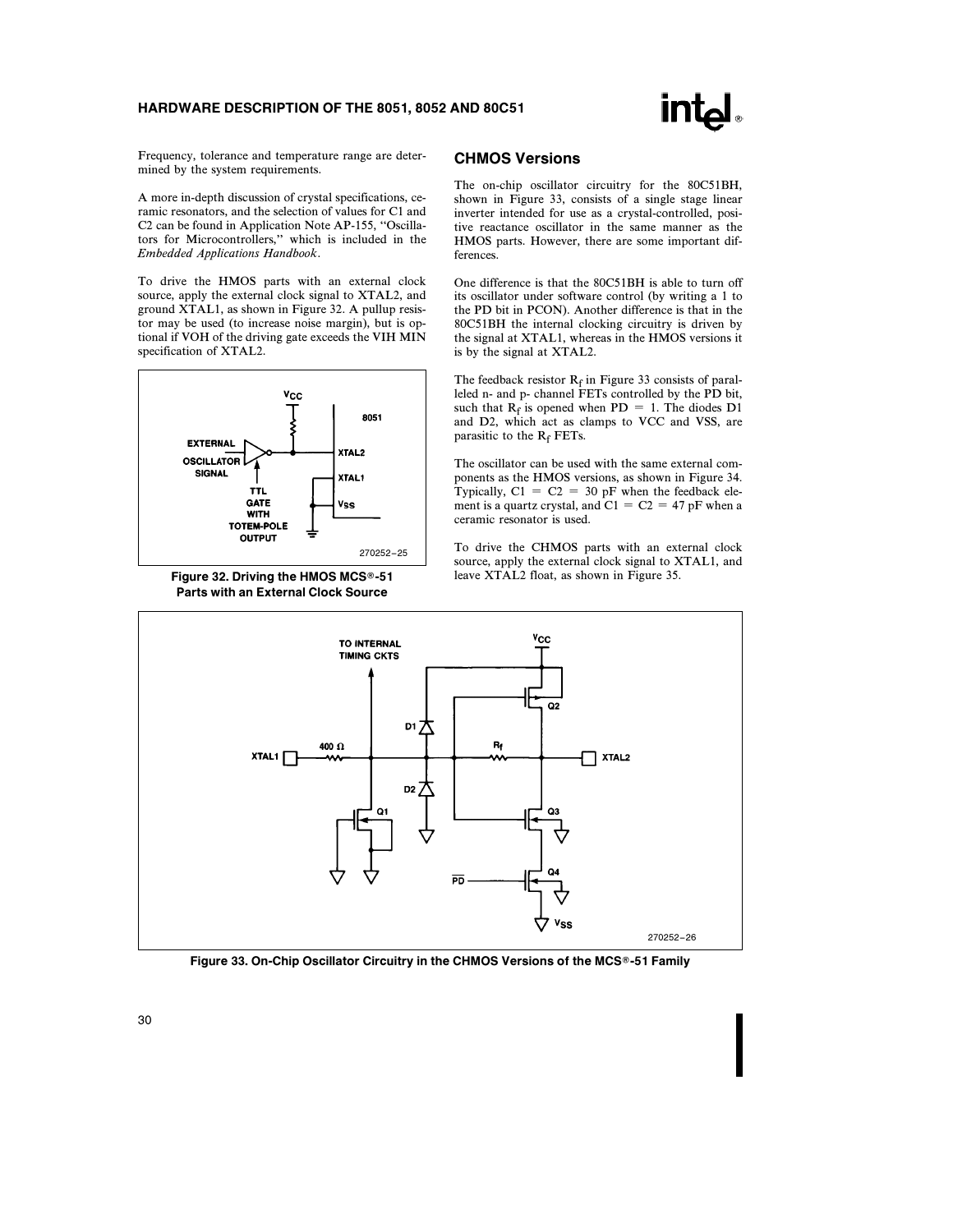

Figure 34. Using the CHMOS On-Chip Oscillator





The reason for this change from the way the HMOS part is driven can be seen by comparing Figures 29 and 33. In the HMOS devices the internal timing circuits are driven by the signal at XTAL2. In the CHMOS devices the internal timing circuits are driven by the signal at XTAL1.

#### INTERNAL TIMING

Figures 36 through 39 show when the various strobe and port signals are clocked internally. The figures do not show rise and fall times of the signals, nor do they show propagation delays between the XTAL signal and events at other pins.

Rise and fall times are dependent on the external loading that each pin must drive. They are often taken to be something in the neighborhood of 10 nsec, measured between 0.8V and 2.0V.

Propagation delays are different for different pins. For a given pin they vary with pin loading, temperature, VCC, and manufacturing lot. If the XTAL waveform is taken as the timing reference, prop delays may vary from 25 to 125 nsec.

The AC Timings section of the data sheets do not reference any timing to the XTAL waveform. Rather, they relate the critical edges of control and input signals to each other. The timings published in the data sheets include the effects of propagation delays under the specified test conditions.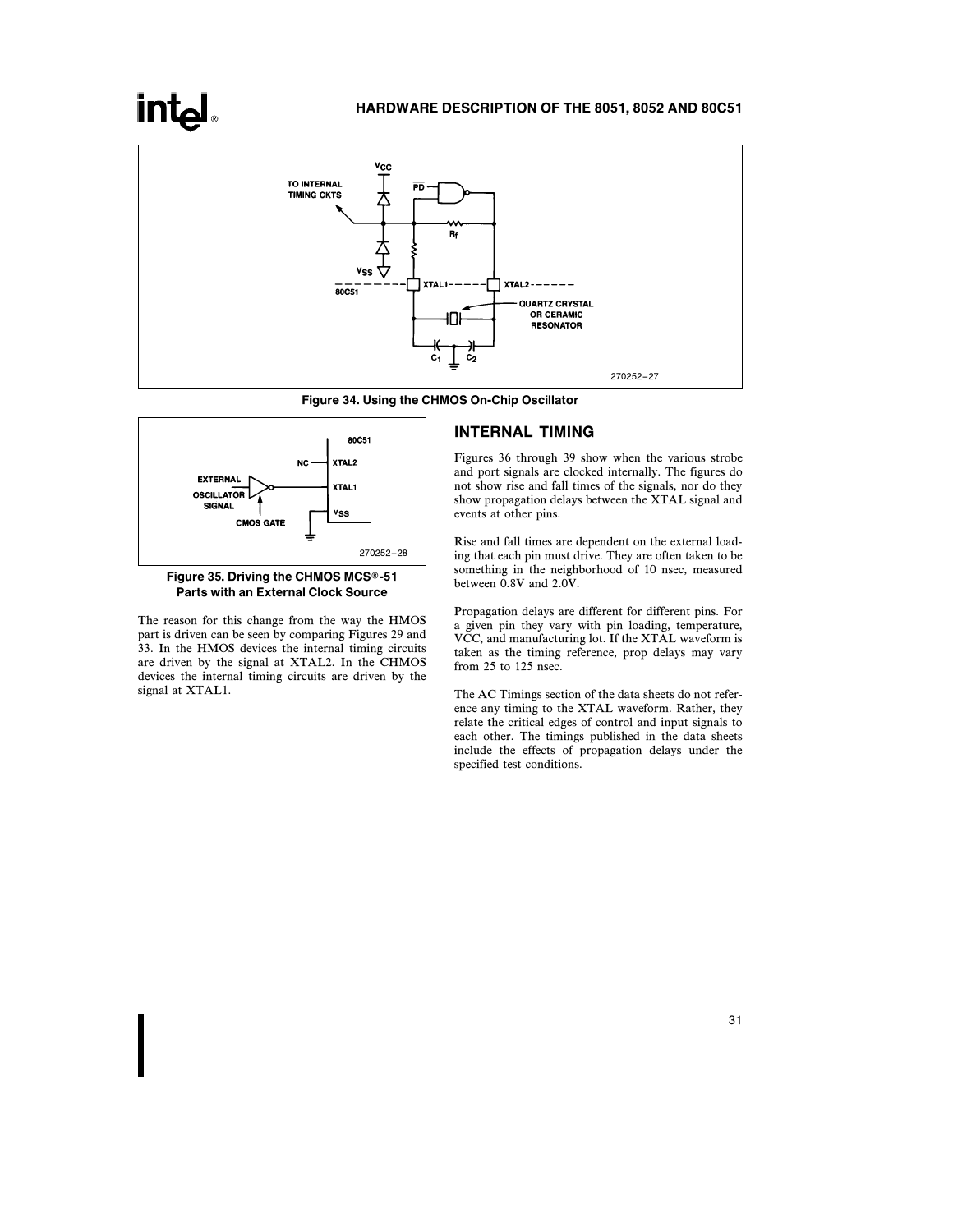

intd.

Figure 36. External Program Memory Fetches



Figure 37. External Data Memory Read Cycle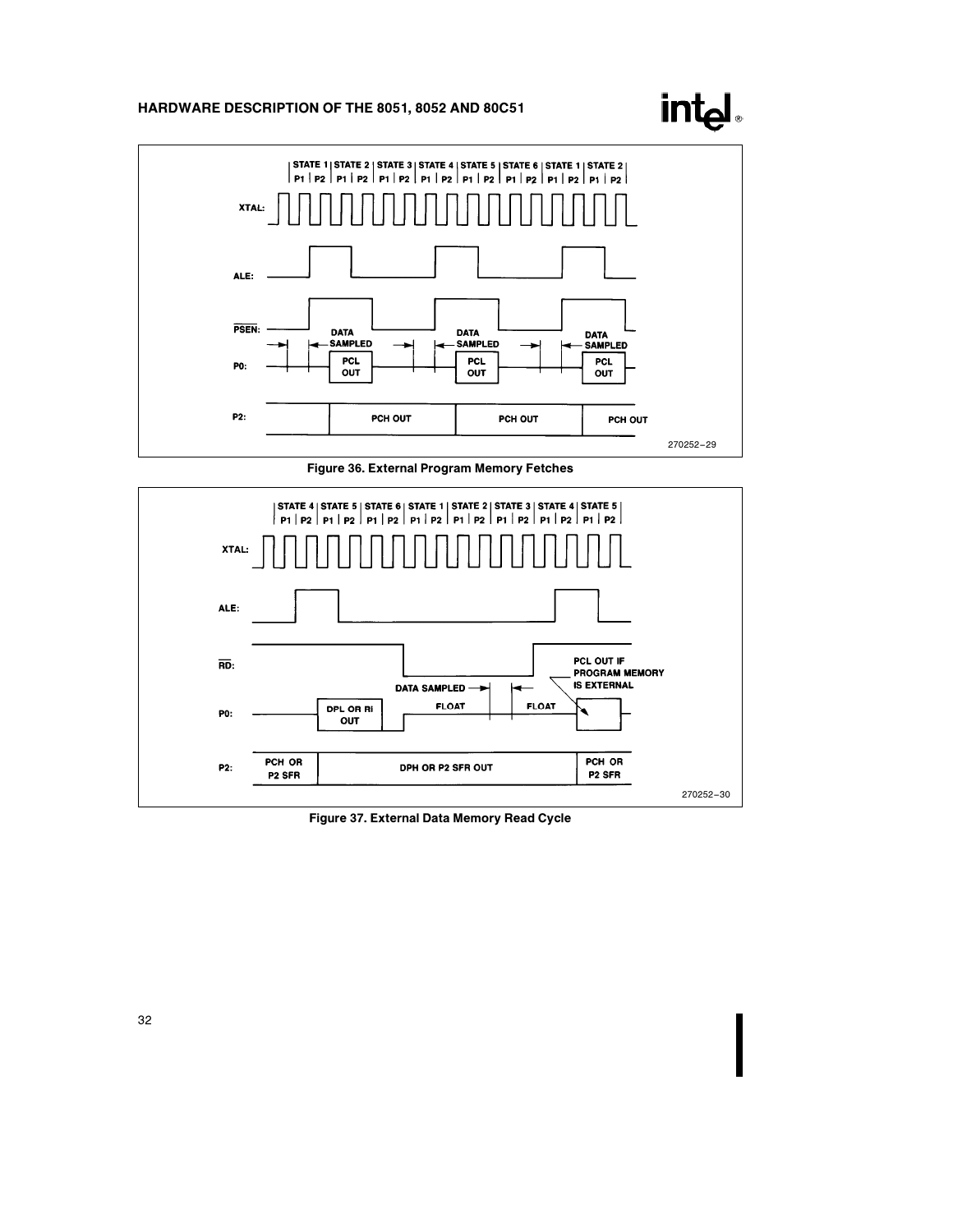# intel

# HARDWARE DESCRIPTION OF THE 8051, 8052 AND 80C51



Figure 38. External Data Memory Write Cycle



Figure 39. Port Operation